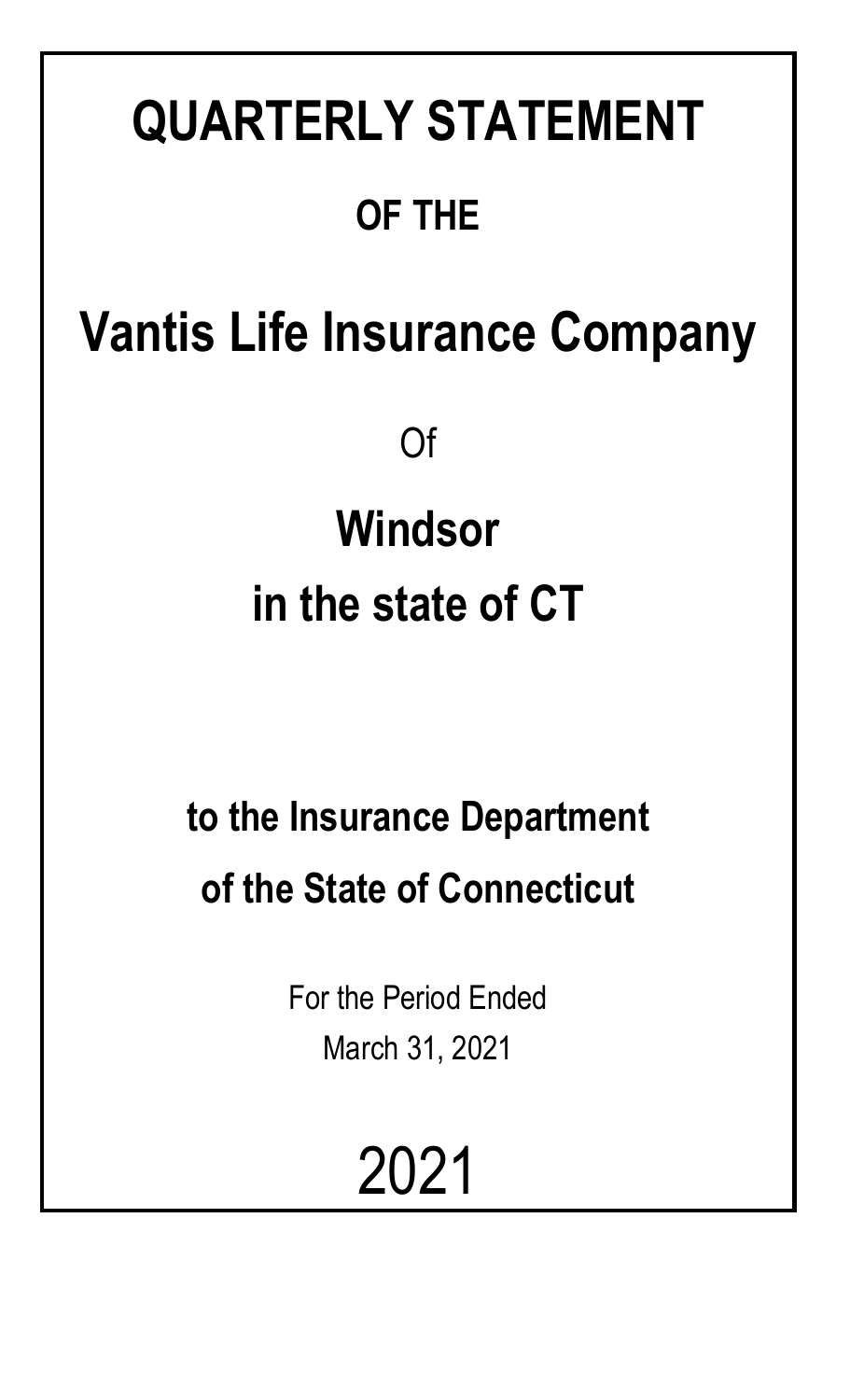## \*68632202120100101\* **QUARTERLY STATEMENT**

**As of March 31, 2021** of the Condition and Affairs of the

**Vantis Life Insurance Company**

NAIC Group Code.....0850, 0850 NAIC Company Code..... 68632 Employer's ID Number..... 06-0523876 (Current Period) (Prior Period) Organized under the Laws of CT State of Domicile or Port of Entry CT Country of Domicile US Licensed as Business Type: Life, Accident & Health Incorporated/Organized..... June 20, 1963 Commenced Business..... January 1, 1964 Statutory Home Office **200 Day Hill Road .. Windsor .. CT .. US .. 06095**<br>(Street and Number) (City or Town, State, Country and . *(City or Town, State, Country and Zip Code)* Main Administrative Office 200 Day Hill Road .. Windsor .. CT .. US .. 06095 *(Street and Number) (City or Town, State, Country and Zip Code) (Area Code) (Telephone Number)* Mail Address 200 Day Hill Road .. Windsor .. CT .. US .. 06095<br>(Street and Number or P. O. Box) (City or Town, State, *(City or Town, State, Country and Zip Code)* Primary Location of Books and Records 200 Day Hill Road .. Windsor .. CT .. US .. 06095 860-208-6000 860-298-6000 *(Street and Number) (City or Town, State, Country and Zip Code) (Area Code) (Telephone Number)* Internet Web Site Address www.vantislife.com Statutory Statement Contact Contact Cail Elaine Lataille **860-298-6004** 860-298-6004 *(Name) (Area Code) (Telephone Number) (Extension)* glataille@vantislife.com 860-298-5413<br>(E-Mail Address) (E-Mail Address) (Fax Number)  $(E$ -Mail Address) **OFFICERS Name Title Name Title** 1. Scott Edward Smith President, COO & Corporate **Secretary** 2. Gail Elaine Lataille SVP, Treasurer & CFO 3. Paula Egan **South Accords** Vice President of Operations 4. Eileen Claire McDonnell Chairman & Chief Executive Officer **OTHER**

**DIRECTORS OR TRUSTEES**<br>David Michael O'Malley **Thomas Henry Harris** 

Eileen Claire McDonnell David Michael O'Malley Thomas Henry Harris David Michael Raszeja Victoria Marie Robinson **Scott Edward Smith Richard Matthew Klenk** #

Bruce Alan Friedland SVP, Chief Actuary & Chief Product

**Officer** 

State of........ Connecticut County of.....

The officers of this reporting entity being duly sworn, each depose and say that they are the described officers of said reporting entity, and that on the reporting period stated above, all of the herein described assets were the absolute property of the said reporting entity, free and clear from any liens or claims thereon, except as herein stated, and that this statement, together with related exhibits, schedules and explanations therein contained, annexed or referred to, is a full and true statement of all the assets and liabilities and of the condition and affairs of the said reporting entity as of the reporting period stated above, and of its income and deductions therefrom for the period ended, and have been completed in accordance with the NAIC *Annual Statement Instructions* and *Accounting Practices and Procedures* manual except to the extent that: (1) state law may differ; or, (2) that state rules or regulations require differences in reporting not related to accounting practices and procedures, according to the best of their information, knowledge and belief, respectively. Furthermore, the scope of this attestation by the described officers also includes the related corresponding electronic filing with the NAIC, when required, that is an exact copy (except for formatting differences due to electronic filing) of the enclosed statement. The electronic filing may be requested by various regulators in lieu of or in addition to the enclosed statement.

| Poot Ehm                                            | Hais & Lataille                                                              | Yaule Egan                   |
|-----------------------------------------------------|------------------------------------------------------------------------------|------------------------------|
| (Signature)                                         | (Signature)                                                                  | (Signature)                  |
| Scott Edward Smith                                  | Gail Elaine Lataille                                                         | Paula Egan                   |
| 1. (Printed Name)                                   | 2. (Printed Name)                                                            | 3. (Printed Name)            |
| President, COO & Corporate Secretary                | SVP, Treasurer & CFO                                                         | Vice President of Operations |
| (Title)                                             | (Title)                                                                      | (Title)                      |
| Subscribed and sworn to before me<br>This<br>day of | a. Is this an original filing?<br>1. State the amendment number<br>b. If no: | Yes [X]<br>No [              |
|                                                     | 2. Date filed<br>3. Number of pages attached                                 |                              |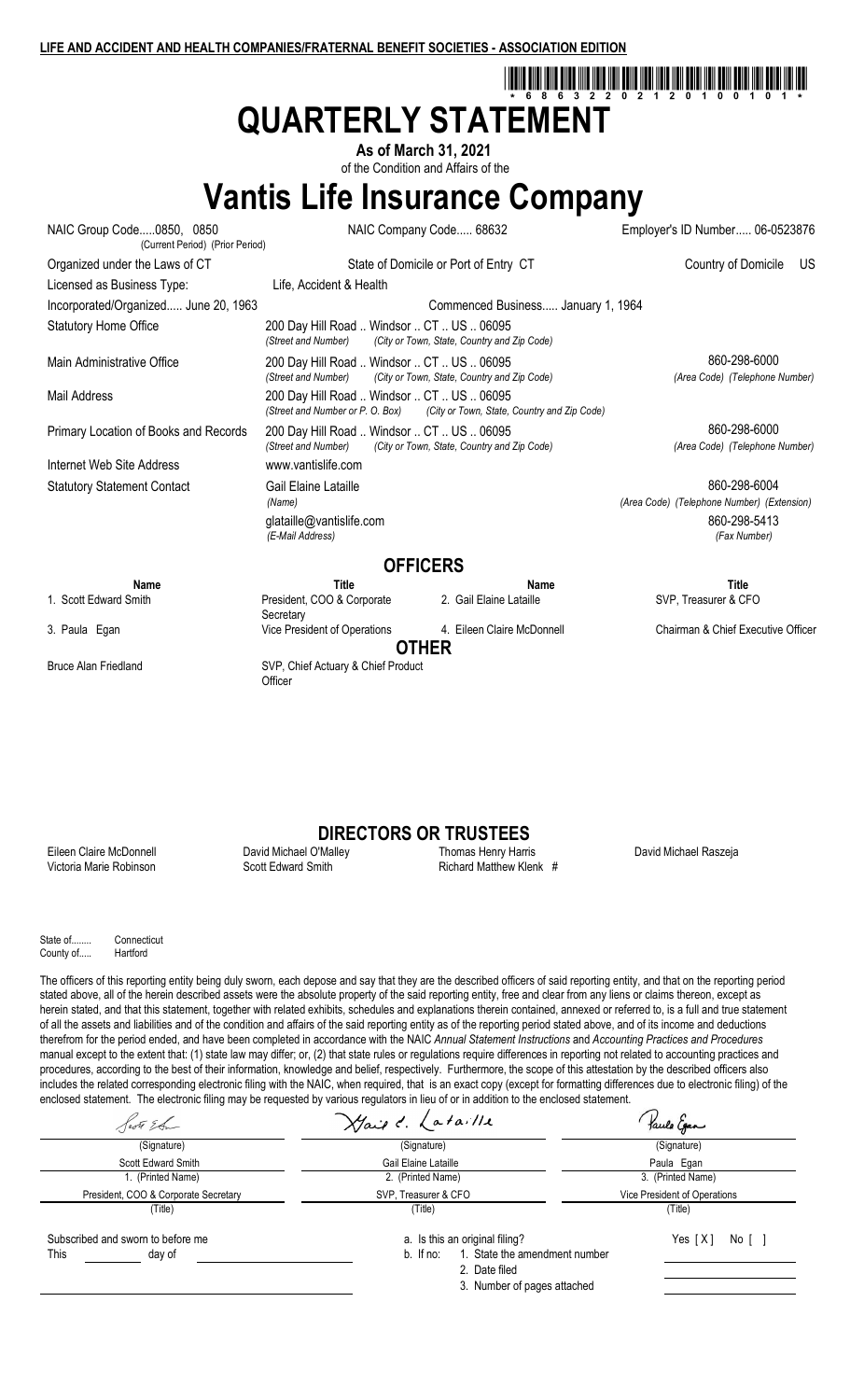## **ASSETS**

|                |                                                                                                                        |                             | <b>Current Statement Date</b> |                                                       |                                                         |
|----------------|------------------------------------------------------------------------------------------------------------------------|-----------------------------|-------------------------------|-------------------------------------------------------|---------------------------------------------------------|
|                |                                                                                                                        | Assets                      | 2<br>Nonadmitted<br>Assets    | 3<br><b>Net Admitted</b><br>Assets<br>$(Cols. 1 - 2)$ | December 31<br>Prior Year Net<br><b>Admitted Assets</b> |
| 1 <sup>1</sup> |                                                                                                                        |                             |                               |                                                       | 445,835,970                                             |
| 2.             | Stocks:                                                                                                                |                             |                               |                                                       |                                                         |
|                | 2.1                                                                                                                    |                             |                               |                                                       |                                                         |
|                | 2.2                                                                                                                    | 1,482,561                   |                               |                                                       |                                                         |
| 3.             | Mortgage loans on real estate:                                                                                         |                             |                               |                                                       |                                                         |
|                | 3.1                                                                                                                    |                             |                               |                                                       | 5,976                                                   |
|                | 3.2                                                                                                                    |                             |                               |                                                       |                                                         |
| 4.             | Real estate:                                                                                                           |                             |                               |                                                       |                                                         |
|                | Properties occupied by the company (less \$0<br>4.1                                                                    |                             |                               |                                                       |                                                         |
|                | Properties held for the production of income (less \$0<br>4.2<br>$encumbrances) \hspace{1cm} 0 \hspace{1cm} \nonumber$ |                             |                               |                                                       |                                                         |
|                | 4.3                                                                                                                    |                             |                               |                                                       |                                                         |
| 5.             | Cash (\$1,126,262), cash equivalents (\$7,318,224)                                                                     |                             |                               |                                                       |                                                         |
| 6.             |                                                                                                                        |                             |                               |                                                       |                                                         |
| 7.             |                                                                                                                        |                             |                               |                                                       |                                                         |
| 8.             |                                                                                                                        |                             |                               |                                                       |                                                         |
| 9.             |                                                                                                                        |                             |                               |                                                       |                                                         |
| 10.            |                                                                                                                        |                             |                               |                                                       |                                                         |
| 11.            |                                                                                                                        |                             |                               |                                                       |                                                         |
| 12.            |                                                                                                                        |                             |                               |                                                       |                                                         |
| 13.            |                                                                                                                        | 1.1.1.1.1.1.0.5.094.987     |                               |                                                       | 5,112,605                                               |
| 14.            | 15. Premiums and considerations:                                                                                       |                             |                               |                                                       |                                                         |
|                | 15.1 Uncollected premiums and agents' balances in the course of collection                                             |                             |                               |                                                       |                                                         |
|                | 15.2 Deferred premiums, agents' balances and installments booked but deferred                                          |                             |                               |                                                       |                                                         |
|                |                                                                                                                        |                             |                               |                                                       |                                                         |
|                | 15.3 Accrued retrospective premiums (\$0) and contracts subject to                                                     |                             |                               |                                                       |                                                         |
|                | 16. Reinsurance:                                                                                                       |                             |                               |                                                       |                                                         |
|                |                                                                                                                        | $1$ 5,755,637               |                               |                                                       | 6,310,786                                               |
|                |                                                                                                                        |                             |                               |                                                       |                                                         |
|                |                                                                                                                        |                             |                               |                                                       |                                                         |
|                |                                                                                                                        |                             |                               |                                                       |                                                         |
| 18.1           |                                                                                                                        |                             |                               |                                                       |                                                         |
|                |                                                                                                                        |                             |                               |                                                       |                                                         |
|                |                                                                                                                        |                             |                               |                                                       |                                                         |
| 20.            |                                                                                                                        |                             |                               |                                                       |                                                         |
| 21.<br>22.     |                                                                                                                        |                             |                               |                                                       |                                                         |
| 23.            |                                                                                                                        |                             |                               |                                                       |                                                         |
| 24.            |                                                                                                                        |                             |                               |                                                       |                                                         |
| 25.            |                                                                                                                        |                             |                               |                                                       |                                                         |
| 26.            | Total assets excluding Separate Accounts, Segregated Accounts and Protected                                            |                             |                               |                                                       |                                                         |
| 27.            |                                                                                                                        |                             |                               |                                                       |                                                         |
| 28.            |                                                                                                                        |                             |                               | 2.283.152   544.373.149   544.079.835                 |                                                         |
|                |                                                                                                                        | <b>DETAILS OF WRITE-INS</b> |                               |                                                       |                                                         |
|                |                                                                                                                        |                             |                               |                                                       |                                                         |
|                |                                                                                                                        |                             |                               |                                                       |                                                         |
|                |                                                                                                                        |                             |                               |                                                       |                                                         |
|                |                                                                                                                        |                             |                               |                                                       |                                                         |
|                |                                                                                                                        |                             |                               |                                                       |                                                         |
|                |                                                                                                                        |                             |                               |                                                       |                                                         |
|                |                                                                                                                        | 1.11                        |                               |                                                       | 2,429,103                                               |
|                |                                                                                                                        | 201,476                     |                               |                                                       |                                                         |
|                |                                                                                                                        |                             | 645,967                       |                                                       |                                                         |
|                | 2599. Totals (Lines 2501 thru 2503 plus 2598) (Line 25 above)                                                          | .46.639,257                 | 645.967                       | 45,993,290                                            | 45,643,544                                              |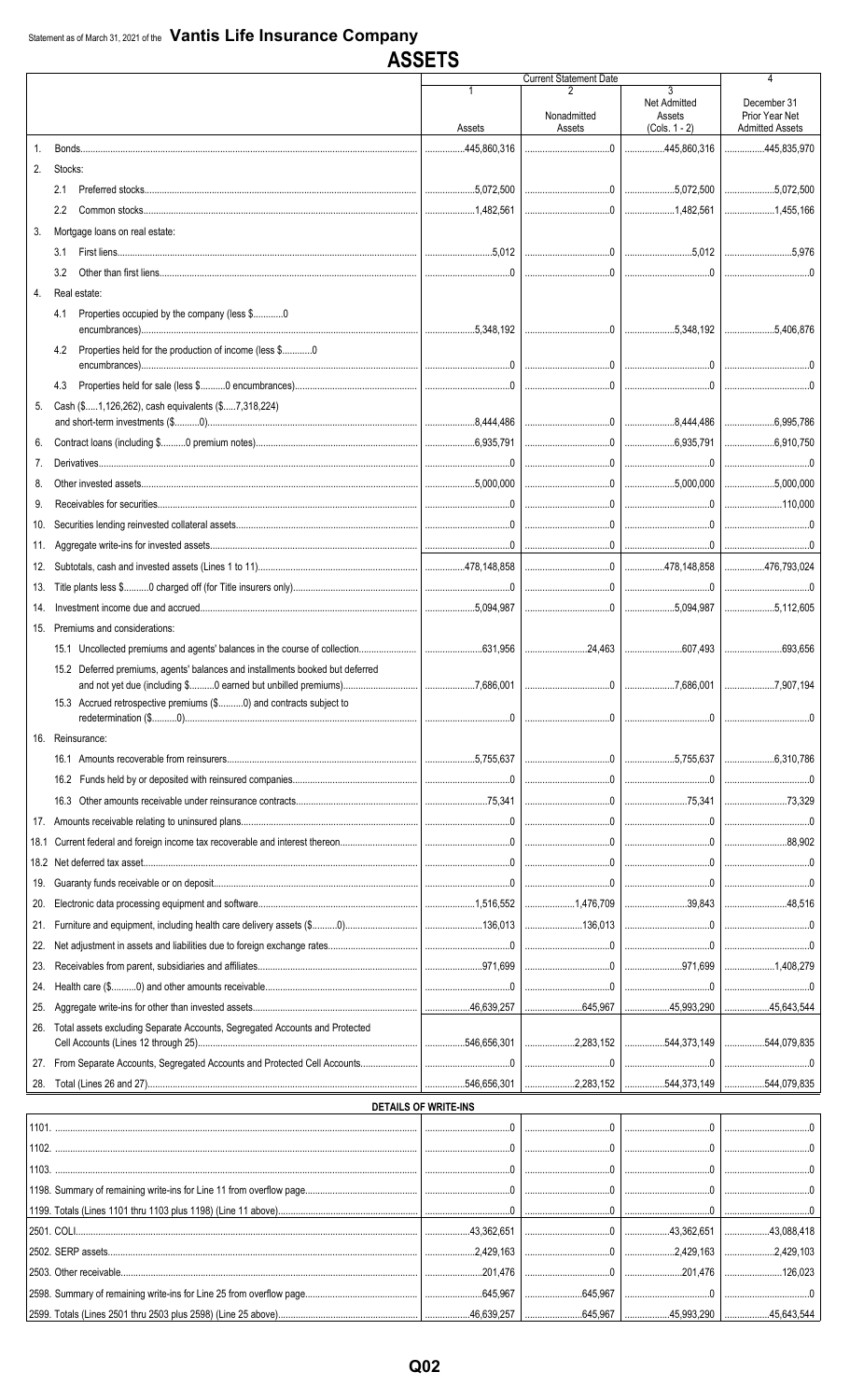## Statement as of March 31, 2021 of the Vantis Life Insurance Company **LIABILITIES, SURPLUS AND OTHER FUNDS**

|             |                                                                                                                               | $\mathbf{1}$<br>Current<br><b>Statement Date</b> | $\overline{2}$<br>December 31<br>Prior Year |
|-------------|-------------------------------------------------------------------------------------------------------------------------------|--------------------------------------------------|---------------------------------------------|
| 1.          | Aggregate reserve for life contracts \$438,959,321 less \$0                                                                   |                                                  | 437,978,302                                 |
| 2.          |                                                                                                                               |                                                  |                                             |
| 3.<br>4.    | Contract claims:                                                                                                              |                                                  | 19,959.324                                  |
|             | 4.1                                                                                                                           |                                                  |                                             |
| 5.          | 4.2                                                                                                                           |                                                  |                                             |
| 6.          | Provision for policyholders' dividends/refunds to members and coupons payable in following calendar year - estimated amounts: |                                                  |                                             |
|             | 6.1                                                                                                                           |                                                  |                                             |
|             | 6.2<br>6.3                                                                                                                    |                                                  |                                             |
| 7.          |                                                                                                                               |                                                  |                                             |
| 8.          | Premiums and annuity considerations for life and accident and health contracts received in advance                            |                                                  |                                             |
| 9.          | Contract liabilities not included elsewhere:                                                                                  |                                                  |                                             |
|             | 9.1<br>Provision for experience rating refunds, including the liability of \$ 0 accident and health experience rating<br>9.2  |                                                  |                                             |
|             |                                                                                                                               |                                                  |                                             |
|             | 9.3<br>9.4                                                                                                                    |                                                  |                                             |
| 10.         | Commissions to agents due or accrued - life and annuity contracts \$17,020, accident and health \$0                           |                                                  |                                             |
|             |                                                                                                                               |                                                  |                                             |
| 11.<br>12.  |                                                                                                                               |                                                  |                                             |
| 13.         | Transfers to Separate Accounts due or accrued (net) (including \$0 accrued for expense                                        |                                                  |                                             |
| 14.         |                                                                                                                               |                                                  |                                             |
| 15.1        |                                                                                                                               |                                                  |                                             |
| 15.2<br>16. |                                                                                                                               |                                                  |                                             |
| 17.         |                                                                                                                               |                                                  |                                             |
| 18.         |                                                                                                                               |                                                  |                                             |
| 19.<br>20.  |                                                                                                                               |                                                  |                                             |
| 21.         |                                                                                                                               |                                                  |                                             |
| 22.<br>23.  |                                                                                                                               |                                                  |                                             |
| 24.         | Miscellaneous liabilities:                                                                                                    |                                                  |                                             |
|             |                                                                                                                               |                                                  |                                             |
|             |                                                                                                                               |                                                  |                                             |
|             |                                                                                                                               |                                                  |                                             |
|             |                                                                                                                               | 0                                                | $\Omega$ .                                  |
|             |                                                                                                                               |                                                  |                                             |
|             |                                                                                                                               |                                                  |                                             |
|             |                                                                                                                               |                                                  |                                             |
| 25.         |                                                                                                                               |                                                  |                                             |
| 26.         |                                                                                                                               |                                                  |                                             |
| 27.<br>28.  |                                                                                                                               |                                                  | $\overline{475,694,765}$                    |
| 29.         |                                                                                                                               |                                                  |                                             |
| 30.         |                                                                                                                               |                                                  |                                             |
| 31.<br>32.  |                                                                                                                               |                                                  |                                             |
| 33.         |                                                                                                                               |                                                  |                                             |
| 34.<br>35.  |                                                                                                                               |                                                  |                                             |
| 36.         | Less treasury stock, at cost:                                                                                                 |                                                  |                                             |
|             |                                                                                                                               |                                                  |                                             |
| 37.         |                                                                                                                               |                                                  |                                             |
| 38.<br>39.  |                                                                                                                               |                                                  |                                             |
|             | <b>DETAILS OF WRITE-INS</b>                                                                                                   |                                                  |                                             |
|             |                                                                                                                               | 5,058,840                                        | 5,011,590                                   |
|             |                                                                                                                               |                                                  |                                             |
|             |                                                                                                                               |                                                  |                                             |
|             |                                                                                                                               |                                                  |                                             |
|             |                                                                                                                               |                                                  |                                             |
|             |                                                                                                                               |                                                  |                                             |
|             |                                                                                                                               |                                                  |                                             |
|             |                                                                                                                               |                                                  |                                             |
|             |                                                                                                                               |                                                  |                                             |
|             |                                                                                                                               |                                                  |                                             |
|             |                                                                                                                               |                                                  |                                             |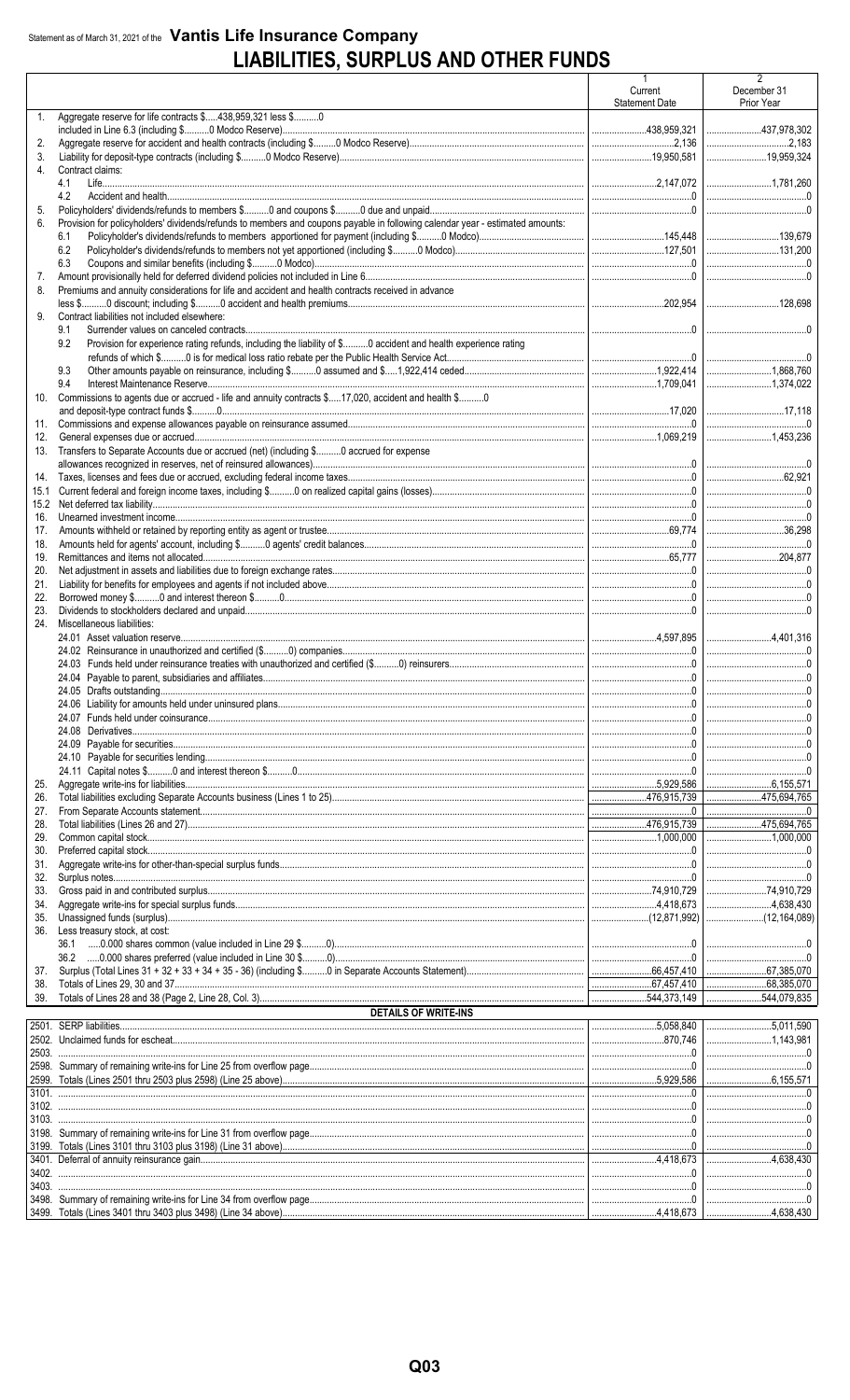## **SUMMARY OF OPERATIONS**

|          |                                                                                                                | -1.<br>Current<br>Year to Date       | 2<br>Prior<br>Year to Date                                                                                                                                                                                                                                                                                                                                               | 3.<br>Prior Year Ended<br>December 31 |
|----------|----------------------------------------------------------------------------------------------------------------|--------------------------------------|--------------------------------------------------------------------------------------------------------------------------------------------------------------------------------------------------------------------------------------------------------------------------------------------------------------------------------------------------------------------------|---------------------------------------|
|          |                                                                                                                |                                      | 1,4,425,738                                                                                                                                                                                                                                                                                                                                                              |                                       |
| 2.       |                                                                                                                |                                      |                                                                                                                                                                                                                                                                                                                                                                          |                                       |
| 3.       |                                                                                                                | 1.1.1.1.1.4.831.672                  | 4,873,585 19,974,593                                                                                                                                                                                                                                                                                                                                                     |                                       |
| 4.<br>5. |                                                                                                                |                                      | 45,254   181,493<br>$\begin{array}{l} \rule{0.2cm}{0.15mm} \rule{0.2cm}{0.15mm} \rule{0.2cm}{0.15mm} \rule{0.2cm}{0.15mm} \rule{0.2cm}{0.15mm} \rule{0.2cm}{0.15mm} \rule{0.2cm}{0.15mm} \rule{0.2cm}{0.15mm} \rule{0.2cm}{0.15mm} \rule{0.2cm}{0.15mm} \rule{0.2cm}{0.15mm} \rule{0.2cm}{0.15mm} \rule{0.2cm}{0.15mm} \rule{0.2cm}{0.15mm} \rule{0.2cm}{0.15mm} \rule{$ |                                       |
|          |                                                                                                                |                                      |                                                                                                                                                                                                                                                                                                                                                                          |                                       |
| 7.       |                                                                                                                |                                      |                                                                                                                                                                                                                                                                                                                                                                          |                                       |
|          | 8. Miscellaneous Income:                                                                                       |                                      |                                                                                                                                                                                                                                                                                                                                                                          |                                       |
|          | 8.1 Income from fees associated with investment management, administration and contract guarantees             | 0                                    |                                                                                                                                                                                                                                                                                                                                                                          |                                       |
|          |                                                                                                                |                                      |                                                                                                                                                                                                                                                                                                                                                                          |                                       |
|          |                                                                                                                | 1,126,664                            |                                                                                                                                                                                                                                                                                                                                                                          |                                       |
| 9.       |                                                                                                                |                                      |                                                                                                                                                                                                                                                                                                                                                                          |                                       |
|          |                                                                                                                |                                      |                                                                                                                                                                                                                                                                                                                                                                          |                                       |
|          |                                                                                                                |                                      | $\ldots$ 5,000<br>1.1783,721                                                                                                                                                                                                                                                                                                                                             | 4,053,027                             |
|          |                                                                                                                |                                      |                                                                                                                                                                                                                                                                                                                                                                          |                                       |
|          |                                                                                                                |                                      |                                                                                                                                                                                                                                                                                                                                                                          |                                       |
|          |                                                                                                                |                                      | $\ldots$ 2.550.457                                                                                                                                                                                                                                                                                                                                                       | 9,883,604                             |
|          |                                                                                                                |                                      | $\begin{array}{l} \rule{0.2cm}{0.15mm} \rule{0.2cm}{0.15mm} \rule{0.2cm}{0.15mm} \rule{0.2cm}{0.15mm} \rule{0.2cm}{0.15mm} \rule{0.2cm}{0.15mm} \rule{0.2cm}{0.15mm} \rule{0.2cm}{0.15mm} \rule{0.2cm}{0.15mm} \rule{0.2cm}{0.15mm} \rule{0.2cm}{0.15mm} \rule{0.2cm}{0.15mm} \rule{0.2cm}{0.15mm} \rule{0.2cm}{0.15mm} \rule{0.2cm}{0.15mm} \rule{$                     |                                       |
|          |                                                                                                                |                                      |                                                                                                                                                                                                                                                                                                                                                                          | 815,728<br>2,200                      |
|          |                                                                                                                |                                      | $\ldots$ 3,651,267                                                                                                                                                                                                                                                                                                                                                       |                                       |
|          |                                                                                                                |                                      |                                                                                                                                                                                                                                                                                                                                                                          |                                       |
|          |                                                                                                                |                                      | 256,998   1,097,410                                                                                                                                                                                                                                                                                                                                                      |                                       |
|          |                                                                                                                |                                      | 0                                                                                                                                                                                                                                                                                                                                                                        |                                       |
|          |                                                                                                                |                                      | 2,518,649 11,116,301                                                                                                                                                                                                                                                                                                                                                     |                                       |
|          |                                                                                                                |                                      | 1.11                                                                                                                                                                                                                                                                                                                                                                     | 1,236,949                             |
|          |                                                                                                                |                                      |                                                                                                                                                                                                                                                                                                                                                                          |                                       |
|          |                                                                                                                |                                      |                                                                                                                                                                                                                                                                                                                                                                          |                                       |
|          |                                                                                                                | 12,237,796 12,768,592 44,483,180     |                                                                                                                                                                                                                                                                                                                                                                          |                                       |
|          |                                                                                                                |                                      |                                                                                                                                                                                                                                                                                                                                                                          |                                       |
|          |                                                                                                                |                                      |                                                                                                                                                                                                                                                                                                                                                                          |                                       |
|          | 31. Net gain from operations after dividends to policyholders, refunds to members and                          |                                      |                                                                                                                                                                                                                                                                                                                                                                          |                                       |
|          |                                                                                                                |                                      |                                                                                                                                                                                                                                                                                                                                                                          |                                       |
|          | 33. Net gain from operations after dividends to policyholders, refunds to members and federal income taxes and |                                      |                                                                                                                                                                                                                                                                                                                                                                          |                                       |
|          |                                                                                                                |                                      |                                                                                                                                                                                                                                                                                                                                                                          |                                       |
|          | 34. Net realized capital gains (losses) (excluding gains (losses) transferred to the IMR) less capital gains   |                                      |                                                                                                                                                                                                                                                                                                                                                                          |                                       |
|          |                                                                                                                |                                      |                                                                                                                                                                                                                                                                                                                                                                          |                                       |
|          | <b>CAPITAL AND SURPLUS ACCOUNT</b>                                                                             |                                      |                                                                                                                                                                                                                                                                                                                                                                          |                                       |
|          |                                                                                                                |                                      |                                                                                                                                                                                                                                                                                                                                                                          |                                       |
|          |                                                                                                                |                                      |                                                                                                                                                                                                                                                                                                                                                                          |                                       |
|          |                                                                                                                |                                      |                                                                                                                                                                                                                                                                                                                                                                          |                                       |
|          |                                                                                                                |                                      |                                                                                                                                                                                                                                                                                                                                                                          |                                       |
|          |                                                                                                                |                                      |                                                                                                                                                                                                                                                                                                                                                                          |                                       |
|          |                                                                                                                |                                      |                                                                                                                                                                                                                                                                                                                                                                          |                                       |
|          |                                                                                                                |                                      |                                                                                                                                                                                                                                                                                                                                                                          |                                       |
|          |                                                                                                                |                                      |                                                                                                                                                                                                                                                                                                                                                                          |                                       |
|          |                                                                                                                |                                      |                                                                                                                                                                                                                                                                                                                                                                          |                                       |
|          |                                                                                                                |                                      |                                                                                                                                                                                                                                                                                                                                                                          |                                       |
|          |                                                                                                                |                                      | 0                                                                                                                                                                                                                                                                                                                                                                        |                                       |
|          |                                                                                                                |                                      | 0                                                                                                                                                                                                                                                                                                                                                                        |                                       |
|          | 50. Capital changes:                                                                                           |                                      |                                                                                                                                                                                                                                                                                                                                                                          |                                       |
|          |                                                                                                                |                                      |                                                                                                                                                                                                                                                                                                                                                                          |                                       |
|          |                                                                                                                |                                      |                                                                                                                                                                                                                                                                                                                                                                          |                                       |
|          | 51. Surplus adjustment:                                                                                        |                                      |                                                                                                                                                                                                                                                                                                                                                                          |                                       |
|          |                                                                                                                |                                      |                                                                                                                                                                                                                                                                                                                                                                          |                                       |
|          |                                                                                                                |                                      |                                                                                                                                                                                                                                                                                                                                                                          |                                       |
|          |                                                                                                                |                                      | $\begin{array}{l} \rule{0.2cm}{0.15mm} \rule{0.2cm}{0.15mm} \rule{0.2cm}{0.15mm} \rule{0.2cm}{0.15mm} \rule{0.2cm}{0.15mm} \rule{0.2cm}{0.15mm} \rule{0.2cm}{0.15mm} \rule{0.2cm}{0.15mm} \rule{0.2cm}{0.15mm} \rule{0.2cm}{0.15mm} \rule{0.2cm}{0.15mm} \rule{0.2cm}{0.15mm} \rule{0.2cm}{0.15mm} \rule{0.2cm}{0.15mm} \rule{0.2cm}{0.15mm} \rule{$                     |                                       |
|          |                                                                                                                |                                      |                                                                                                                                                                                                                                                                                                                                                                          |                                       |
|          |                                                                                                                |                                      |                                                                                                                                                                                                                                                                                                                                                                          |                                       |
|          |                                                                                                                |                                      |                                                                                                                                                                                                                                                                                                                                                                          |                                       |
|          |                                                                                                                | 67,457,410   68,724,339   68,385,070 |                                                                                                                                                                                                                                                                                                                                                                          |                                       |
|          | DETAILS OF WRITE-INS                                                                                           |                                      |                                                                                                                                                                                                                                                                                                                                                                          |                                       |
|          | 08.301.                                                                                                        |                                      |                                                                                                                                                                                                                                                                                                                                                                          |                                       |
|          | 08.302.                                                                                                        |                                      | 279,506 1,126,547                                                                                                                                                                                                                                                                                                                                                        |                                       |
|          | 08.303.                                                                                                        |                                      |                                                                                                                                                                                                                                                                                                                                                                          |                                       |
|          | 08.398.<br>08.399.                                                                                             |                                      | $\begin{array}{l} \rule{0.2cm}{0.15mm} \rule{0.2cm}{0.15mm} \rule{0.2cm}{0.15mm} \rule{0.2cm}{0.15mm} \rule{0.2cm}{0.15mm} \rule{0.2cm}{0.15mm} \rule{0.2cm}{0.15mm} \rule{0.2cm}{0.15mm} \rule{0.2cm}{0.15mm} \rule{0.2cm}{0.15mm} \rule{0.2cm}{0.15mm} \rule{0.2cm}{0.15mm} \rule{0.2cm}{0.15mm} \rule{0.2cm}{0.15mm} \rule{0.2cm}{0.15mm} \rule{$<br>1,128,844        | 4,978,164                             |
|          | 2701.                                                                                                          |                                      |                                                                                                                                                                                                                                                                                                                                                                          |                                       |
|          | 2702.                                                                                                          |                                      |                                                                                                                                                                                                                                                                                                                                                                          |                                       |
|          | 2703.                                                                                                          |                                      |                                                                                                                                                                                                                                                                                                                                                                          |                                       |
|          | 2798.                                                                                                          |                                      |                                                                                                                                                                                                                                                                                                                                                                          |                                       |
|          | 2799.<br>5301.                                                                                                 |                                      | $\begin{array}{c c c c c c} \hline \rule{0mm}{3mm} & \rule{0mm}{3mm} & \rule{0mm}{3mm} & \rule{0mm}{3mm} \end{array} \hspace{1mm} (263,889)$                                                                                                                                                                                                                             |                                       |
|          | 5302.                                                                                                          |                                      |                                                                                                                                                                                                                                                                                                                                                                          |                                       |
|          | 5303.                                                                                                          |                                      |                                                                                                                                                                                                                                                                                                                                                                          |                                       |
|          | 5398.                                                                                                          |                                      |                                                                                                                                                                                                                                                                                                                                                                          |                                       |
|          | 5399.                                                                                                          |                                      |                                                                                                                                                                                                                                                                                                                                                                          |                                       |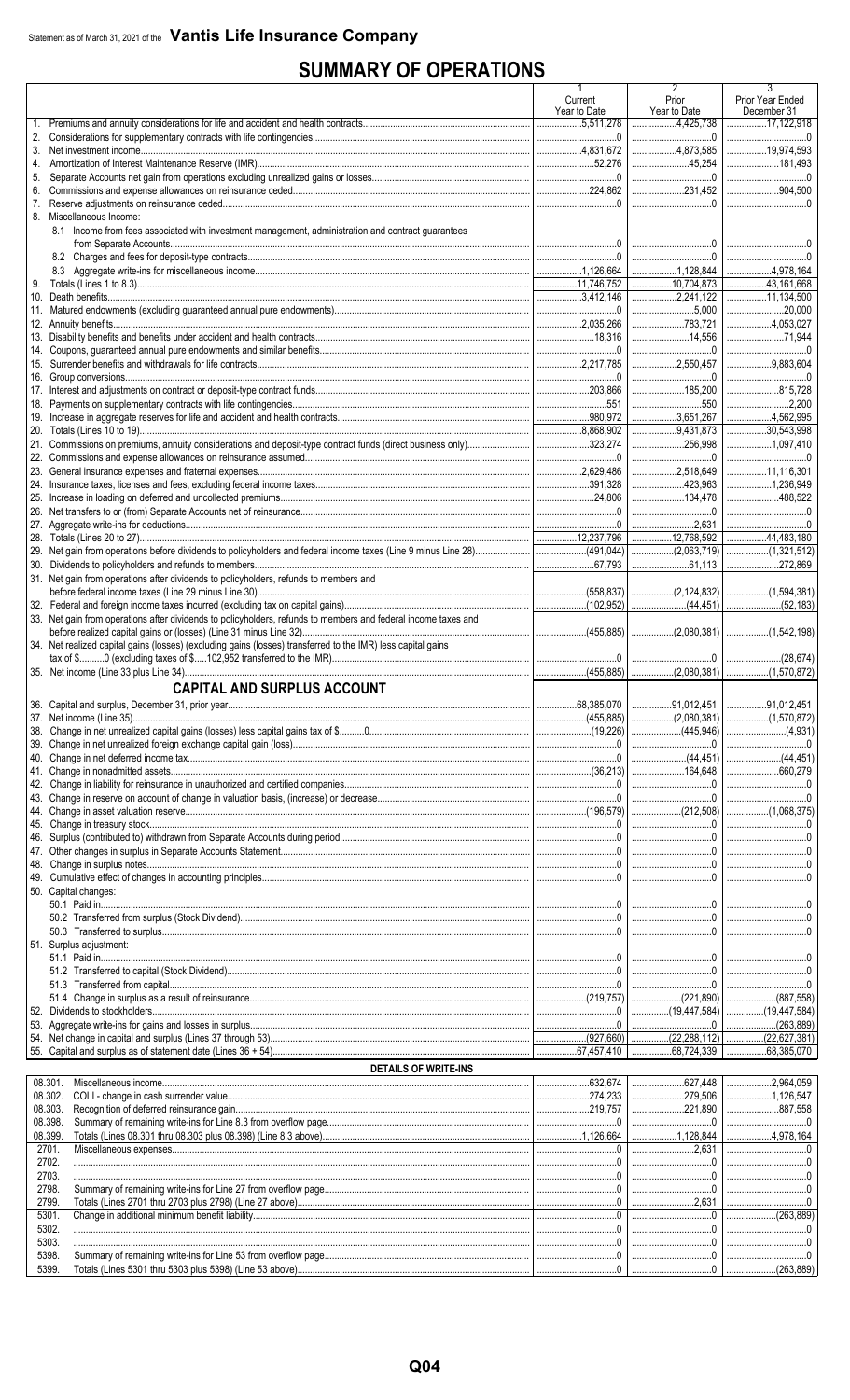## **CASH FLOW**

|                |                                                                                    | $\mathbf{1}$                   | $\overline{2}$                                                                                                                                                                                                                                                                                                                                       | $\overline{3}$                                                                                                                                                                                                                                                                                                                                          |
|----------------|------------------------------------------------------------------------------------|--------------------------------|------------------------------------------------------------------------------------------------------------------------------------------------------------------------------------------------------------------------------------------------------------------------------------------------------------------------------------------------------|---------------------------------------------------------------------------------------------------------------------------------------------------------------------------------------------------------------------------------------------------------------------------------------------------------------------------------------------------------|
|                |                                                                                    | <b>Current Year</b><br>to Date | Prior Year<br>To Date                                                                                                                                                                                                                                                                                                                                | Prior Year Ended<br>December 31                                                                                                                                                                                                                                                                                                                         |
|                | <b>CASH FROM OPERATIONS</b>                                                        |                                |                                                                                                                                                                                                                                                                                                                                                      |                                                                                                                                                                                                                                                                                                                                                         |
| 1              |                                                                                    |                                | 4,487,576                                                                                                                                                                                                                                                                                                                                            | 17,018,564                                                                                                                                                                                                                                                                                                                                              |
| 2.             |                                                                                    |                                | 4,898,106                                                                                                                                                                                                                                                                                                                                            | 21,151,238                                                                                                                                                                                                                                                                                                                                              |
| 3.             |                                                                                    |                                | 1,360,298                                                                                                                                                                                                                                                                                                                                            | 5,882,664                                                                                                                                                                                                                                                                                                                                               |
| $\overline{4}$ |                                                                                    |                                | 10,745,980                                                                                                                                                                                                                                                                                                                                           | 44,052,466                                                                                                                                                                                                                                                                                                                                              |
| 5.             |                                                                                    |                                | $\ldots$ 5,606,091                                                                                                                                                                                                                                                                                                                                   | 24,457,753                                                                                                                                                                                                                                                                                                                                              |
| 6.             |                                                                                    |                                |                                                                                                                                                                                                                                                                                                                                                      | 0                                                                                                                                                                                                                                                                                                                                                       |
| 7.             |                                                                                    |                                | $\vert$ 9,921,378                                                                                                                                                                                                                                                                                                                                    | 18,450,649                                                                                                                                                                                                                                                                                                                                              |
| 8.             |                                                                                    |                                |                                                                                                                                                                                                                                                                                                                                                      | 273,615                                                                                                                                                                                                                                                                                                                                                 |
| 9.             |                                                                                    |                                |                                                                                                                                                                                                                                                                                                                                                      |                                                                                                                                                                                                                                                                                                                                                         |
| 10.            |                                                                                    |                                | 15,591,100 42,926,077                                                                                                                                                                                                                                                                                                                                |                                                                                                                                                                                                                                                                                                                                                         |
| 11.            |                                                                                    |                                |                                                                                                                                                                                                                                                                                                                                                      |                                                                                                                                                                                                                                                                                                                                                         |
|                | <b>CASH FROM INVESTMENTS</b>                                                       |                                |                                                                                                                                                                                                                                                                                                                                                      |                                                                                                                                                                                                                                                                                                                                                         |
| 12.            | Proceeds from investments sold, matured or repaid:                                 |                                |                                                                                                                                                                                                                                                                                                                                                      |                                                                                                                                                                                                                                                                                                                                                         |
|                | 12.1                                                                               |                                |                                                                                                                                                                                                                                                                                                                                                      |                                                                                                                                                                                                                                                                                                                                                         |
|                |                                                                                    |                                | $\begin{array}{l} \rule{0.2cm}{0.15mm} \ldots \end{array}$                                                                                                                                                                                                                                                                                           |                                                                                                                                                                                                                                                                                                                                                         |
|                |                                                                                    |                                |                                                                                                                                                                                                                                                                                                                                                      | 21,994                                                                                                                                                                                                                                                                                                                                                  |
|                |                                                                                    |                                |                                                                                                                                                                                                                                                                                                                                                      |                                                                                                                                                                                                                                                                                                                                                         |
|                | 12.5                                                                               |                                |                                                                                                                                                                                                                                                                                                                                                      |                                                                                                                                                                                                                                                                                                                                                         |
|                |                                                                                    |                                |                                                                                                                                                                                                                                                                                                                                                      | 0                                                                                                                                                                                                                                                                                                                                                       |
|                |                                                                                    |                                |                                                                                                                                                                                                                                                                                                                                                      | $\begin{array}{l} \rule{0.2cm}{0.15mm} \ldots \end{array} \begin{array}{l} \rule{0.2cm}{0.15mm} \ldots \end{array} \begin{array}{l} \rule{0.2cm}{0.15mm} \ldots \end{array} \begin{array}{l} \rule{0.2cm}{0.15mm} \ldots \end{array} \begin{array}{l} \rule{0.2cm}{0.15mm} \ldots \end{array} \begin{array}{l} \rule{0.2cm}{0.15mm} \ldots \end{array}$ |
|                |                                                                                    |                                | $\vert$ 3,944,250                                                                                                                                                                                                                                                                                                                                    | 20,618,104                                                                                                                                                                                                                                                                                                                                              |
| 13.            | Cost of investments acquired (long-term only):                                     |                                |                                                                                                                                                                                                                                                                                                                                                      |                                                                                                                                                                                                                                                                                                                                                         |
|                | 13.1                                                                               |                                |                                                                                                                                                                                                                                                                                                                                                      | $\ldots$ 53,377,926                                                                                                                                                                                                                                                                                                                                     |
|                |                                                                                    |                                |                                                                                                                                                                                                                                                                                                                                                      | 1,774,000                                                                                                                                                                                                                                                                                                                                               |
|                |                                                                                    |                                |                                                                                                                                                                                                                                                                                                                                                      |                                                                                                                                                                                                                                                                                                                                                         |
|                |                                                                                    |                                |                                                                                                                                                                                                                                                                                                                                                      | 223,328                                                                                                                                                                                                                                                                                                                                                 |
|                | 13.5                                                                               |                                |                                                                                                                                                                                                                                                                                                                                                      |                                                                                                                                                                                                                                                                                                                                                         |
|                |                                                                                    |                                |                                                                                                                                                                                                                                                                                                                                                      |                                                                                                                                                                                                                                                                                                                                                         |
|                |                                                                                    |                                |                                                                                                                                                                                                                                                                                                                                                      | 55,485,254                                                                                                                                                                                                                                                                                                                                              |
| 14.            |                                                                                    |                                |                                                                                                                                                                                                                                                                                                                                                      |                                                                                                                                                                                                                                                                                                                                                         |
|                |                                                                                    |                                |                                                                                                                                                                                                                                                                                                                                                      |                                                                                                                                                                                                                                                                                                                                                         |
|                | <b>CASH FROM FINANCING AND MISCELLANEOUS SOURCES</b>                               |                                |                                                                                                                                                                                                                                                                                                                                                      |                                                                                                                                                                                                                                                                                                                                                         |
| 16.            | Cash provided (applied):                                                           |                                |                                                                                                                                                                                                                                                                                                                                                      |                                                                                                                                                                                                                                                                                                                                                         |
|                |                                                                                    |                                | 00                                                                                                                                                                                                                                                                                                                                                   |                                                                                                                                                                                                                                                                                                                                                         |
|                | 16.2                                                                               |                                |                                                                                                                                                                                                                                                                                                                                                      |                                                                                                                                                                                                                                                                                                                                                         |
|                | 16.3                                                                               |                                |                                                                                                                                                                                                                                                                                                                                                      |                                                                                                                                                                                                                                                                                                                                                         |
|                | 16.4                                                                               |                                |                                                                                                                                                                                                                                                                                                                                                      |                                                                                                                                                                                                                                                                                                                                                         |
|                | 16.5                                                                               |                                | $\begin{array}{l} \rule{0.2cm}{0.15mm} \rule{0.2cm}{0.15mm} \rule{0.2cm}{0.15mm} \rule{0.2cm}{0.15mm} \rule{0.2cm}{0.15mm} \rule{0.2cm}{0.15mm} \rule{0.2cm}{0.15mm} \rule{0.2cm}{0.15mm} \rule{0.2cm}{0.15mm} \rule{0.2cm}{0.15mm} \rule{0.2cm}{0.15mm} \rule{0.2cm}{0.15mm} \rule{0.2cm}{0.15mm} \rule{0.2cm}{0.15mm} \rule{0.2cm}{0.15mm} \rule{$ |                                                                                                                                                                                                                                                                                                                                                         |
|                |                                                                                    |                                |                                                                                                                                                                                                                                                                                                                                                      | 3,409,594                                                                                                                                                                                                                                                                                                                                               |
| 17.            |                                                                                    |                                |                                                                                                                                                                                                                                                                                                                                                      | 2,664,903                                                                                                                                                                                                                                                                                                                                               |
|                | RECONCILIATION OF CASH, CASH EQUIVALENTS AND SHORT-TERM INVESTMENTS                |                                |                                                                                                                                                                                                                                                                                                                                                      |                                                                                                                                                                                                                                                                                                                                                         |
| 18.            |                                                                                    |                                | (30,987,502)   (31,188,772)                                                                                                                                                                                                                                                                                                                          |                                                                                                                                                                                                                                                                                                                                                         |
| 19.            | Cash, cash equivalents and short-term investments:                                 |                                |                                                                                                                                                                                                                                                                                                                                                      |                                                                                                                                                                                                                                                                                                                                                         |
|                |                                                                                    |                                | $\ldots$ 38,184,558                                                                                                                                                                                                                                                                                                                                  | 38,184,558                                                                                                                                                                                                                                                                                                                                              |
|                |                                                                                    | 8,444,486                      | 7,197,056                                                                                                                                                                                                                                                                                                                                            |                                                                                                                                                                                                                                                                                                                                                         |
|                | Note: Supplemental disclosures of cash flow information for non-cash transactions: |                                |                                                                                                                                                                                                                                                                                                                                                      |                                                                                                                                                                                                                                                                                                                                                         |
|                | 20.0001                                                                            |                                |                                                                                                                                                                                                                                                                                                                                                      |                                                                                                                                                                                                                                                                                                                                                         |
|                |                                                                                    |                                |                                                                                                                                                                                                                                                                                                                                                      |                                                                                                                                                                                                                                                                                                                                                         |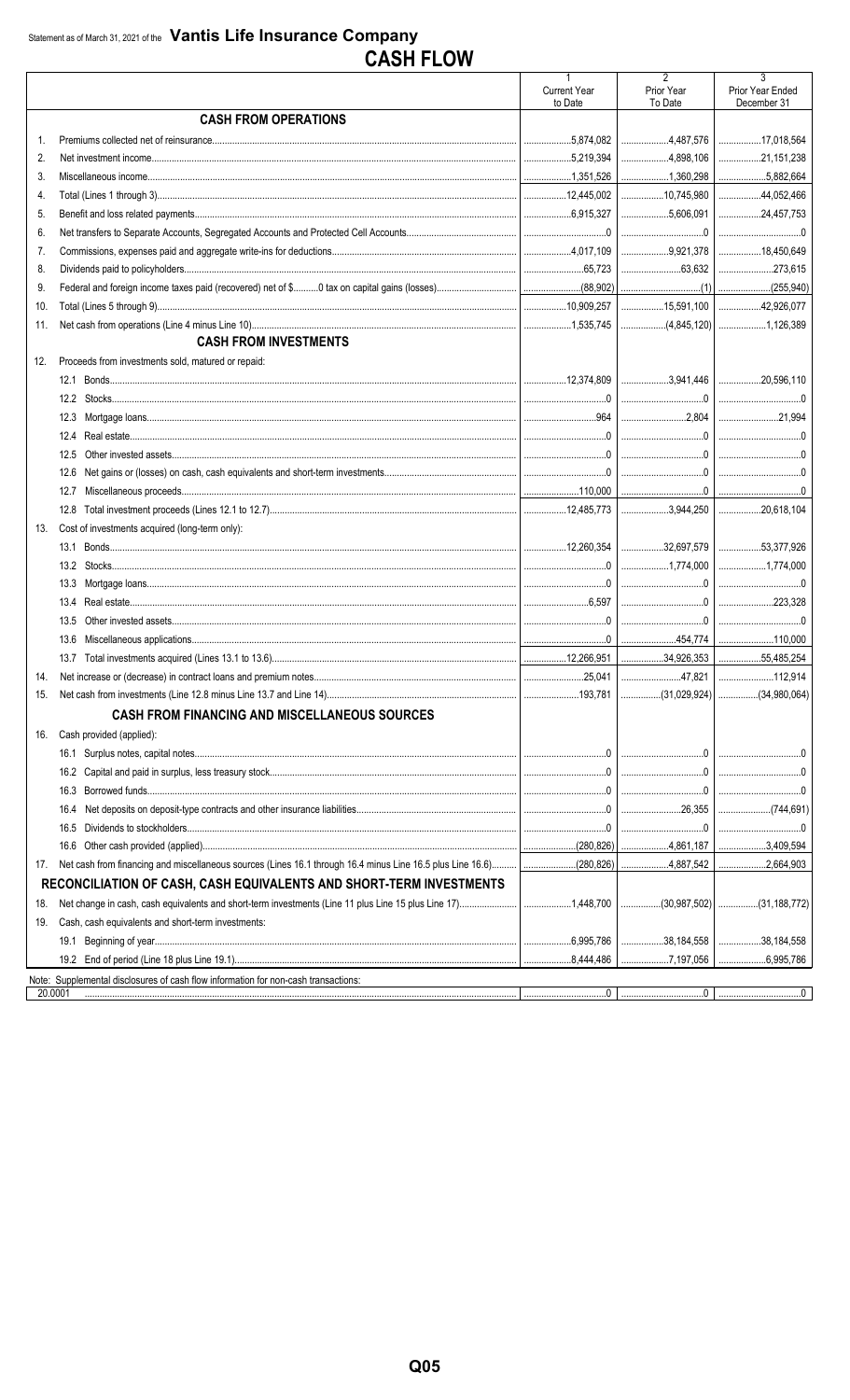### DIRECT PREMIUMS AND DEPOSIT-TYPE CONTRACTS

|     |                     | $\mathfrak{D}$ | 3                 |
|-----|---------------------|----------------|-------------------|
|     | <b>Current Year</b> | Prior Year     | Prior Year        |
|     | To Date             | To Date        | Ended December 31 |
|     |                     |                |                   |
| 2.  |                     |                |                   |
| 3.  |                     |                |                   |
| 4.  |                     |                |                   |
| 5.  |                     |                |                   |
| 6.  |                     |                |                   |
| 7.  |                     |                |                   |
| 8.  |                     |                |                   |
| 9.  |                     |                |                   |
| 10. |                     |                |                   |
| 11. |                     |                |                   |
|     |                     |                |                   |
| 13. |                     |                |                   |
| 14. |                     |                |                   |
|     |                     |                |                   |

| <b>DETAILS OF WRITE-INS</b>                                  |  |  |  |  |  |  |  |  |  |  |
|--------------------------------------------------------------|--|--|--|--|--|--|--|--|--|--|
| 100                                                          |  |  |  |  |  |  |  |  |  |  |
| 1002                                                         |  |  |  |  |  |  |  |  |  |  |
| 100:                                                         |  |  |  |  |  |  |  |  |  |  |
|                                                              |  |  |  |  |  |  |  |  |  |  |
| 1099. Total (Lines 1001 thru 1003 plus 1098) (Line 10 above) |  |  |  |  |  |  |  |  |  |  |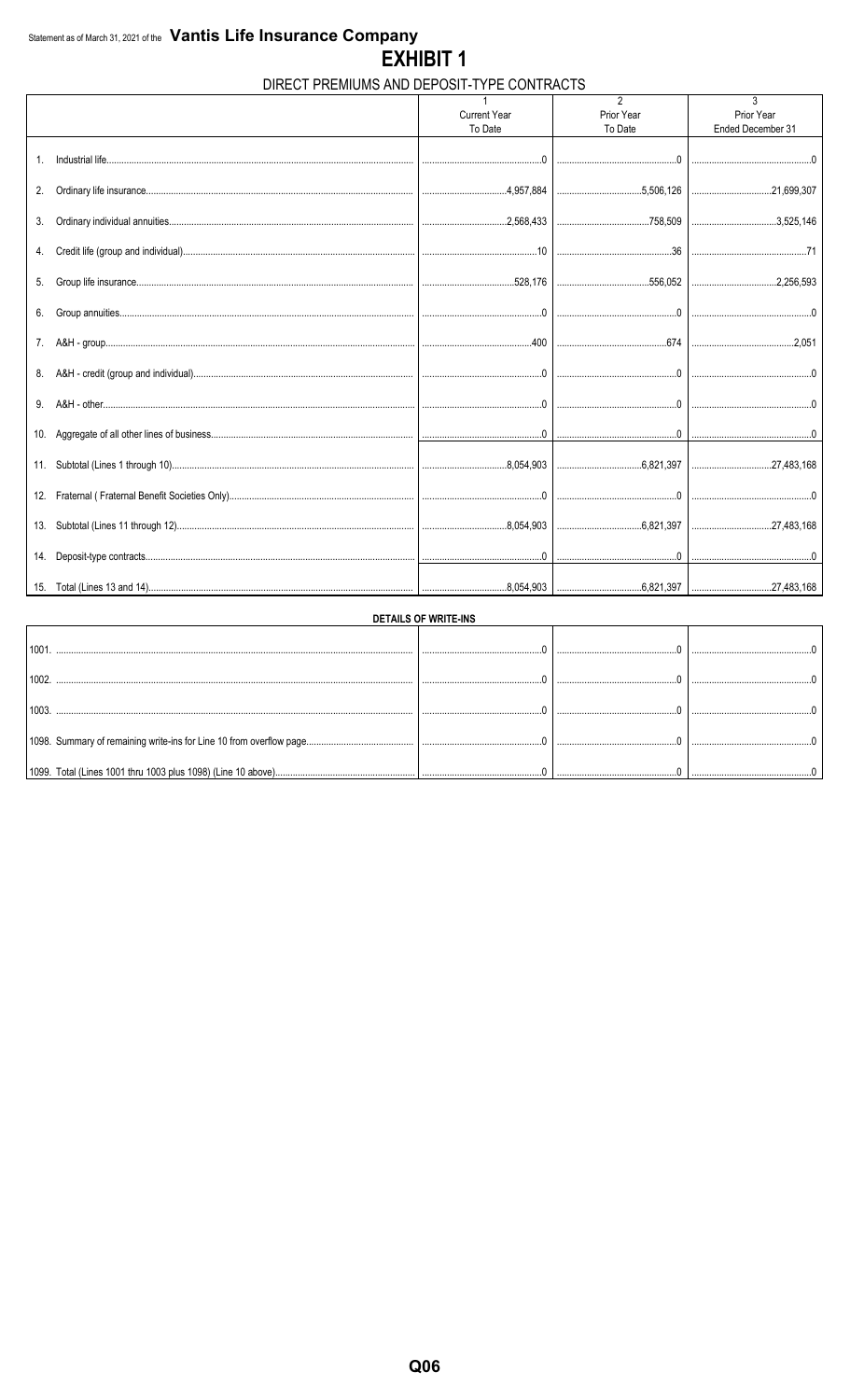#### **Note 1 – Summary of Significant Accounting Policies and Going Concern**

#### A. Accounting Practices

The financial statements of Vantis Life Insurance Company (the Company) are presented on the basis of accounting practices prescribed or permitted by the Connecticut Insurance Department.

The Company recognizes only statutory accounting practices prescribed or permitted by the State of Connecticut for determining and reporting the financial condition and results of operations of an insurance company and for determining its solvency under Connecticut Insurance Law. The National Association of Insurance Commissioners' (NAIC) Accounting Practices and Procedures Manual (NAIC SAP) has been adopted as a component of prescribed or permitted practices by the State of Connecticut. The state has adopted certain prescribed accounting practices that may differ from those found in NAIC SAP.

At the time of Codification (fiscal year 2001), the Company was writing premium exclusively in the State of Connecticut, a state where the Valuation of Life Insurance Policies Model Regulation (Regulation XXX) has not been adopted. As a result, for some of its individual level term life insurance policies, the Company currently holds a Gross Premium Valuation (GPV) reserve subject to a floor of the larger of the unitary basis reserves and "1/2 cbarx", as prescribed by the State of Connecticut. The GPV reflects realistic assumptions for lapses, mortality, and expenses, adjusted for potential adverse deviations and valuation assumptions for interest rates.

The current reinsurance arrangement is 80% first dollar quota share yearly renewable term on these policies. If Regulation XXX reserves had been held, the reinsurance arrangement would have been 80% or 90% first dollar quota share coinsurance, thus reducing the reserve impact by 80% or 90%.

The current retained reserve is \$6,652,189. If these contracts had been 90% reinsured on a coinsurance basis and Regulation XXX reserves were held, the retained reserve would be \$4,340,096.

A reconciliation of the Company's net income and capital and surplus between NAIC SAP and practices prescribed and permitted by the State of Connecticut is shown below:

|     |                                                                          |            | F/S        | F/S        | Current Year to               |     |             |
|-----|--------------------------------------------------------------------------|------------|------------|------------|-------------------------------|-----|-------------|
|     |                                                                          | SSAP#      | Page       | Line #     | Date                          |     | 2020        |
|     | <b>INET INCOME</b>                                                       |            |            |            |                               |     |             |
| (1) | Vantis Life Insurance Company Company state basis                        |            |            |            |                               |     |             |
|     | (Page 4, Line 35, Columns 1 & 3)                                         | <b>XXX</b> | <b>XXX</b> | <b>XXX</b> | $(455, 885)$ $\sqrt{\$}$<br>S |     | (1,570,872) |
| (2) | State Prescribed Practices that are an increase/(decrease) from NAIC SAP |            |            |            |                               |     |             |
|     | GPV vs XXX reserves                                                      |            |            |            | \$<br>(558, 774)              | 1\$ | (1,905,309) |
| (3) | State Permitted Practices that are an increase/(decrease) from NAIC SAP  |            |            |            |                               |     |             |
|     |                                                                          |            |            |            | 0                             | l\$ |             |
| (4) | NAIC SAP $(1 - 2 - 3 = 4)$                                               | <b>XXX</b> | XXX        | <b>XXX</b> | 102,889                       |     | 334,437     |
|     | Isurplus                                                                 |            |            |            |                               |     |             |
| (5) | Vantis Life Insurance Company Company state basis                        |            |            |            |                               |     |             |
|     | (Page 3, line 38, Columns 1 & 2)                                         | <b>XXX</b> | <b>XXX</b> | <b>XXX</b> | 67,457,410<br>S               | IS  | 68,385,070  |
| (6) | State Prescribed Practices that are an increase/(decrease) from NAIC SAP |            |            |            |                               |     |             |
|     | <b>GPV vs XXX reserves</b>                                               |            |            |            | 20,820,329<br>\$              | l\$ | 21,379,103  |
| (7) | State Permitted Practices that are an increase/(decrease) from NAIC SAP  |            |            |            |                               |     |             |
|     |                                                                          |            |            |            | 0                             | l\$ |             |
| (8) | NAIC SAP $(5 - 6 - 7 = 8)$                                               | <b>XXX</b> | XXX        | <b>XXX</b> | 46,637,081                    | I\$ | 47,005,967  |

#### C. Accounting Policy

- (2) Basis for Bonds, Mandatory Convertible Securities, SVO-Identified Investments and Amortization Method Bonds not backed by other loans are stated at amortized cost using the interest method.
- (6) Basis for Loan-Backed Securities and Adjustment Methodology Loan-backed securities are stated at either amortized cost or the lower of amortized cost or fair value. The retrospective adjustment method is used to value all securities.
- D. Going Concern Not applicable

#### **Note 2 – Accounting Changes and Corrections of Errors**

No significant changes

**Note 3 – Business Combinations and Goodwill**

No significant changes

#### **Note 4 – Discontinued Operations**

No significant changes

#### **Note 5 – Investments**

- D. Loan-Backed Securities
	- (1) Description of Sources Used to Determine Prepayment Assumptions Prepayment assumptions for mortgage-backed/loan-backed securities were obtained from the Company's investment advisor.
	- (2) Securities with Recognized Other-Than-Temporary Impairments The Company did not recognize any other-than-temporary impairments on loan-backed securities during the three-month period ended March 31, 2021.
	- (3) Recognized OTTI securities The Company did not recognize any other-than-temporary impairments on securities during the three-month period ended March 31, 2021.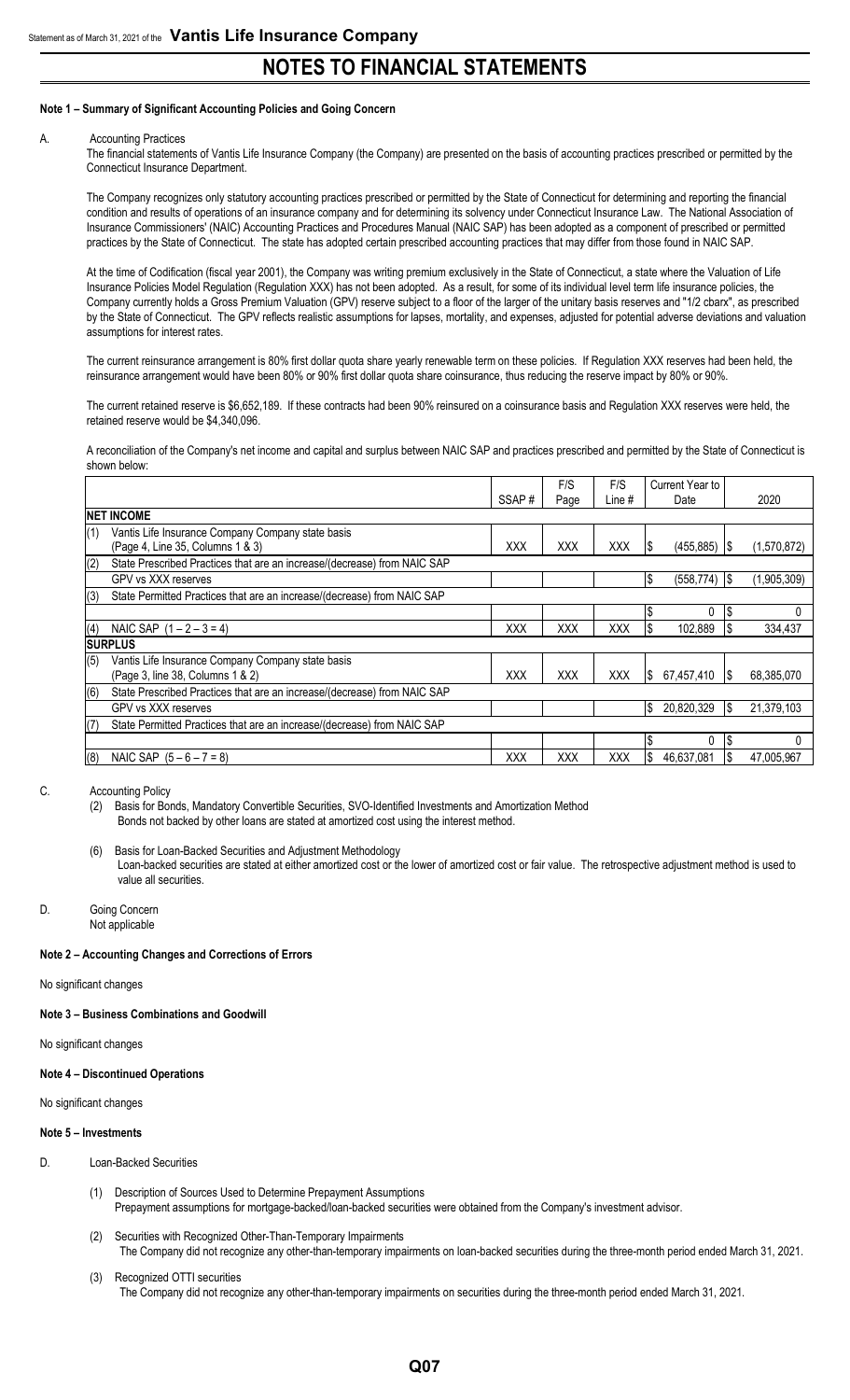(4) All impaired securities (fair value is less than cost or amortized cost) for which an other-than-temporary impairment has not been recognized in earnings as a realized loss (including securities with a recognized other-than-temporary impairment for non-interest related declines when a non-recognized interest related impairment remains):

| The aggregate amount of unrealized losses:                             | Less than 12 Months | 89,063     |
|------------------------------------------------------------------------|---------------------|------------|
|                                                                        | 12 Months or Longer | 587.410    |
| The aggregate related fair value of securities with unrealized losses: | Less than 12 Months | 10.025.191 |
|                                                                        | 12 Months or Longer | 14,283,232 |

(5) Information Investor Considered in Reaching Conclusion that Impairments are Not Other-Than-Temporary

In making impairment assessments, the Company considers past events, current conditions, and reasonable and supportable forecasts. In addition, the Company considers external investment advisor analyses, industry analyst reports and forecasts, sector credit ratings, the current financial condition of the guarantor of the security, and other market data that is relevant to the collectability of the security.

E. Dollar Repurchase Agreements and/or Securities Lending Transactions

Not applicable.

F. Repurchase Agreements Transactions Accounted for as Secured Borrowing

Not applicable.

G. Reverse Repurchase Agreements Transactions Accounted for as Secured Borrowing

Not applicable.

H. Repurchase Agreements Transactions Accounted for as a Sale

Not applicable.

I. Reverse Repurchase Agreements Transactions Accounted for as a Sale

Not applicable.

M. Working Capital Finance Investments

Not applicable.

N. Offsetting and Netting of Assets and Liabilities

Not applicable.

R. Reporting Entity's Share of Cash Pool by Asset Type

Not applicable.

**Note 6 – Joint Ventures, Partnerships and Limited Liability Companies**

No significant changes

**Note 7 – Investment Income**

No significant changes

#### **Note 8 – Derivative Instruments**

Not applicable

#### **Note 9 – Income Taxes**

No significant changes

**Note 10 – Information Concerning Parent, Subsidiaries, Affiliates and Other Related Parties**

No significant changes

#### **Note 11 – Debt**

- B. FHLB (Federal Home Loan Bank) Agreements
	- (1) Information on the Nature of the Agreement
		- The Company is a member of the Federal Home Loan Bank (FHLB) of Boston. Through its membership, the Company has conducted business activity (borrowings) with the FHLB. It is part of the Company's strategy to utilize these funds as needed for use in general operations. The Company has determined the actual/estimated borrowing capacity as \$570,359 at March 31, 2021. The Company calculated this amount based on excess capital stock.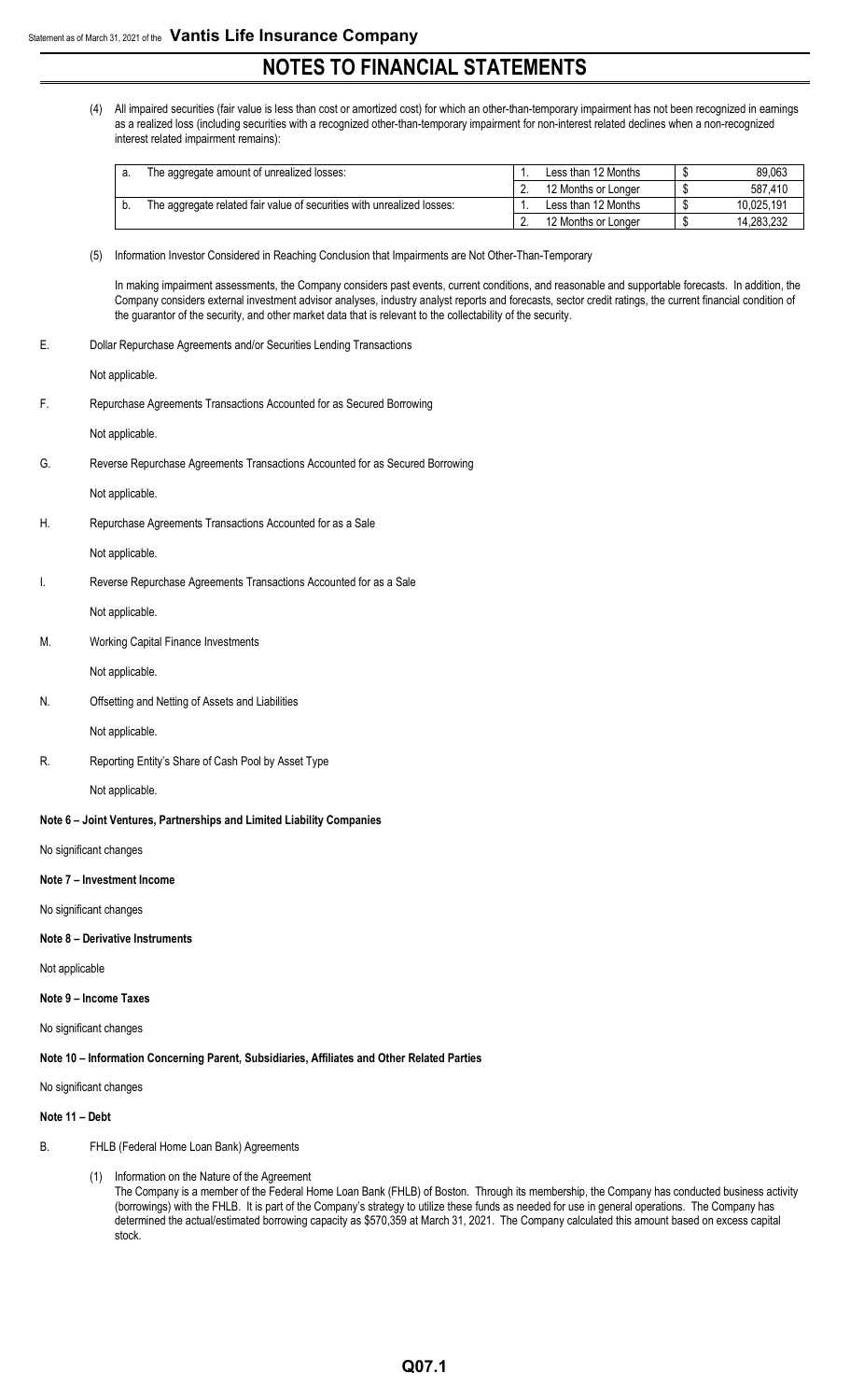#### (2) FHLB Capital Stock

a. Aggregate Totals

|     |    | 1. | Current Year to Date            |                                                          |                  |                           |              |                |                  |                         |            |                       |           |
|-----|----|----|---------------------------------|----------------------------------------------------------|------------------|---------------------------|--------------|----------------|------------------|-------------------------|------------|-----------------------|-----------|
|     |    |    |                                 |                                                          |                  |                           | 1            |                | $\overline{2}$   |                         |            | 3                     |           |
|     |    |    |                                 |                                                          |                  |                           | Total        |                | General          |                         |            | Separate              |           |
|     |    |    |                                 |                                                          |                  |                           | $2 + 3$      |                | Account          |                         |            | Accounts              |           |
|     |    |    | (a)                             | Membership Stock - Class A                               |                  | \$                        |              | 0 <sup>3</sup> |                  | 0                       | $\sqrt{3}$ |                       | 0         |
|     |    |    | (b)                             | Membership Stock - Class B                               |                  |                           |              | 10,000         |                  | 10,000                  |            |                       | 0         |
|     |    |    | <b>Activity Stock</b><br>(C)    |                                                          |                  |                           |              | $\mathbf{0}$   |                  | 0                       |            |                       | $\pmb{0}$ |
|     |    |    | <b>Excess Stock</b><br>(d       |                                                          |                  |                           |              | 25,500         |                  | 25,500                  |            |                       | 0         |
|     |    |    | (e)                             | Aggregate Total (a+b+c+d)                                |                  | \$                        |              | 35,500         | 1\$              | 35,500                  | $\sqrt{3}$ |                       | $\Omega$  |
|     |    |    |                                 | Actual or estimated borrowing capacity as                |                  |                           |              |                |                  |                         |            |                       |           |
|     |    |    |                                 | determined by the insurer                                |                  |                           |              | 570,359        | XXX              |                         |            | XXX                   |           |
|     |    | 2. | Prior Year                      |                                                          |                  |                           |              |                |                  |                         |            |                       |           |
|     |    |    |                                 |                                                          |                  |                           | 1            |                | $\overline{2}$   |                         |            | 3                     |           |
|     |    |    |                                 |                                                          |                  |                           | Total        |                | General          |                         |            | Separate              |           |
|     |    |    |                                 |                                                          |                  |                           | $2 + 3$      |                | Account          |                         |            | Accounts              |           |
|     |    |    | a)                              | Membership Stock - Class A                               |                  | \$                        |              | 0              | \$               | 0                       | l\$        |                       | 0         |
|     |    |    | (b)                             | Membership Stock - Class B                               |                  |                           |              | 11,814         |                  | 11,814                  |            |                       | 0         |
|     |    |    | <b>Activity Stock</b>           |                                                          |                  |                           |              | $\Omega$       |                  | $\Omega$                |            |                       | 0         |
|     |    |    | (c)<br><b>Excess Stock</b>      |                                                          |                  |                           |              |                |                  |                         |            |                       | 0         |
|     |    |    | (d                              |                                                          |                  |                           |              | 23,686         |                  | 23,686                  |            |                       |           |
|     |    |    | (e)                             | Aggregate Total (a+b+c+d)                                |                  | $\boldsymbol{\mathsf{S}}$ |              | 35,500         | $\sqrt{2}$       | 35,500                  | $\sqrt{3}$ |                       | 0         |
|     |    |    | (f)                             | Actual or estimated borrowing capacity as                |                  |                           |              |                |                  |                         |            |                       |           |
|     |    |    |                                 | determined by the insurer                                |                  |                           | 616,749      |                | XXX              |                         |            | XXX                   |           |
|     | b. |    |                                 | Membership Stock (Class A and B) Eligible for Redemption |                  |                           |              |                |                  |                         |            |                       |           |
|     |    |    |                                 | 1                                                        | $\overline{2}$   |                           |              |                |                  | Eligible for Redemption |            |                       |           |
|     |    |    |                                 |                                                          |                  |                           | 3            |                | 4                | 5                       |            | 6                     |           |
|     |    |    |                                 | Current Year to                                          |                  |                           |              |                |                  |                         |            |                       |           |
|     |    |    | Membership                      | Date Total                                               | Not Eligible for |                           | Less than    |                | 6 Months to Less | 1 to Less Than          |            |                       |           |
|     |    |    | Stock                           | $(2+3+4+5+6)$                                            | Redemption       |                           | 6 Months     |                | Than 1 Year      | 3 Years                 |            | 3 to 5 Years          |           |
|     |    |    | Class A                         | \$<br>0 <sup>8</sup>                                     |                  | 0<br>\$                   | 0            | \$             | 0                | $\sqrt{3}$              | 0          | \$                    | 0         |
|     |    |    | Class B                         | Ŝ.<br>$10,000$ \$                                        | 10,000           | Ŝ.                        | 0            | \$             | 0                | $\sqrt{3}$              | 0          | \$                    | 0         |
| (3) |    |    | Collateral Pledged to FHLB      |                                                          |                  |                           |              |                |                  |                         |            |                       |           |
|     | a. |    |                                 | Amount Pledged as of Reporting Date                      |                  |                           |              |                |                  |                         |            |                       |           |
|     |    |    |                                 |                                                          |                  |                           | $\mathbf{1}$ |                | $\overline{2}$   |                         |            | 3                     |           |
|     |    |    |                                 |                                                          |                  |                           |              |                |                  |                         |            | Aggregate Total       |           |
|     |    |    |                                 |                                                          |                  |                           | Fair Value   |                | Carrying Value   |                         |            | Borrowing             |           |
|     |    | 1. |                                 | Current Year to Date Total General and Separate          |                  |                           |              |                |                  |                         |            |                       |           |
|     |    |    | Accounts                        |                                                          |                  |                           |              |                |                  |                         |            |                       |           |
|     |    |    |                                 | Total Collateral Pledged (Lines 2+3)                     |                  | \$                        |              | 619,212 \$     |                  | 590,827 \$              |            |                       | 0         |
|     |    | 2. |                                 | Current Year to Date General Account                     |                  |                           |              |                |                  |                         |            |                       |           |
|     |    |    | <b>Total Collateral Pledged</b> |                                                          |                  |                           |              | 619,212        |                  | 590,827                 |            |                       | 0         |
|     |    | 3. |                                 | Current Year to Date Separate Accounts                   |                  |                           |              |                |                  |                         |            |                       |           |
|     |    |    | <b>Total Collateral Pledged</b> |                                                          |                  |                           |              | 0              |                  | 0                       |            |                       | 0         |
|     |    | 4. |                                 | Prior Year Total General and Separate Accounts           |                  |                           |              |                |                  |                         |            |                       |           |
|     |    |    | <b>Total Collateral Pledged</b> |                                                          |                  | \$                        |              | 659,781 \$     |                  | 626,888 \$              |            |                       | 0         |
|     | b. |    |                                 | Maximum Amount Pledged During Reporting Period           |                  |                           |              |                |                  |                         |            |                       |           |
|     |    |    |                                 |                                                          |                  |                           | 1            |                |                  | $\overline{2}$          |            | 3                     |           |
|     |    |    |                                 |                                                          |                  |                           |              |                |                  |                         |            | Amount of Borrowed at |           |
|     |    |    |                                 |                                                          |                  |                           |              |                |                  |                         |            | Time of Maximum       |           |
|     |    |    |                                 |                                                          |                  |                           | Fair Value   |                | Carrying Value   |                         |            | Collateral            |           |
|     |    | 1. |                                 | Current Year to Date Total General and Separate          |                  |                           |              |                |                  |                         |            |                       |           |
|     |    |    | Accounts                        |                                                          |                  |                           |              |                |                  |                         |            |                       |           |
|     |    |    |                                 | Total Collateral Pledged (Lines 2+3)                     |                  | \$                        |              | 619,212 \$     |                  | 590,827 \$              |            |                       | 0         |
|     |    | 2. |                                 | Current Year to Date General Account                     |                  |                           |              |                |                  |                         |            |                       |           |
|     |    |    | <b>Total Collateral Pledged</b> |                                                          |                  |                           |              | 619,212        |                  | 590,827                 |            |                       | 0         |
|     |    | 3. |                                 |                                                          |                  |                           |              |                |                  |                         |            |                       |           |
|     |    |    |                                 | Current Year to Date Separate Accounts                   |                  |                           |              |                |                  |                         |            |                       |           |
|     |    |    | <b>Total Collateral Pledged</b> |                                                          |                  |                           |              | 0              |                  | 0                       |            |                       | 0         |
|     |    | 4. | <b>Total Collateral Pledged</b> | Prior Year Total General and Separate Accounts           |                  | \$                        |              | 659,781 \$     |                  | 626,888 \$              |            |                       | 0         |

(4) Borrowing from FHLB

The Company does not have any outstanding borrowings from the FHLB.

**Note 12 – Retirement Plans, Deferred Compensation, Postemployment Benefits and Compensated Absences and Other Postretirement Benefit Plans**

A. Defined Benefit Plan

- (1) Change in Benefit Obligation
- No significant changes (2) Change in Plan Assets
- No significant changes
- (3) Funded Status No significant changes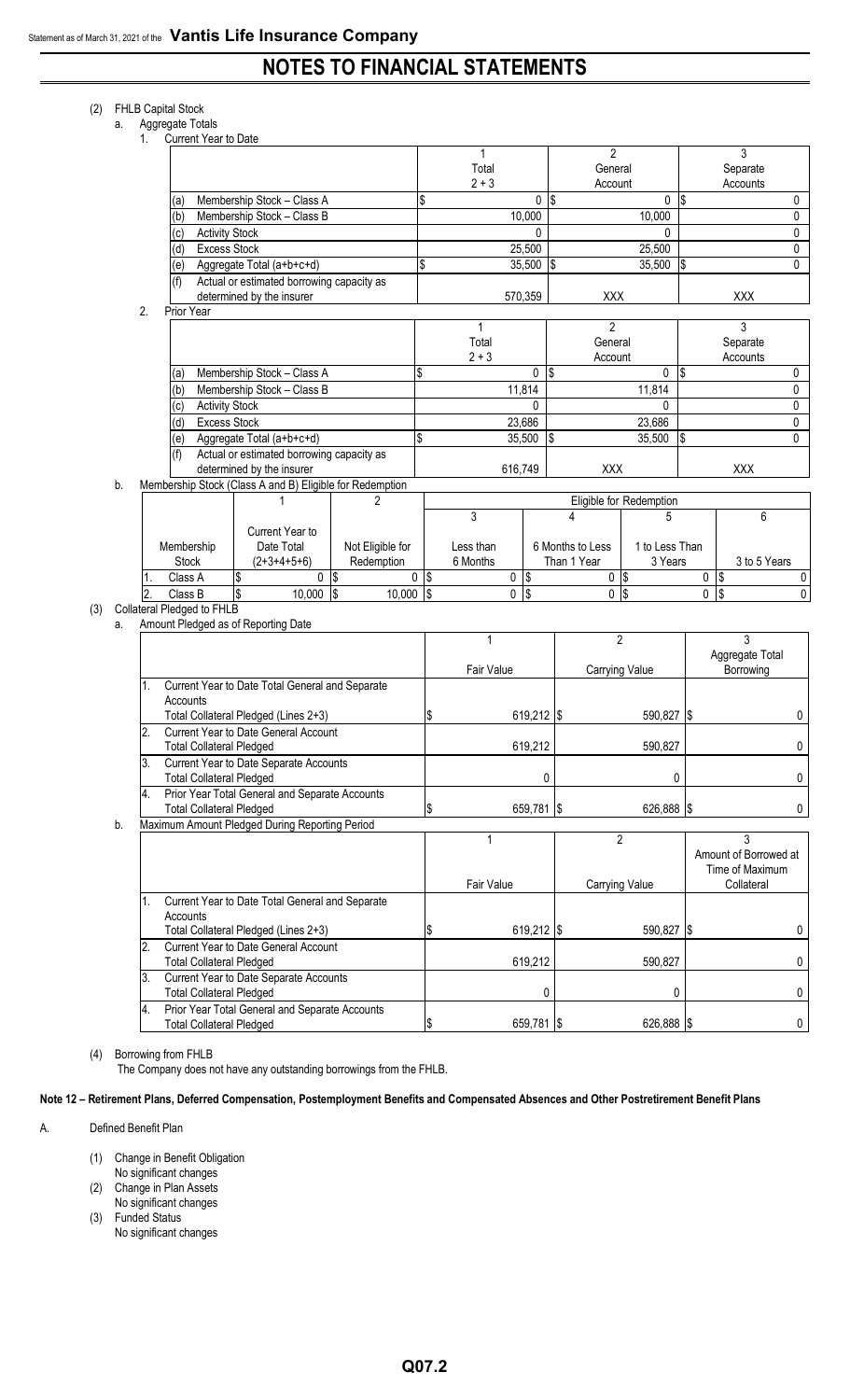#### (4) Components of Net Periodic Benefit Cost

|     |                         |                 |                  |                                |             |                          | Special or Contractual |  |
|-----|-------------------------|-----------------|------------------|--------------------------------|-------------|--------------------------|------------------------|--|
|     |                         |                 | Pension Benefits | <b>Postretirement Benefits</b> |             | Benefits per SSAP No. 11 |                        |  |
|     |                         | Current Year to |                  | <b>Current Year to</b>         |             | Current Year to          |                        |  |
|     |                         | Date            | 2020             | Date                           | 2020        | Date                     | 2020                   |  |
| la. | Service cost            | 0               | 22,745<br>S      | 0<br>l S                       | 90,980<br>ъ | l\$                      |                        |  |
|     | Interest cost           |                 | 28,698           | 0                              | 114,793     |                          |                        |  |
| C.  | Expected return on plan |                 |                  |                                |             |                          |                        |  |
|     | assets                  | 0               | 0                | 0                              |             | 0                        |                        |  |
| ld. | Transition asset or     |                 |                  |                                |             |                          |                        |  |
|     | obligation              |                 | 0                |                                |             |                          |                        |  |
| е.  | Gains and losses        | 0               | 0                | 0                              | 395,169     | 0                        |                        |  |
|     | Prior service cost or   |                 |                  |                                |             |                          |                        |  |
|     | credit                  |                 | $\Omega$         |                                |             | 0                        |                        |  |
| Ig. | Gain or loss recognized |                 |                  |                                |             |                          |                        |  |
|     | due to a settlement     |                 |                  |                                |             |                          |                        |  |
|     | curtailment             | 0               | 0                | O                              |             | 0                        |                        |  |
| Ih. | Total net periodic      |                 |                  |                                |             |                          |                        |  |
|     | benefit cost            |                 | 51,443<br>I\$    | 1\$                            | 600,942     | I\$                      | Œ                      |  |

(5) Amounts in Unassigned Funds (Surplus) Recognized as Components of Net Period Benefit Cost No significant changes

- (6) Amounts in Unassigned Funds (Surplus) That Have Not Yet Been Recognized as Components of Net Period Benefit Cost No significant changes
- (7) Weighted Average Assumptions Used to Determine Net Periodic Benefit Cost as of Current Period No significant changes
- (8) Accumulated Benefit Obligation for Defined Benefit Pension Plans No significant changes
- (9) For Postretirement Benefits Other Than Pensions, the Assumed Health Care Cost Trend Rate(s) No significant changes
- (10) Estimated Future Payments, Which Reflect Unexpected Future Service No significant changes
- (11) Estimate of Contributions Expected to be Paid to the Plan No significant changes
- (12) Amounts and Types of Securities Included in Plan Assets
- No significant changes
- (13) Alternative Method Used to Amortize Prior Service Amounts or Net Gains and Losses No significant changes
- (14) Substantive Comment Used to Account for Benefit Obligations
- No significant changes
- (15) Cost of Providing Special or Contractual Termination Benefits Recognized
- No significant changes
- (16) Reasons for Significant Gains/Losses Related to Changes in Defined Benefit Obligation and any Other Significant Change in the Benefit Obligations Assets Not Otherwise Apparent No significant changes
- (17) Accumulated Postretirement and Pension Benefit Obligation and Fair Value of Plan Assets for Defined Postretirement and Pension Benefit Plans No significant changes
- (18) Full Transition Surplus Impact of SSAP 102 No significant changes
- B. Investment Policies and Strategies No significant changes

#### C. Fair Value of Plan Assets No significant changes

- D. Basis Used to Determine Expected Long-Term Rate-of-Return No significant changes
- E. Defined Contribution Plans No significant changes
- F. Multiemployer Plans No significant changes
- G. Consolidated/Holding Company Plans No significant changes
- H. Postemployment Benefits and Compensated Absences No significant changes
- I. Impact of Medicare Modernization Act on Postretirement Benefits (INT 04-17) No significant changes

#### **Note 13 – Capital and Surplus, Shareholder's Dividend Restrictions and Quasi-Reorganizations**

No significant changes

#### **Note 14 – Liabilities, Contingencies and Assessments**

No significant changes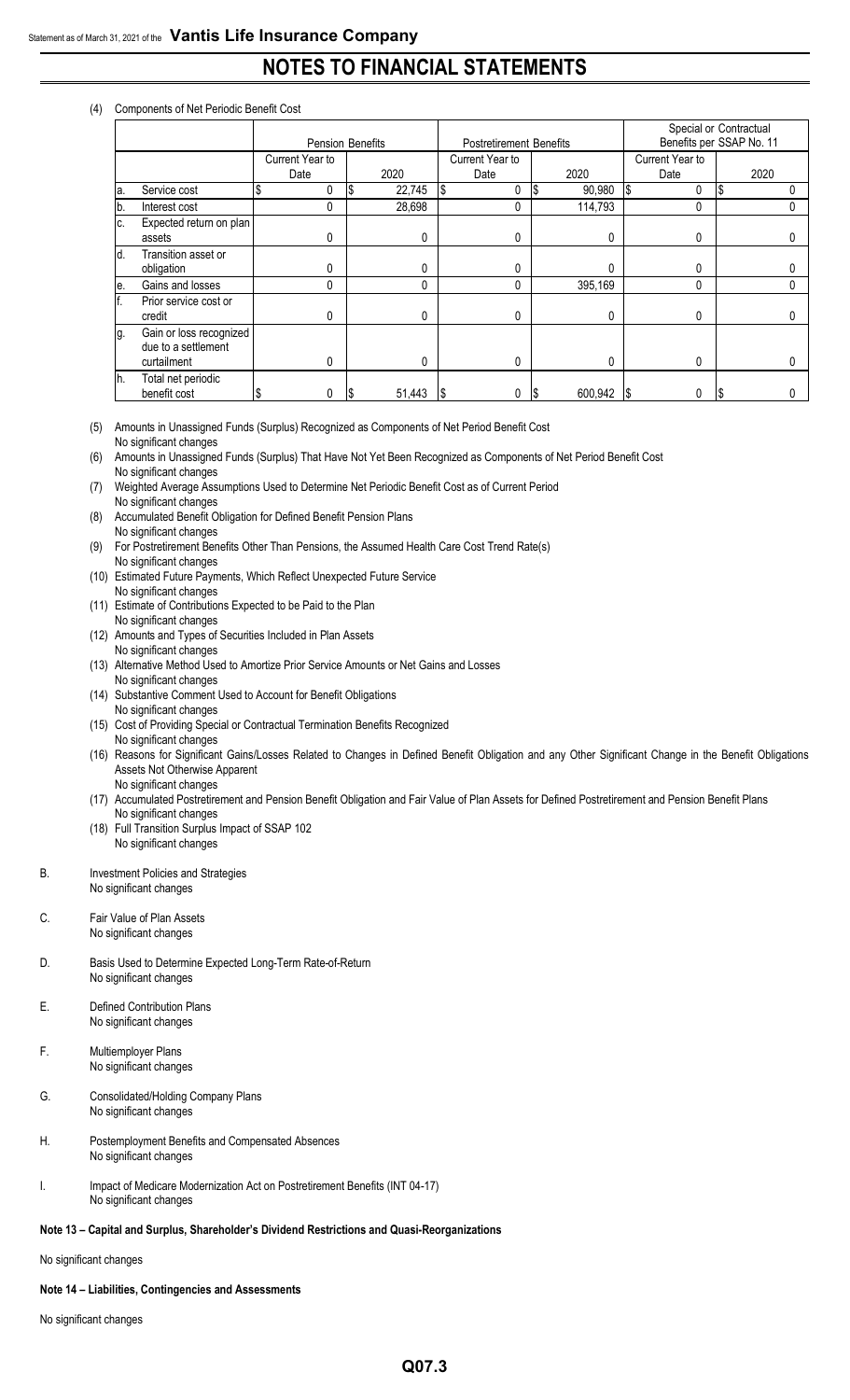#### **Note 15 – Leases**

No significant changes

**Note 16 – Information about Financial Instruments with Off-Balance Sheet Risk and Financial Instruments with Concentrations of Credit Risk**

#### No significant changes

#### **Note 17 – Sale, Transfer and Servicing of Financial Assets and Extinguishments of Liabilities**

- B. Transfer and Servicing of Financial Assets
	- (2) Servicing Assets and Servicing Liabilities The Company is not involved in servicing assets or servicing liabilities.
	- (4) Securitizations, Asset-Based Financing Arrangements and Similar Transfers Accounted for as Sales Not applicable

#### C. Wash Sales

(2) The details by NAIC designation 3 or below, or unrated of securities sold during the current period and reacquired within 30 days of the sale date are: There were no securities with an NAIC designation of 3 or below that were sold during the quarter ended March 31, 2021 and reacquired within 30 days of the sale.

#### **Note 18 – Gain or Loss to the Reporting Entity from Uninsured Plans and the Portion of Partially Insured Plans**

#### No significant changes

#### **Note 19 – Direct Premium Written/Produced by Managing General Agents/Third Party Administrators**

#### No significant changes

#### **Note 20 – Fair Value Measurements**

#### A. Fair Value Measurements

(1) Fair Value Measurements at Reporting Date

The Company's financial assets have been classified, for disclosure purposes, based on a hierarchy defined by SSAP No. 100-Fair Value Measurements. The hierarchy gives the highest ranking to fair values determined using unadjusted quoted prices in active markets for identical assets (Level 1) and the lowest ranking to fair values determined using methodologies and models with unobservable inputs (Level 3). An asset's classification is based on the lowest level input that is significant to its measurement. The following are the levels of the hierarchy and a brief description of the type of valuation inputs that are used to establish each level:

Pricing Level 1 – Valuations based on unadjusted quoted prices in active markets for identical assets that the Company's pricing sources have the ability to access. Since the valuations are based on quoted prices that are readily and regularly available in an active market, valuation of these securities does not entail a significant amount or degree of judgment.

Pricing Level 2 - Valuations based upon quoted prices for similar assets in active markets, quoted prices for identical or similar assets in inactive markets; or valuations based on models where the significant inputs are observable (e.g. interest rates, yield curves, prepayment speeds, default rates, loss severities) or can be corroborated by observable market data.

Pricing Level 3 – Valuations that are derived from techniques in which one or more of the significant inputs are unobservable, including broker quotes which are non-binding

The following presents the Company's fair value hierarchy for assets and liabilities that are carried at fair value:

|                                                 |            |         |         | Net Asset Value |    |            |
|-------------------------------------------------|------------|---------|---------|-----------------|----|------------|
| Description for Each Type of Asset or Liability | Level 1    | Level 2 | Level 3 | (NAV)           |    | Total      |
| Assets at Fair Value                            |            |         |         |                 |    |            |
| Cash and Cash Equivalents                       | 8.444.486  |         |         | υ               |    | 8,444,486  |
| Common Stock-Unaffiliated                       | 1,447,061  |         | 35,500  | υ               | ◡  | 1,482,561  |
| <b>SVO Identified Funds</b>                     | 552.240    |         |         | υ               |    | 552.240    |
| Total                                           | 10.443.787 |         | 35,500  | υ               | S  | 10,479,287 |
| Liabilities at Fair Value                       |            |         |         |                 |    |            |
|                                                 |            |         |         | υ               |    |            |
| Total                                           |            | 0       |         | υ               | ıΦ | 0          |

#### (2) Fair Value Measurements in (Level 3) of the Fair Value Hierarchy

| Description        | Beginning<br>Balance | Transfers Into<br>Level 3 |     | Transfers Out<br>of Level 3 | (Losses)<br>Included in Net<br>Income | Total Gains and Total Gains and<br>(Losses)<br>Included in<br>Surplus | Purchases | <b>Issuances</b> | Sales | Settle-<br>ments |      | <b>Ending Balance</b><br>as of Current<br>Period |
|--------------------|----------------------|---------------------------|-----|-----------------------------|---------------------------------------|-----------------------------------------------------------------------|-----------|------------------|-------|------------------|------|--------------------------------------------------|
| Assets<br>la.      |                      |                           |     |                             |                                       |                                                                       |           |                  |       |                  |      |                                                  |
| Common             |                      |                           |     |                             |                                       |                                                                       |           |                  |       |                  |      |                                                  |
| Stock-Unaffiliated | 35,500               | 0                         | I S |                             | 0                                     | 0                                                                     |           |                  |       | 0                | l \$ | 35,500                                           |
| Total              | 35,500               | 0                         |     |                             |                                       |                                                                       |           |                  |       | 0                |      | 35,500                                           |
| Liabilities<br>Ib. |                      |                           |     |                             |                                       |                                                                       |           |                  |       |                  |      |                                                  |
|                    |                      | 0                         |     |                             |                                       |                                                                       |           |                  |       |                  |      |                                                  |
| Total              |                      | 0                         |     |                             |                                       |                                                                       |           |                  |       | 0                |      |                                                  |

(3) Policies when Transfers Between Levels are Recognized

The Company's policy is to recognize transfers in and transfers out at the end of the reporting period.

Description of Valuation Techniques and Inputs Used in Fair Value Measurement

The levels of hierarchy and a brief description of the type of valuation inputs is included above.

(5) Fair Value Disclosures for Derivative Assets and Liabilities The Company does not maintain any derivative assets or liabilities.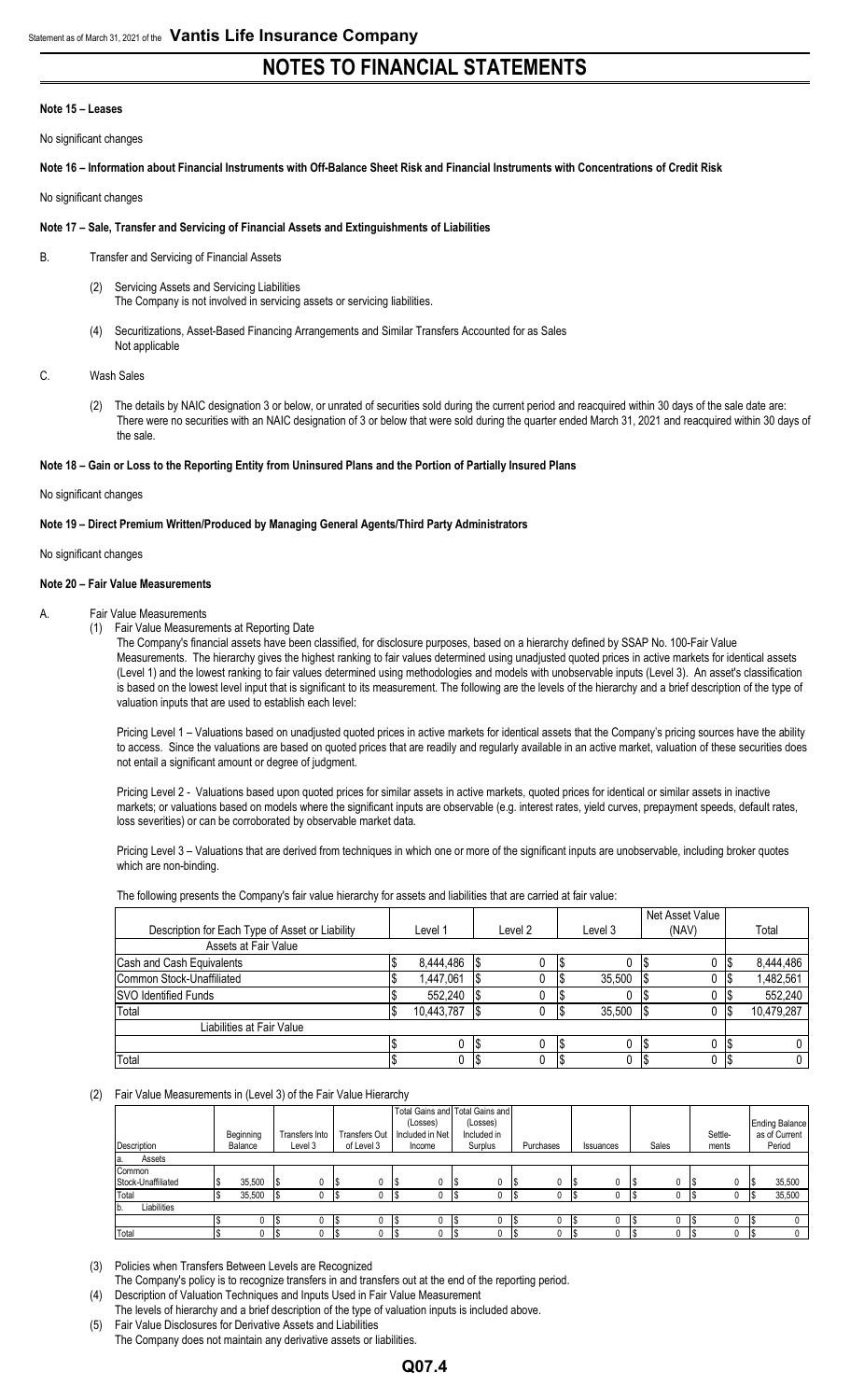#### B. Fair Value Reporting under SSAP 100 and Other Accounting Pronouncements

As of March 31, 2021, the Company maintained no bonds rated NAIC 6.

As of March 31, 2021, the reported fair value of the Company's investment in Level 3 common stock included an investment in a non-affiliated entity of \$35,500.

#### C. Fair Value Level

The following fair value methods and assumptions were used by the Company in estimating the fair value disclosures for financial instruments:

#### **Cash and Cash Equivalents**

The admitted asset amounts approximate their fair value due to their short-term nature.

#### **Investment Securities**

Fair values for investment securities are based on market prices published by the SVO, or in the absence of SVO published unit prices or when amortized cost is used by the SVO as the unit price, quoted market prices by other third party organizations, where available.

For fixed maturity securities not actively traded, fair values are estimated using values obtained from independent pricing services, or in the case of private placements, are estimated by discounting the expected future cash flows using current market rates applicable to the coupon rate, credit and maturity of the investments.

#### **Mortgage Loans**

The fair value of the Company's mortgage loan portfolio is based on the present value of future cash flows at prevailing interest rates.

The following presents a summary of the carrying values and fair values of the Company's financial instruments:

|                                  | Aggregate Fair |                        |           |             |           | Net Asset Value Not Practicable |                  |
|----------------------------------|----------------|------------------------|-----------|-------------|-----------|---------------------------------|------------------|
| Type of Financial Instrument     | Value          | <b>Admitted Assets</b> | (Level 1) | 'Level 2)   | (Level 3) | (NAV)                           | (Carrying Value) |
| <b>Cash and Cash Equivalents</b> | 8.444.486      | 8.444.486              | 8.444.486 |             |           |                                 |                  |
| <b>Bonds</b>                     | 479.361.929    | S 445.860.316          | 552.240   | 478.809.689 |           |                                 |                  |
| <b>Preferred Stock</b>           | 5.258.114      | 5.072.500              | 5.258.114 |             |           |                                 |                  |
| Common Stock-Unaffiliated        | 1.482.561      | 1.482.561              | 1.447.061 |             | 35.500    |                                 |                  |
| <b>Mortgage Loans</b>            | 6,339          | 5,012                  |           | 6,339       |           |                                 |                  |

#### D. Not Practicable to Estimate Fair Value

Not applicable

#### E. NAV Practical Expedient Investments

Not applicable

#### **Note 21 – Other Items**

No significant changes

#### **Note 22 – Events Subsequent**

Subsequent events have been considered through May 11, 2021 for these statutory financial statements which are to be issued on May 11, 2021. There were no events occurring subsequent to the end of the quarter that merited recognition or disclosure in these statements.

#### **Note 23 – Reinsurance**

No significant changes

#### **Note 24 – Retrospectively Rated Contracts and Contracts Subject to Redetermination**

E. Risk Sharing Provisions of the Affordable Care Act

Not applicable

#### **Note 25 – Change in Incurred Losses and Loss Adjustment Expenses**

A. Change in Incurred Losses and Loss Adjustment Expenses

There have been no changes in the provision for incurred loss and loss adjustment expenses attributable to insured events of prior years.

#### B. Information about Significant Changes in Methodologies and Assumptions

Not applicable

#### **Note 26 – Intercompany Pooling Arrangements**

No significant changes

#### **Note 27 – Structured Settlements**

No significant changes

#### **Note 28 – Health Care Receivables**

No significant changes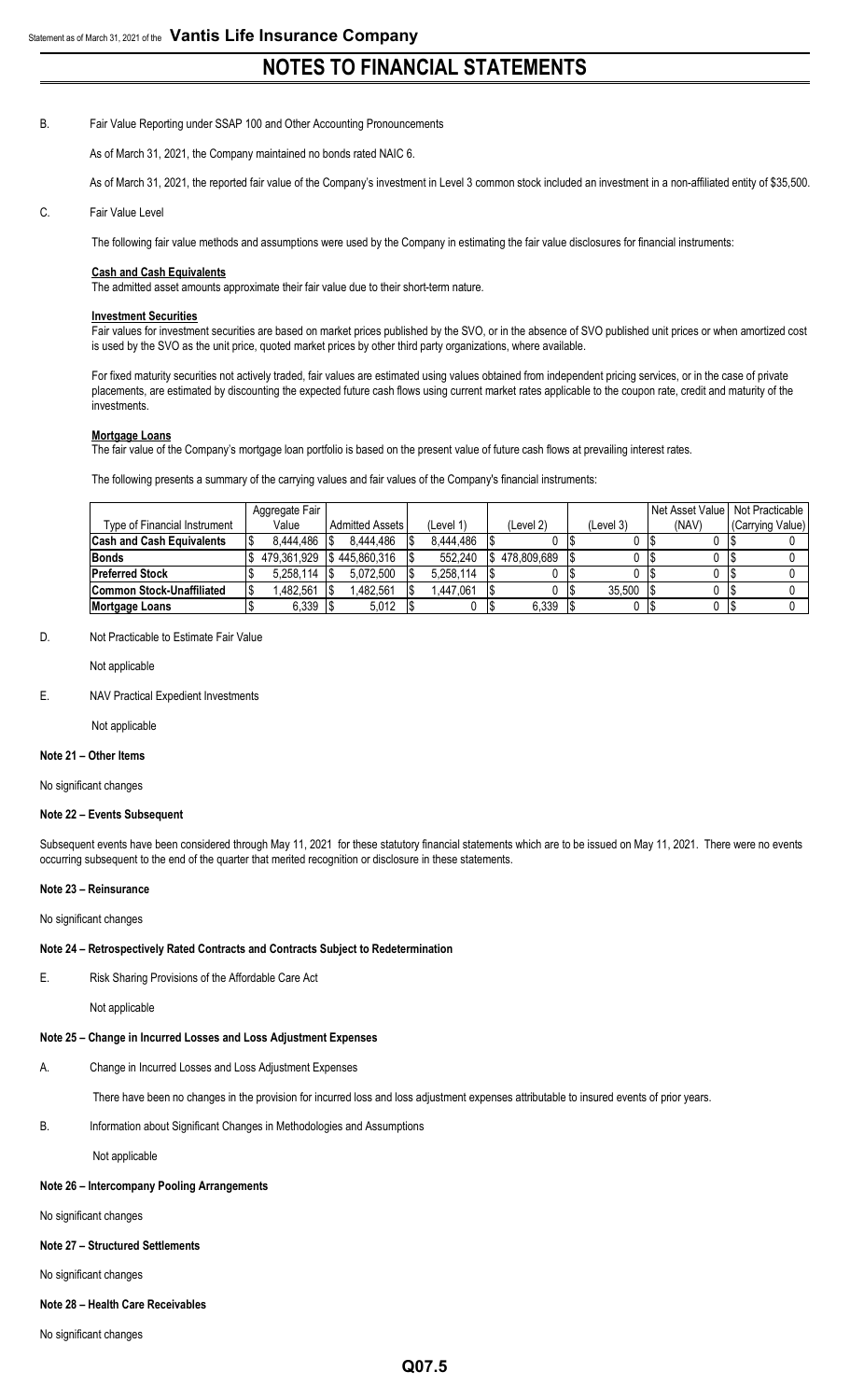#### **Note 29 – Participating Policies**

No significant changes

**Note 30 – Premium Deficiency Reserves**

No significant changes

**Note 31 – Reserves for Life Contracts and Deposit-Type Contracts**

No significant changes

**Note 32 – Analysis of Annuity Actuarial Reserves and Deposit Liabilities by Withdrawal Characteristics**

No significant changes

#### **Note 33 – Analysis of Life Actuarial Reserves by Withdrawal Characteristics**

No significant changes

**Note 34 – Premium and Annuity Considerations Deferred and Uncollected**

No significant changes

#### **Note 35 – Separate Accounts**

No significant changes

#### **Note 36 – Loss/Claim Adjustment Expenses**

No significant changes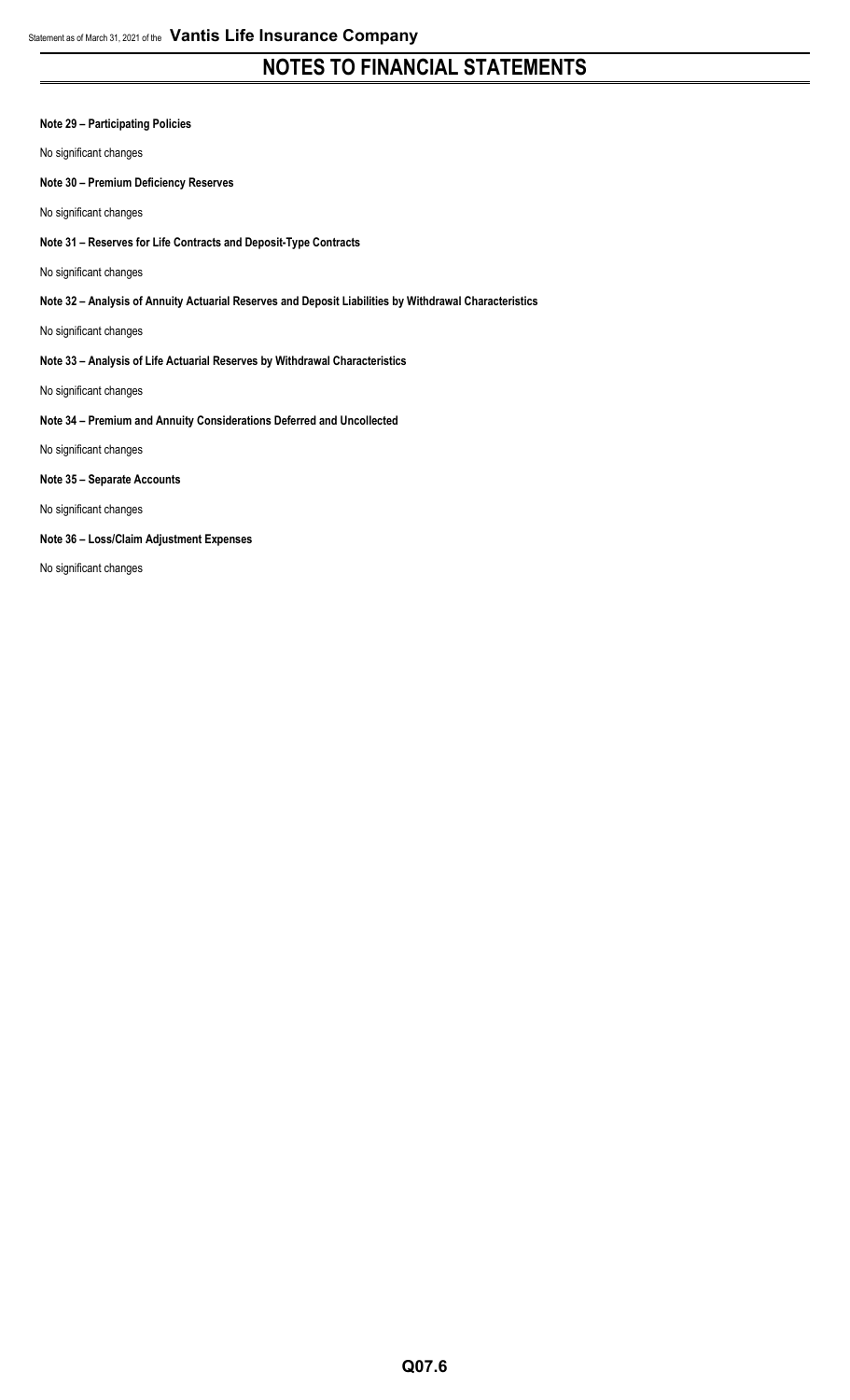## **GENERAL INTERROGATORIES**

#### **PART 1 - COMMON INTERROGATORIES**

#### **GENERAL**

| 1.1 | Did the reporting entity experience any material transactions requiring the filing of Disclosure of Material Transactions with the State of Domicile,<br>as required by the Model Act?                                                                                                                            | Yes []                       | No[X]     |
|-----|-------------------------------------------------------------------------------------------------------------------------------------------------------------------------------------------------------------------------------------------------------------------------------------------------------------------|------------------------------|-----------|
| 1.2 | If yes, has the report been filed with the domiciliary state?                                                                                                                                                                                                                                                     | Yes $\lceil$ 1               | No[X]     |
| 2.1 | Has any change been made during the year of this statement in the charter, by-laws, articles of incorporation, or deed of settlement of the<br>reporting entity?                                                                                                                                                  | Yes $\lceil$ 1               | No[X]     |
| 2.2 | If yes, date of change:                                                                                                                                                                                                                                                                                           |                              |           |
| 3.1 | Is the reporting entity a member of an Insurance Holding Company System consisting of two or more affiliated persons, one or more of which is an insurer?<br>If yes, complete Schedule Y, Parts 1 and 1A.                                                                                                         | Yes $[X]$                    | No[ ]     |
| 3.2 | Have there been any substantial changes in the organizational chart since the prior quarter end?                                                                                                                                                                                                                  | Yes $[X]$                    | No [ ]    |
| 3.3 | If the response to 3.2 is yes, provide a brief description of those changes.                                                                                                                                                                                                                                      |                              |           |
|     | Fig Partners, LLC, a subsidiary of Janney Montgomery Scott, LLC, was dissolved.                                                                                                                                                                                                                                   |                              |           |
| 3.4 | Is the reporting entity publicly traded or a member of a publicly traded group?                                                                                                                                                                                                                                   | Yes $\lceil$ 1               | No[X]     |
| 3.5 | If the response to 3.4 is yes, provide the CIK (Central Index Key) code issued by the SEC for the entity/group.                                                                                                                                                                                                   |                              |           |
| 4.1 | Has the reporting entity been a party to a merger or consolidation during the period covered by this statement?<br>If yes, complete and file the merger history data file with the NAIC for the annual filing corresponding to this period.                                                                       | Yes $\lceil$ 1               | No[X]     |
| 4.2 | If yes, provide name of entity, NAIC Company Code, and state of domicile (use two letter state abbreviation) for any entity that has ceased to exist as a<br>result of the merger or consolidation.                                                                                                               |                              |           |
|     |                                                                                                                                                                                                                                                                                                                   | $\overline{2}$               | 3         |
|     |                                                                                                                                                                                                                                                                                                                   | <b>NAIC</b><br>Company       | State of  |
|     | Name of Entity                                                                                                                                                                                                                                                                                                    | Code                         | Domicile  |
|     |                                                                                                                                                                                                                                                                                                                   | $\Omega$                     |           |
| 5.  | If the reporting entity is subject to a management agreement, including third-party administrator(s), managing general agent(s), attomey-in-fact, or<br>similar agreement, have there been any significant changes regarding the terms of the agreement or principals involved?<br>If yes, attach an explanation. | Yes $\lceil \rceil$<br>No[X] | $N/A$ [ ] |
| 6.1 | State as of what date the latest financial examination of the reporting entity was made or is being made.                                                                                                                                                                                                         | 12/31/2020                   |           |
|     | 6.2 State the as of date that the latest financial examination report became available from either the state of domicile or the reporting entity. This date                                                                                                                                                       |                              |           |

|     | should be the date of the examined balance sheet and not the date the report was completed or released.                                               | 12/31/2018 |
|-----|-------------------------------------------------------------------------------------------------------------------------------------------------------|------------|
| 6.3 | State as of what date the latest financial examination report became available to other states or the public from either the state of domicile or the |            |
|     | reporting entity. This is the release date or completion date of the examination report and not the date of the examination (balance sheet date).     | 11/07/2019 |

| 6.4 | By what department or departments?                                                                                                                                                                                       |           |       |                  |
|-----|--------------------------------------------------------------------------------------------------------------------------------------------------------------------------------------------------------------------------|-----------|-------|------------------|
|     | State of Connecticut Insurance Department                                                                                                                                                                                |           |       |                  |
| 6.5 | Have all financial statement adjustments within the latest financial examination report been accounted for in a subsequent financial statement filed<br>with Departments?                                                | Yes [     | No [  | N/A[X]           |
| 6.6 | Have all of the recommendations within the latest financial examination report been complied with?                                                                                                                       | Yes $[X]$ | No I  | $N/A$ $\lceil$ 1 |
| 7.1 | Has this reporting entity had any Certificates of Authority, licenses or registrations (including corporate registration, if applicable) suspended or revoked<br>by any governmental entity during the reporting period? |           | Yes ſ | No[X]            |
| 7.2 | If yes, give full information:                                                                                                                                                                                           |           |       |                  |
|     |                                                                                                                                                                                                                          |           |       |                  |
| 8.1 | Is the company a subsidiary of a bank holding company regulated with the Federal Reserve Board?                                                                                                                          |           | Yes [ | No[X]            |
| 8.2 | If response to 8.1 is yes, please identify the name of the bank holding company.                                                                                                                                         |           |       |                  |
|     |                                                                                                                                                                                                                          |           |       |                  |

- 8.3 Is the company affiliated with one or more banks, thrifts or securities firms? Yes [ ] No [ X ]
- 8.4 If the response to 8.3 is yes, please provide below the names and location (city and state of the main office) of any affiliates regulated by a federal regulatory services agency [i.e. the Federal Reserve Board (FRB), the Office of the Comptroller of the Currency (OCC), the Federal Deposit Insurance Corporation (FDIC) and the Securities Exchange Commission (SEC)] and identify the affiliate's primary federal regulator].

|     |                                                                                                                    |                                                                                                                                                                                                                                                                         | 2                      | 3          |            | 5           | 6          |  |
|-----|--------------------------------------------------------------------------------------------------------------------|-------------------------------------------------------------------------------------------------------------------------------------------------------------------------------------------------------------------------------------------------------------------------|------------------------|------------|------------|-------------|------------|--|
|     |                                                                                                                    | Affiliate Name                                                                                                                                                                                                                                                          | Location (City, State) | <b>FRB</b> | <b>OCC</b> | <b>FDIC</b> | <b>SEC</b> |  |
|     |                                                                                                                    |                                                                                                                                                                                                                                                                         |                        |            |            |             |            |  |
| 9.1 |                                                                                                                    | Are the senior officers (principal executive officer, principal financial officer, principal accounting officer or controller, or persons performing similar<br>functions) of the reporting entity subject to a code of ethics, which includes the following standards? |                        |            |            | Yes $[X]$   | No [ ]     |  |
|     | (a)                                                                                                                | Honest and ethical conduct, including the ethical handling of actual or apparent conflicts of interest between personal and professional relationships;                                                                                                                 |                        |            |            |             |            |  |
|     | (b)                                                                                                                | Full, fair, accurate, timely and understandable disclosure in the periodic reports required to be filed by the reporting entity;                                                                                                                                        |                        |            |            |             |            |  |
|     | (c)                                                                                                                | Compliance with applicable governmental laws, rules and regulations;                                                                                                                                                                                                    |                        |            |            |             |            |  |
|     | The prompt internal reporting of violations to an appropriate person or persons identified in the code; and<br>(d) |                                                                                                                                                                                                                                                                         |                        |            |            |             |            |  |
|     | (e)                                                                                                                | Accountability for adherence to the code.                                                                                                                                                                                                                               |                        |            |            |             |            |  |
|     |                                                                                                                    | 9.11 If the response to 9.1 is No, please explain:                                                                                                                                                                                                                      |                        |            |            |             |            |  |
|     |                                                                                                                    |                                                                                                                                                                                                                                                                         |                        |            |            |             |            |  |
| 9.2 |                                                                                                                    | Has the code of ethics for senior managers been amended?                                                                                                                                                                                                                |                        |            |            | Yes [       | No[X]      |  |
|     |                                                                                                                    | 9.21 If the response to 9.2 is Yes, provide information related to amendment(s).                                                                                                                                                                                        |                        |            |            |             |            |  |
|     |                                                                                                                    |                                                                                                                                                                                                                                                                         |                        |            |            |             |            |  |
| 9.3 |                                                                                                                    | Have any provisions of the code of ethics been waived for any of the specified officers?                                                                                                                                                                                |                        |            |            | Yes [       | No[X]      |  |

- 
- 9.31 If the response to 9.3 is Yes, provide the nature of any waiver(s).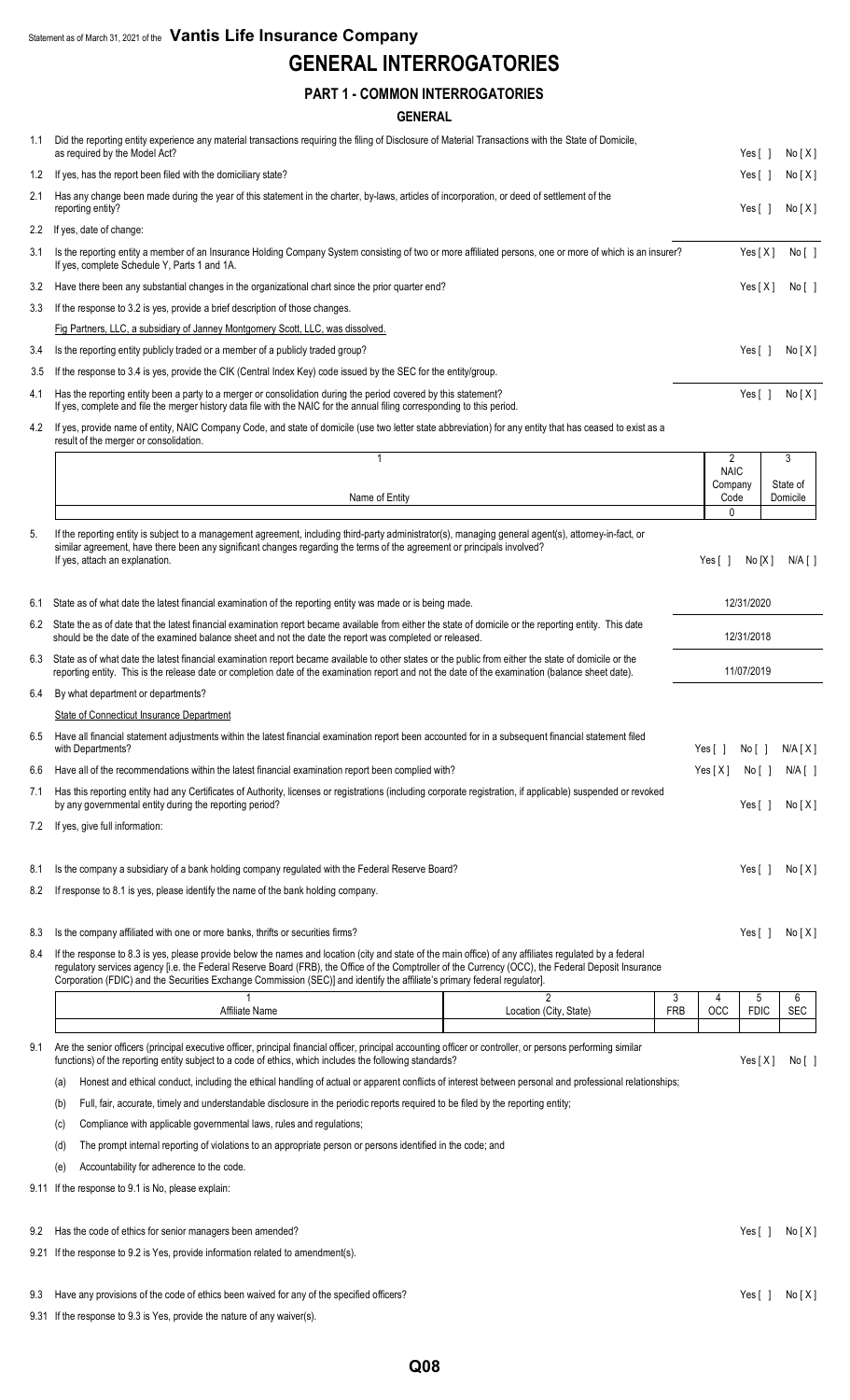## **GENERAL INTERROGATORIES**

### **PART 1 - COMMON INTERROGATORIES**

#### **FINANCIAL**

|     |                                                                                                                    | 10.1 Does the reporting entity report any amounts due from parent, subsidiaries or affiliates on Page 2 of this statement?                                                                                                                                                                                                                                                                                                                                                                                                                                        |                                                                                                                                                                                                                                                   |                            |                                      |          |                                                |                                            | Yes[X]                                          | No [ ]            |
|-----|--------------------------------------------------------------------------------------------------------------------|-------------------------------------------------------------------------------------------------------------------------------------------------------------------------------------------------------------------------------------------------------------------------------------------------------------------------------------------------------------------------------------------------------------------------------------------------------------------------------------------------------------------------------------------------------------------|---------------------------------------------------------------------------------------------------------------------------------------------------------------------------------------------------------------------------------------------------|----------------------------|--------------------------------------|----------|------------------------------------------------|--------------------------------------------|-------------------------------------------------|-------------------|
|     |                                                                                                                    | 10.2 If yes, indicate any amounts receivable from parent included in the Page 2 amount:                                                                                                                                                                                                                                                                                                                                                                                                                                                                           |                                                                                                                                                                                                                                                   |                            |                                      |          |                                                | \$                                         |                                                 | 593,080           |
|     |                                                                                                                    |                                                                                                                                                                                                                                                                                                                                                                                                                                                                                                                                                                   |                                                                                                                                                                                                                                                   |                            | <b>INVESTMENT</b>                    |          |                                                |                                            |                                                 |                   |
|     |                                                                                                                    | 11.1 Were any of the stocks, bonds, or other assets of the reporting entity loaned, placed under option agreement, or otherwise made available for<br>use by another person? (Exclude securities under securities lending agreements.)<br>11.2 If yes, give full and complete information relating thereto:                                                                                                                                                                                                                                                       |                                                                                                                                                                                                                                                   |                            |                                      |          |                                                |                                            | Yes $\lceil \; \rceil$                          | No[X]             |
|     |                                                                                                                    |                                                                                                                                                                                                                                                                                                                                                                                                                                                                                                                                                                   |                                                                                                                                                                                                                                                   |                            |                                      |          |                                                |                                            |                                                 |                   |
| 12. |                                                                                                                    | Amount of real estate and mortgages held in other invested assets in Schedule BA:                                                                                                                                                                                                                                                                                                                                                                                                                                                                                 |                                                                                                                                                                                                                                                   |                            |                                      |          |                                                | \$                                         |                                                 | 0                 |
| 13. |                                                                                                                    | Amount of real estate and mortgages held in short-term investments:                                                                                                                                                                                                                                                                                                                                                                                                                                                                                               |                                                                                                                                                                                                                                                   |                            |                                      |          |                                                | \$                                         |                                                 | $\mathbf{0}$      |
|     |                                                                                                                    | 14.1 Does the reporting entity have any investments in parent, subsidiaries and affiliates?                                                                                                                                                                                                                                                                                                                                                                                                                                                                       |                                                                                                                                                                                                                                                   |                            |                                      |          |                                                |                                            | Yes $[ ]$                                       | No[X]             |
|     |                                                                                                                    | 14.2 If yes, please complete the following:                                                                                                                                                                                                                                                                                                                                                                                                                                                                                                                       |                                                                                                                                                                                                                                                   |                            |                                      |          |                                                |                                            | $\mathfrak{p}$                                  |                   |
|     | 14.21                                                                                                              | <b>Bonds</b>                                                                                                                                                                                                                                                                                                                                                                                                                                                                                                                                                      |                                                                                                                                                                                                                                                   |                            |                                      | \$       | Prior Year End Book/Adjusted<br>Carrying Value | \$<br>0                                    | Current Quarter Book/Adjusted<br>Carrying Value | 0                 |
|     | 14.22                                                                                                              | <b>Preferred Stock</b>                                                                                                                                                                                                                                                                                                                                                                                                                                                                                                                                            |                                                                                                                                                                                                                                                   |                            |                                      |          |                                                | 0                                          |                                                 | 0                 |
|     | 14.23<br>14.24                                                                                                     | Common Stock<br>Short-Term Investments                                                                                                                                                                                                                                                                                                                                                                                                                                                                                                                            |                                                                                                                                                                                                                                                   |                            |                                      |          |                                                | 0<br>0                                     |                                                 | 0<br>0            |
|     | 14.25                                                                                                              | Mortgage Loans on Real Estate                                                                                                                                                                                                                                                                                                                                                                                                                                                                                                                                     |                                                                                                                                                                                                                                                   |                            |                                      |          |                                                | 0                                          |                                                 | 0                 |
|     | 14.26<br>All Other<br>0<br>Total Investment in Parent, Subsidiaries and Affiliates (Subtotal Lines 14.21 to 14.26) |                                                                                                                                                                                                                                                                                                                                                                                                                                                                                                                                                                   |                                                                                                                                                                                                                                                   |                            |                                      |          |                                                |                                            |                                                 | 0                 |
|     | 14.27<br>14.28                                                                                                     | Total Investment in Parent included in Lines 14.21 to 14.26 above                                                                                                                                                                                                                                                                                                                                                                                                                                                                                                 |                                                                                                                                                                                                                                                   |                            |                                      | \$<br>\$ |                                                | 0<br>\$<br>\$<br>0                         |                                                 | 0<br>$\mathbf{0}$ |
|     |                                                                                                                    | 15.1 Has the reporting entity entered into any hedging transactions reported on Schedule DB?                                                                                                                                                                                                                                                                                                                                                                                                                                                                      |                                                                                                                                                                                                                                                   |                            |                                      |          |                                                |                                            | Yes $[ \ ]$                                     | No[X]             |
|     |                                                                                                                    | 15.2 If yes, has a comprehensive description of the hedging program been made available to the domiciliary state?                                                                                                                                                                                                                                                                                                                                                                                                                                                 |                                                                                                                                                                                                                                                   |                            |                                      |          |                                                |                                            | Yes $[ \ ]$<br>No [ ]                           | N/A [X]           |
|     |                                                                                                                    | If no, attach a description with this statement.                                                                                                                                                                                                                                                                                                                                                                                                                                                                                                                  |                                                                                                                                                                                                                                                   |                            |                                      |          |                                                |                                            |                                                 |                   |
|     |                                                                                                                    |                                                                                                                                                                                                                                                                                                                                                                                                                                                                                                                                                                   |                                                                                                                                                                                                                                                   |                            |                                      |          |                                                |                                            |                                                 |                   |
| 16. |                                                                                                                    | For the reporting entity's security lending program, state the amount of the following as of current statement date:                                                                                                                                                                                                                                                                                                                                                                                                                                              |                                                                                                                                                                                                                                                   |                            |                                      |          |                                                |                                            |                                                 |                   |
|     |                                                                                                                    | 16.1 Total fair value of reinvested collateral assets reported on Schedule DL, Parts 1 and 2:                                                                                                                                                                                                                                                                                                                                                                                                                                                                     |                                                                                                                                                                                                                                                   |                            |                                      |          |                                                | \$                                         |                                                 | 0<br>0            |
|     |                                                                                                                    | 16.2 Total book adjusted/carrying value of reinvested collateral assets reported on Schedule DL, Parts 1 and 2:                                                                                                                                                                                                                                                                                                                                                                                                                                                   |                                                                                                                                                                                                                                                   |                            |                                      |          |                                                | \$<br>\$                                   |                                                 | 0                 |
|     |                                                                                                                    | 16.3 Total payable for securities lending reported on the liability page:                                                                                                                                                                                                                                                                                                                                                                                                                                                                                         |                                                                                                                                                                                                                                                   |                            |                                      |          |                                                |                                            |                                                 |                   |
| 17. |                                                                                                                    | Excluding items in Schedule E-Part 3-Special Deposits, real estate, mortgage loans and investments held physically in the reporting entity's<br>offices, vaults or safety deposit boxes, were all stocks, bonds and other securities, owned throughout the current year held pursuant to a<br>custodial agreement with a qualified bank or trust company in accordance with Section 1, III - General Examination Considerations, F. Outsourcing<br>of Critical Functions, Custodial or Safekeeping Agreements of the NAIC Financial Condition Examiners Handbook? |                                                                                                                                                                                                                                                   |                            |                                      |          |                                                |                                            |                                                 | Yes[X] No[]       |
|     |                                                                                                                    | 17.1 For all agreements that comply with the requirements of the NAIC Financial Condition Examiners Handbook, complete the following:                                                                                                                                                                                                                                                                                                                                                                                                                             |                                                                                                                                                                                                                                                   |                            |                                      |          |                                                |                                            |                                                 |                   |
|     |                                                                                                                    |                                                                                                                                                                                                                                                                                                                                                                                                                                                                                                                                                                   | Name of Custodian(s)                                                                                                                                                                                                                              |                            |                                      |          |                                                | $\overline{2}$<br><b>Custodian Address</b> |                                                 |                   |
|     |                                                                                                                    | Bank of New York Mellon                                                                                                                                                                                                                                                                                                                                                                                                                                                                                                                                           |                                                                                                                                                                                                                                                   |                            |                                      |          | 200 Park Ave, New York, NY 10166               |                                            |                                                 |                   |
|     |                                                                                                                    | FHLB Boston                                                                                                                                                                                                                                                                                                                                                                                                                                                                                                                                                       |                                                                                                                                                                                                                                                   |                            |                                      |          | 80 Boylston St. 9th Floor, Boston, MA 02199    |                                            |                                                 |                   |
|     |                                                                                                                    | 17.2 For all agreements that do not comply with the requirements of the NAIC Financial Condition Examiners Handbook, provide the name,<br>location and a complete explanation:                                                                                                                                                                                                                                                                                                                                                                                    |                                                                                                                                                                                                                                                   |                            |                                      |          |                                                |                                            |                                                 |                   |
|     |                                                                                                                    | Name(s)                                                                                                                                                                                                                                                                                                                                                                                                                                                                                                                                                           |                                                                                                                                                                                                                                                   |                            | $\overline{2}$<br>Location(s)        |          |                                                |                                            | Complete Explanation(s)                         |                   |
|     |                                                                                                                    |                                                                                                                                                                                                                                                                                                                                                                                                                                                                                                                                                                   |                                                                                                                                                                                                                                                   |                            |                                      |          |                                                |                                            |                                                 |                   |
|     |                                                                                                                    | 17.3 Have there been any changes, including name changes, in the custodian(s) identified in 17.1 during the current quarter?                                                                                                                                                                                                                                                                                                                                                                                                                                      |                                                                                                                                                                                                                                                   |                            |                                      |          |                                                |                                            | Yes $[ ]$                                       | No[X]             |
|     |                                                                                                                    | 17.4 If yes, give full and complete information relating thereto:                                                                                                                                                                                                                                                                                                                                                                                                                                                                                                 |                                                                                                                                                                                                                                                   |                            |                                      |          |                                                |                                            |                                                 |                   |
|     |                                                                                                                    |                                                                                                                                                                                                                                                                                                                                                                                                                                                                                                                                                                   |                                                                                                                                                                                                                                                   |                            | $\overline{2}$                       |          | 3<br>Date of                                   |                                            | 4                                               |                   |
|     |                                                                                                                    | Old Custodian                                                                                                                                                                                                                                                                                                                                                                                                                                                                                                                                                     |                                                                                                                                                                                                                                                   |                            | New Custodian                        |          | Change                                         |                                            | Reason                                          |                   |
|     |                                                                                                                    | 17.5 Investment management - Identify all investment advisors, investment managers, broker/dealers, including individuals that have the authority to make investment decisions on behalf<br>of the reporting entity. For assets that are managed internally by employees of the reporting entity, note as such ["that have access to the investment accounts", "handle<br>securities"].                                                                                                                                                                           |                                                                                                                                                                                                                                                   |                            |                                      |          |                                                |                                            |                                                 |                   |
|     |                                                                                                                    |                                                                                                                                                                                                                                                                                                                                                                                                                                                                                                                                                                   |                                                                                                                                                                                                                                                   |                            |                                      |          |                                                |                                            | $\overline{2}$                                  |                   |
|     |                                                                                                                    | Penn Mutual Asset Management, LLC                                                                                                                                                                                                                                                                                                                                                                                                                                                                                                                                 |                                                                                                                                                                                                                                                   | Name of Firm or Individual |                                      |          |                                                |                                            | Affiliation<br>A                                |                   |
|     |                                                                                                                    | 17.5097                                                                                                                                                                                                                                                                                                                                                                                                                                                                                                                                                           | For those firms/individuals listed in the table for Question 17.5, do any firms/individuals unaffiliated with the reporting entity (i.e., designated with a "U")<br>manage more than 10% of the reporting entity's invested assets?               |                            |                                      |          |                                                |                                            | Yes $\lceil$ 1                                  | No[X]             |
|     |                                                                                                                    | 17.5098                                                                                                                                                                                                                                                                                                                                                                                                                                                                                                                                                           | For firms/individuals unaffiliated with the reporting entity (i.e., designated with a "U") listed in the table for Question 17.5, does the total assets under<br>management aggregate to more than 50% of the reporting entity's invested assets? |                            |                                      |          |                                                |                                            | Yes $[ \ ]$                                     | No[X]             |
|     |                                                                                                                    | 17.6 For those firms or individuals listed in the table for 17.5 with an affiliation code of "A" (affiliated) or "U" (unaffiliated), provide the information for the table below.                                                                                                                                                                                                                                                                                                                                                                                 |                                                                                                                                                                                                                                                   |                            |                                      |          |                                                |                                            |                                                 |                   |
|     |                                                                                                                    | $\mathbf{1}$<br><b>Central Registration Depository</b>                                                                                                                                                                                                                                                                                                                                                                                                                                                                                                            | $\overline{2}$                                                                                                                                                                                                                                    |                            |                                      | 3<br>4   |                                                |                                            | 5<br>Investment<br>Management                   |                   |
|     |                                                                                                                    | Number<br>107518                                                                                                                                                                                                                                                                                                                                                                                                                                                                                                                                                  | Name of Firm or Individual<br>Penn Mutual Asset Management, LLC                                                                                                                                                                                   |                            | Legal Entity Identifier (LEI)<br>N/A |          | Registered With<br><b>SEC</b>                  |                                            | Agreement (IMA) Filed<br>DS                     |                   |
|     |                                                                                                                    |                                                                                                                                                                                                                                                                                                                                                                                                                                                                                                                                                                   |                                                                                                                                                                                                                                                   |                            |                                      |          |                                                |                                            |                                                 |                   |

18.1 Have all the filing requirements of the Purposes and Procedures Manual of the NAIC Investment Analysis Office been followed? Yes [X] No [ ]

18.2 If no, list exceptions: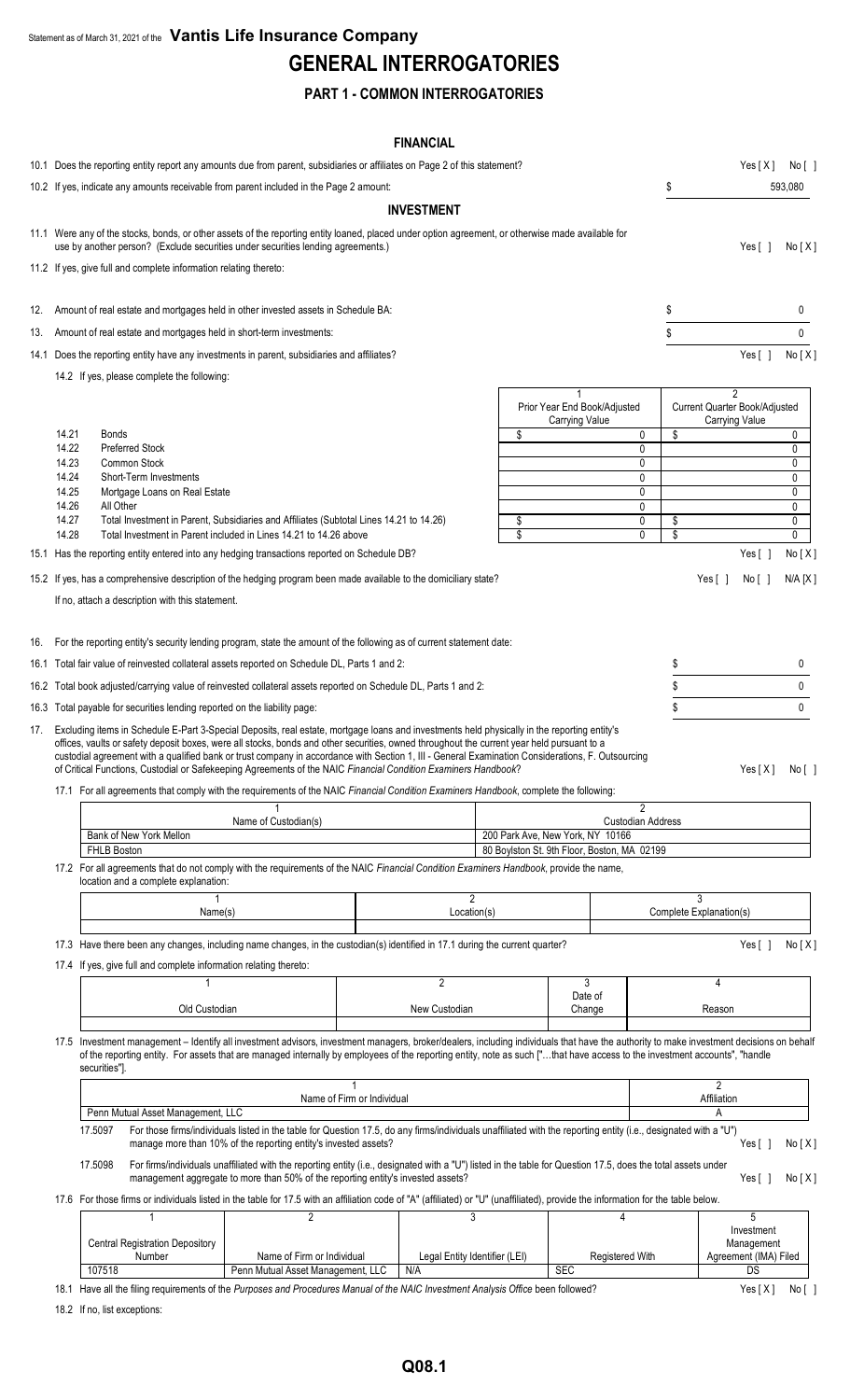## **GENERAL INTERROGATORIES**

### **PART 1 - COMMON INTERROGATORIES**

19. By self-designating 5GI securities, the reporting entity is certifying the following elements for each self-designated 5GI security: a. Documentation necessary to permit a full credit analysis of the security does not exist or an NAIC CRP credit rating for an FE or PL security is not available. b. Issuer or obligor is current on all contracted interest and principal payments. c. The insurer has an actual expectation of ultimate payment of all contracted interest and principal. Has the reporting entity self-designated 5GI securities? The result of the result of the result of the reporting entity self-designated 5GI securities? The result of the result of the result of the result of the result of 20. By self-designating PLGI securities, the reporting entity is certifying the following elements for each self-designated PLGI security: a. The security was purchased prior to January 1, 2018. b. The reporting entity is holding capital commensurate with the NAIC Designation reported for the security. c. The NAIC Designation was derived from the credit rating assigned by an NAIC CRP in its legal capacity as a NRSRO which is shown on a current private letter rating held by the insurer and available for examination by state insurance regulators. d. The reporting entity is not permitted to share this credit rating of the PL security with the SVO. Has the reporting entity self-designated PLGI securities? Yes [ ] No [ X ] 21. By assigning FE to a Schedule BA non-registered private fund, the reporting entity is certifying the following elements of each self-designated FE fund: a. The security was purchased prior to January 1, 2019. b. The reporting entity is holding capital commensurate with the NAIC Designation reported for the security. c. The security had a public credit rating(s) with annual surveillance assigned by an NAIC CRP in its legal capacity as an NRSRO prior to January 1, 2019. d. The fund only or predominantly holds bonds in its portfolio. e. The current reporting NAIC designation was derived from the public credit rating(s) with annual surveillance assigned by an NAIC CRP in its legal capacity as an NRSRO. f. The public credit rating(s) with annual surveillance assigned by an NAIC CRP has not lapsed. Has the reporting entity assigned FE to Schedule BA non-registered private funds that complied with the above criteria? Yes [ ] No [ X ]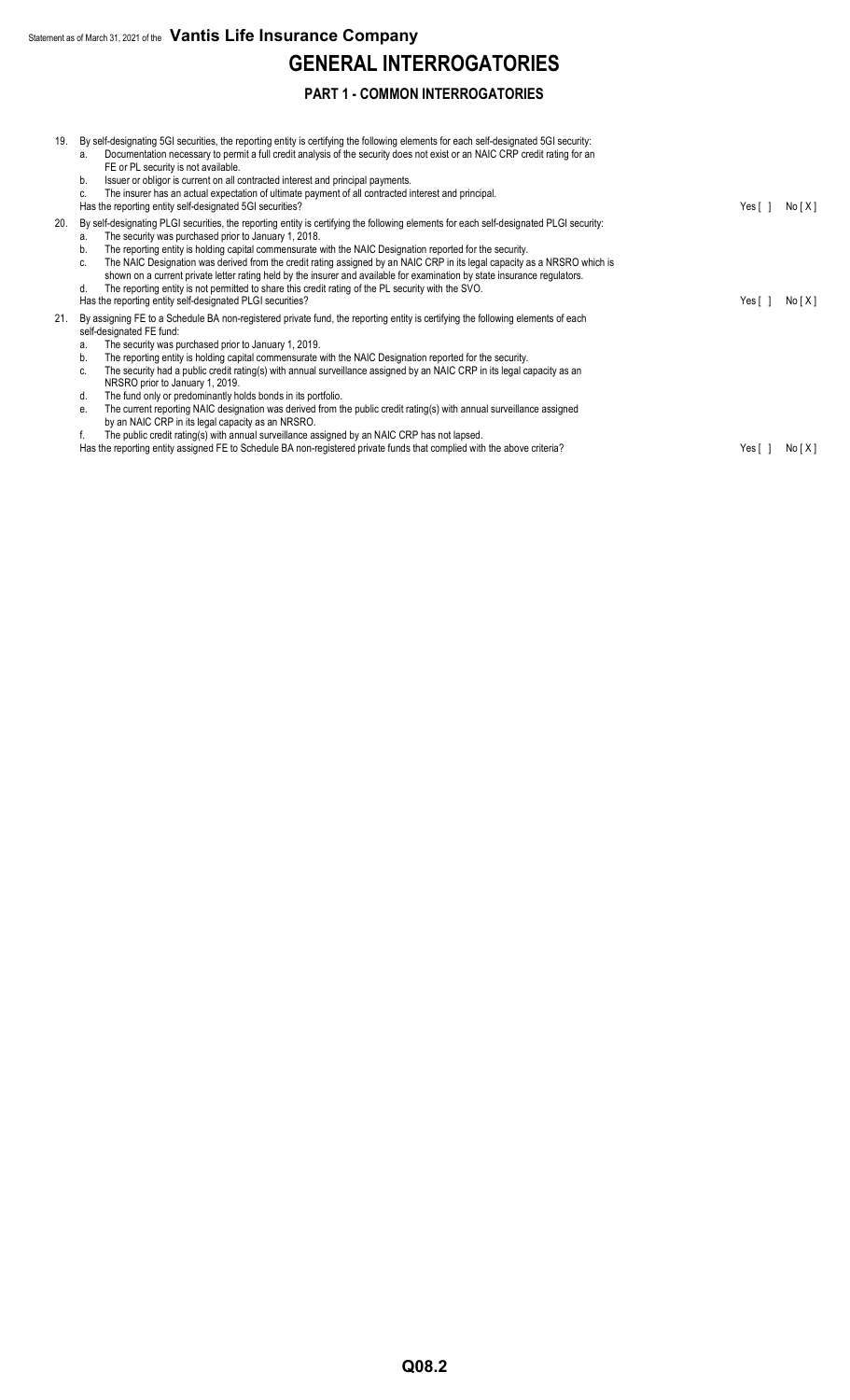## Statement as of March 31, 2021 of the Vantis Life Insurance Company **GENERAL INTERROGATORIES (continued)**

## PART 2 - LIFE AND ACCIDENT AND HEALTH COMPANIES/FRATERNAL BENEFIT SOCIETIES

Life and Accident and Health Companies/Fraternal Benefit Societies

Renort the statem eriod for the following categories:

|     | Report the statement value of mongage loans at the end of this reporting period for the lollowing categories.                                  |                        |
|-----|------------------------------------------------------------------------------------------------------------------------------------------------|------------------------|
| 1.1 | Long-term mortgages in good standing                                                                                                           | Amount                 |
|     | 1.11                                                                                                                                           |                        |
|     | 1.12                                                                                                                                           |                        |
|     | 1.13                                                                                                                                           |                        |
|     | 1.14                                                                                                                                           |                        |
| 1.2 | Long-term mortgages in good standing with restructured terms                                                                                   |                        |
|     | 1.21                                                                                                                                           |                        |
| 1.3 | Long-term mortgage loans upon which interest is overdue more than three months                                                                 |                        |
|     | 1.31                                                                                                                                           |                        |
|     | 1.32                                                                                                                                           |                        |
|     | 1.33                                                                                                                                           |                        |
|     | 1.34                                                                                                                                           |                        |
| 1.4 | Long-term mortgage loans in process of foreclosure                                                                                             |                        |
|     | 1.41                                                                                                                                           |                        |
|     | 1.42                                                                                                                                           |                        |
|     | 1.43                                                                                                                                           |                        |
|     | 1.44                                                                                                                                           |                        |
| 1.5 |                                                                                                                                                |                        |
| 1.6 | Long-term mortgages foreclosed, properties transferred to real estate in current quarter                                                       |                        |
|     | 1.61                                                                                                                                           |                        |
|     | 1.62                                                                                                                                           |                        |
|     | 1.63                                                                                                                                           |                        |
|     | 1.64                                                                                                                                           |                        |
| 2.  | <b>Operating Percentages:</b>                                                                                                                  |                        |
|     | 2.1                                                                                                                                            |                        |
|     | 2.2                                                                                                                                            |                        |
|     | 2.3                                                                                                                                            |                        |
| 3.1 |                                                                                                                                                | Yes[ ]<br>No[X]        |
| 3.2 |                                                                                                                                                |                        |
| 3.3 |                                                                                                                                                | Yes[ ]<br>No[X]        |
| 3.4 |                                                                                                                                                |                        |
| 4.  |                                                                                                                                                | Yes [ X ]<br>$No[$ ]   |
| 4.1 | If no, does the reporting entity assume reinsurance business that covers risks residing in at least one state other than the state of domicile |                        |
|     |                                                                                                                                                | $No[$ ]<br>Yes $[ \ ]$ |
|     |                                                                                                                                                |                        |
|     |                                                                                                                                                |                        |

#### **Fraternal Benefit Societies Only:**

5.1 In all cases where the reporting entity has assumed accident and health risks from another company, provisions should be made in this statement on account of such reinsurance for reserve equal to that which the original company would have been required to establish had it retained the risks. Has this been done?

5.2 If no, explain:

 $6.1$  $6.2\,$ 

| Does the reporting entity have outstanding assessments in the form of liens against policy benefits that have increased surplus? | Yes I | Noll |
|----------------------------------------------------------------------------------------------------------------------------------|-------|------|
| If yes, what is the date(s) of the original lien and the total outstanding balance of liens that remain in surplus?              |       |      |

| ⊶standing Lien Amount |
|-----------------------|
|                       |

 $Yes[ ] No[ ] N0[ ] N/A[ ]$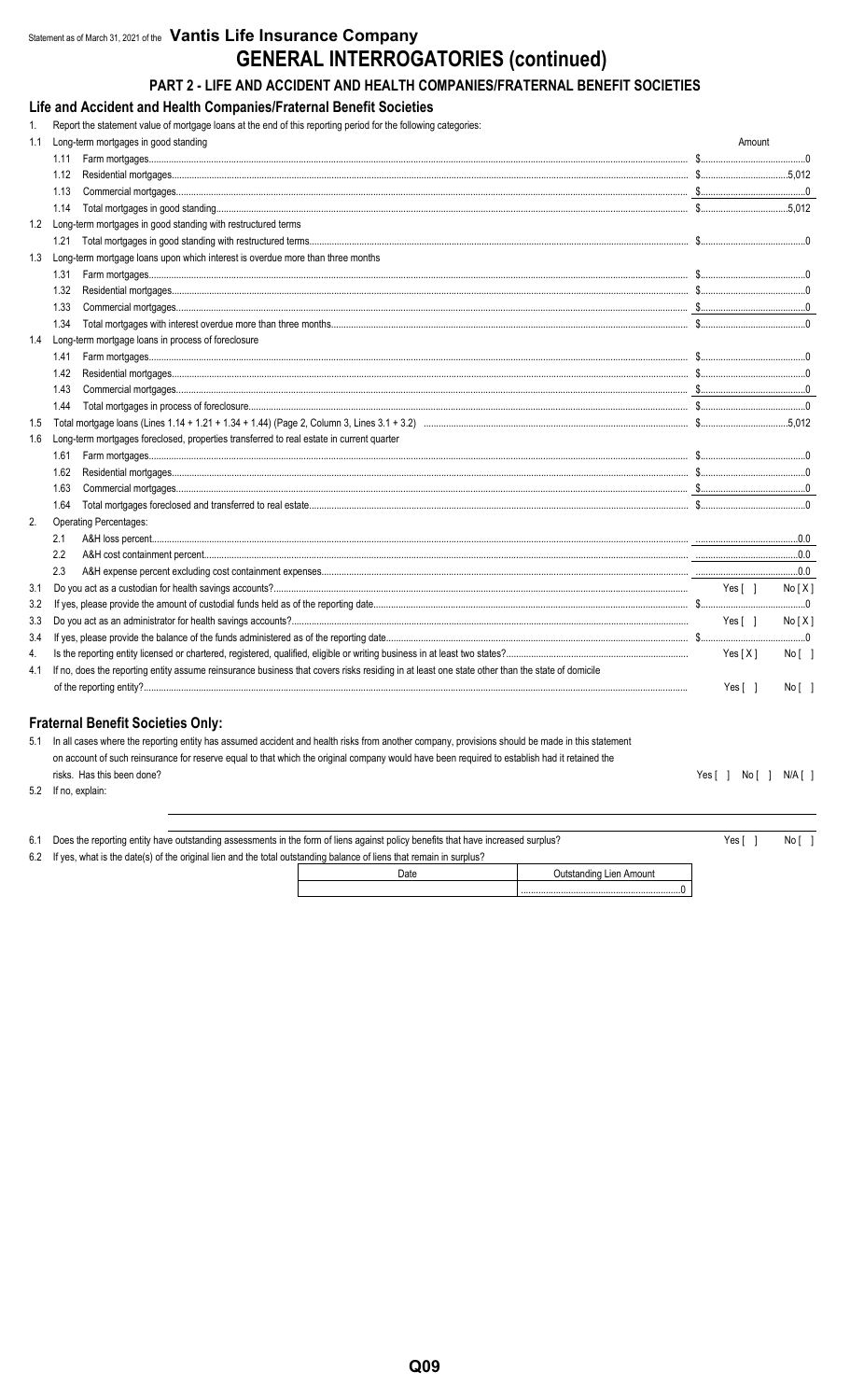## **SCHEDULE S - CEDED REINSURANCE**

Showing All New Reinsurance Treaties - Current Year to Date

| <b>NAIC</b> |          |                       |                   |              |                     |                        |                   |                      | Effective Date of          |
|-------------|----------|-----------------------|-------------------|--------------|---------------------|------------------------|-------------------|----------------------|----------------------------|
| Company     |          |                       |                   | Domiciliar   | Type of Reinsurance |                        |                   | Certified Reinsurer  | <b>Certified Reinsurer</b> |
| Code        | ) Number | <b>Effective Date</b> | Name of Reinsurer | Jurisdiction | Ceded               | Type of Business Ceded | Type of Reinsurer | Rating (1 through 6) | Rating                     |

## **NONE**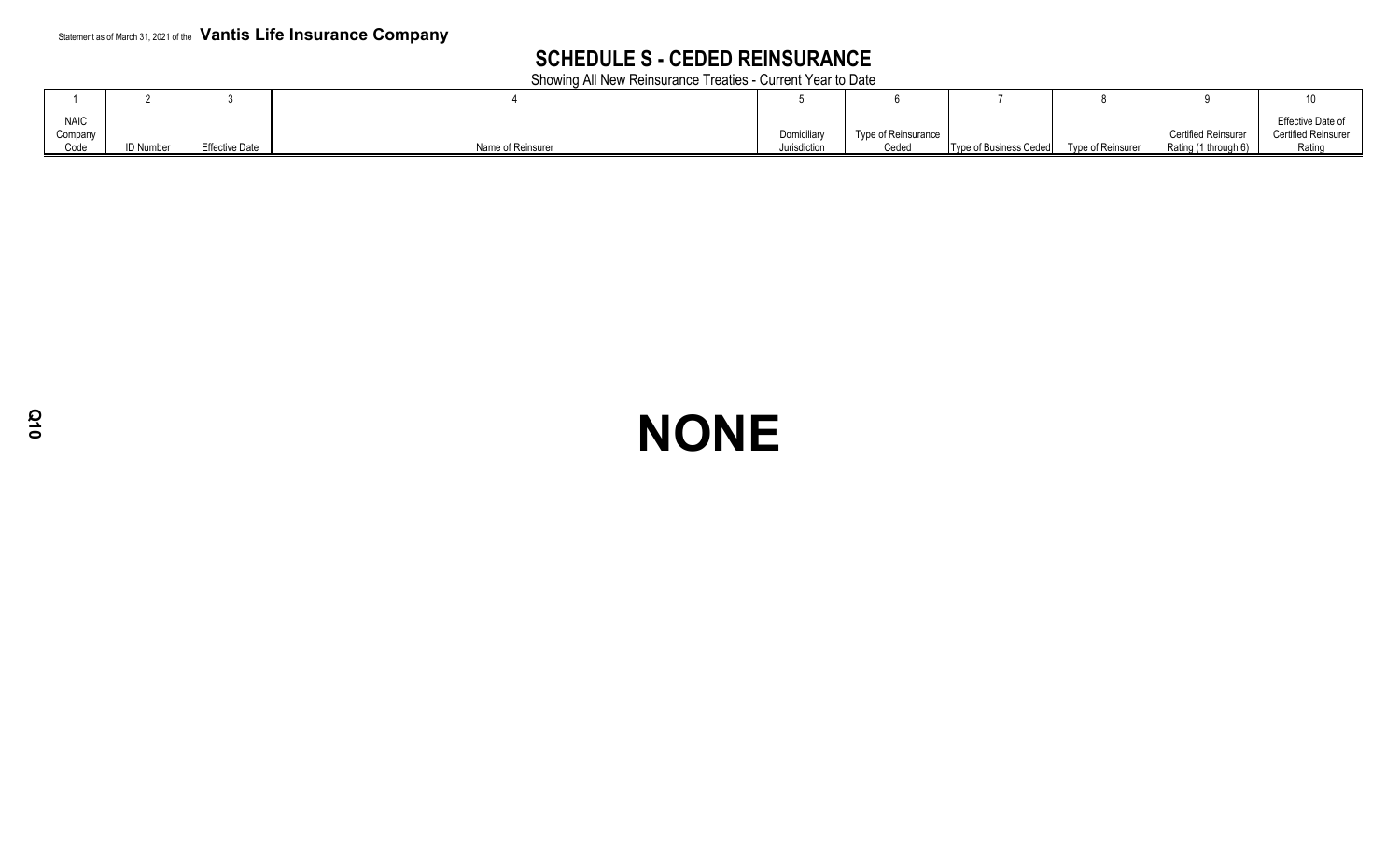## Statement as of March 31, 2021 of the **Vantis Life Insurance Company**<br>**SCHEDULE T - PREMIUMS AND ANNUITY CONSIDERATIONS**

|                  |                                                                                       |                                | Current Year to Date - Allocated by States and Territories |                                |                                                                                       |                         |                                     |                           |
|------------------|---------------------------------------------------------------------------------------|--------------------------------|------------------------------------------------------------|--------------------------------|---------------------------------------------------------------------------------------|-------------------------|-------------------------------------|---------------------------|
|                  |                                                                                       |                                |                                                            | Life Contracts                 | Direct Business Only                                                                  | 5                       | 6                                   |                           |
|                  | States, Etc.                                                                          | Active<br><b>Status</b><br>(a) | 2<br>Life Insurance<br>Premiums                            | 3<br>Annuity<br>Considerations | A&H Insurance<br>Premiums.<br><b>Including Policy</b><br>Membership and<br>Other Fees | Other<br>Considerations | <b>Total Columns 2</b><br>through 5 | Deposit-Type<br>Contracts |
| 1.               | .AL<br>Alabama                                                                        |                                | .59,925                                                    |                                | .0                                                                                    |                         | .59,925                             |                           |
| 2.<br>3.         | .AK<br>Alaska.<br>AZ<br>Arizona                                                       |                                | , 1,609<br>.26,101                                         | . 0                            |                                                                                       |                         | 1,609<br>.26,101                    |                           |
| 4.               | .AR<br>Arkansas.                                                                      |                                | .22,177                                                    | $\dots 0$                      |                                                                                       |                         | .22,177                             |                           |
| 5.               | CA<br>California                                                                      |                                | .81,454                                                    | .32,000                        |                                                                                       |                         | .113,454                            |                           |
| 6.               | .CO<br>Colorado                                                                       |                                | .18,476                                                    | 0                              |                                                                                       |                         | 18,476                              |                           |
| 7.<br>8.         | Connecticut<br>.DE<br>Delaware.                                                       |                                | .2,603,720<br>.42,672                                      | $\ldots$ 2,394,490<br>0        | 400<br>. 0                                                                            |                         | .4,998,610<br>42,672                |                           |
| 9.               | .DC                                                                                   |                                | 18,348                                                     | $\ldots 0$                     |                                                                                       |                         | 18,348                              |                           |
| 10.              | FL<br>Florida.                                                                        |                                | 385,305                                                    | .2,000                         |                                                                                       |                         | .387,305                            |                           |
| 11.              | GA<br>Georgia                                                                         |                                | .95,163                                                    | . 0                            |                                                                                       |                         | 95,163                              |                           |
| 12.<br>13.       | Hawaii<br>.ID<br>Idaho.                                                               |                                | .3,847<br>.7,758                                           | . 0                            |                                                                                       |                         | .3,847<br>.7,758                    |                           |
| 14.              | Illinois.                                                                             |                                | .44,881                                                    | . 0                            |                                                                                       |                         | .44,881                             |                           |
| 15.              | Indiana                                                                               |                                | .31,246                                                    | .25.048                        |                                                                                       |                         | .56,294                             |                           |
| 16.              | lowa.<br>.KS<br>Kansas                                                                |                                | .8,972                                                     | . 0                            |                                                                                       |                         | .8,972<br>.25,290                   |                           |
| 17.<br>18.       |                                                                                       |                                | .25,290<br>.20,719                                         |                                |                                                                                       |                         | .20,719                             |                           |
| 19.              | LA<br>Louisiana                                                                       |                                | .104,900                                                   | $\ldots 0$                     |                                                                                       |                         | 104,900                             |                           |
| 20.              | Maine.                                                                                |                                | .45,090                                                    | 0                              |                                                                                       |                         | 45,090                              |                           |
| 21.<br>22.       | MD<br>Maryland<br>.M                                                                  |                                | .308.897<br>.175,357                                       | .50.000<br>$\ldots 0$          |                                                                                       |                         | .358,897<br>175,357                 |                           |
| 23.              |                                                                                       |                                | .24,242                                                    |                                |                                                                                       |                         | 24,242                              |                           |
| 24.              | Minnesota.                                                                            |                                | .64,113                                                    |                                |                                                                                       |                         | .64,113                             |                           |
| 25.              | .MS<br>Mississippi.                                                                   |                                | .78,937                                                    |                                |                                                                                       |                         | .78,937                             |                           |
| 26.<br>27.       | .MO<br>.M.<br>Montana                                                                 |                                | .29,297<br>391                                             |                                |                                                                                       |                         | .29,297<br>391                      |                           |
| 28.              | .NE                                                                                   |                                | .2,822                                                     | 0                              |                                                                                       |                         | .2,822                              |                           |
| 29.              | NV<br>Nevada                                                                          |                                | 11,237                                                     | .0                             |                                                                                       |                         | 11,237                              |                           |
| 30.              | New Hampshire                                                                         |                                | .44,390                                                    | .4,500                         |                                                                                       |                         | .48,890                             |                           |
| 31.<br>32.       |                                                                                       |                                | 153,429<br>.4,368                                          | $\Omega$                       |                                                                                       |                         | 153,429<br>4,368                    |                           |
| 33.              | NY<br>New York                                                                        | .N.                            |                                                            |                                |                                                                                       |                         |                                     |                           |
| 34.              |                                                                                       |                                | .106,678                                                   | $\dots 0$                      |                                                                                       |                         | 106,678                             |                           |
| 35.              | HO.                                                                                   |                                | 592                                                        | . 0<br>.51,895                 |                                                                                       |                         | .592<br>109,473                     |                           |
| 36.<br>37.       | Ohio.<br>OK<br>Oklahoma                                                               |                                | .57,578<br>9,549                                           | $\Omega$                       |                                                                                       |                         | 9,549                               |                           |
| 38.              | Oregon                                                                                |                                | 16,607                                                     |                                |                                                                                       | . 0                     | 16,607                              |                           |
| 39.              |                                                                                       |                                | 215,629                                                    |                                |                                                                                       | 0                       | 215,629                             |                           |
| 40.              | Rhode Island.                                                                         |                                | .25,644                                                    | .1,000                         |                                                                                       |                         | 26,644                              |                           |
| 41.<br>42.       |                                                                                       |                                | 74,256<br>2,610                                            | .7,500<br>.<br>0               |                                                                                       | . 0<br>0                | 81,756<br>2,610                     |                           |
| 43.              | TN                                                                                    |                                | .64,792                                                    |                                |                                                                                       |                         | 64.792                              |                           |
| 44.              | $T_{\text{max}}$                                                                      | L                              | .110,534                                                   |                                |                                                                                       | $\dots 0$               | 110,534                             |                           |
| 45.              |                                                                                       |                                | 12,663                                                     | $\overline{0}$                 | . 0                                                                                   | $\ldots 0$<br>0         | 12,663                              |                           |
| 46.<br>47.       |                                                                                       | L                              | .33,486<br>.98,719                                         |                                |                                                                                       |                         | 33,486<br>98.719                    |                           |
| 48.              |                                                                                       | L                              | 19,130                                                     |                                |                                                                                       | . 0                     | 19,130                              |                           |
| 49.              |                                                                                       | L                              | .11,351                                                    |                                |                                                                                       |                         | 11,351                              |                           |
| 50.              |                                                                                       | . L<br>L                       | .36,427<br>.1.614                                          | $\ldots 0$                     |                                                                                       | 0                       | 36,427<br>1.614                     |                           |
| 51.<br>52.       |                                                                                       | N                              | $\dots\dots0$                                              |                                |                                                                                       |                         | 0                                   |                           |
| 53.              |                                                                                       | N                              |                                                            |                                |                                                                                       |                         |                                     |                           |
| 54.              |                                                                                       | N                              |                                                            | 0                              |                                                                                       | 0                       |                                     |                           |
| 55.<br>56.       |                                                                                       | N<br>N                         | . 0                                                        | $\dots$ 0                      |                                                                                       | $\dots 0$               | . 0                                 |                           |
| 57.              |                                                                                       | N                              | $\dots$ 0                                                  | $\overline{0}$                 |                                                                                       | $\ldots 0$              |                                     |                           |
| 58.              |                                                                                       | XXX.                           | $\dots 0$                                                  | 0                              | . 0                                                                                   | 0                       | . 0                                 |                           |
| 59.<br>90.       | Reporting entity contributions for employee benefit plans                             | $.$ $XXX$<br>$.$ $XXX$         | .5,442,992                                                 | 2,568,433<br>$\ldots 0$        | 400<br>. 0                                                                            | $\Omega$<br>$\ldots 0$  | .8.011.825<br>$\dots$ 0             |                           |
| 91.              | Dividends or refunds applied to purchase paid-up                                      |                                |                                                            |                                |                                                                                       |                         |                                     |                           |
|                  | .                                                                                     | .XXX.                          | 24,763                                                     | $\overline{0}$                 |                                                                                       | $\ldots 0$              | 24.763                              |                           |
| 92.              | Dividends or refunds applied to shorten endowment or                                  | .XXX.                          |                                                            | $\overline{0}$                 |                                                                                       | $\ldots 0$              |                                     |                           |
| 93.              | premium paying period<br>Premium or annuity considerations waived under disability    |                                | . 0                                                        |                                |                                                                                       |                         | $\ldots 0$                          |                           |
|                  |                                                                                       | .XXX.                          | 18,316                                                     |                                |                                                                                       |                         | 18.316                              |                           |
| 94.              | Aggregate other amounts not allocable by State                                        | XXX.                           | . 0                                                        | 0                              | $\Omega$ .                                                                            |                         |                                     |                           |
| 95.              | Totals (Direct Business)                                                              | $XXX$                          | .5,486,071                                                 | 2,568,433                      | .400<br>$\dots\dots0$                                                                 |                         | 8,054,904<br>.                      |                           |
| 96.<br>97.       | Totals (All Business)                                                                 | XXX.<br>$\overline{.XXX}$      | 0<br>.5,486,071                                            | 0<br>2,568,433                 | .400                                                                                  | 0<br>. 0<br>.           | 8.054.904                           |                           |
| 98.              |                                                                                       | .XXX.                          | 1,649,600                                                  | .894,026                       | 0                                                                                     | $0_{\cdots}$            | 2,543,626                           |                           |
| 99.              | Totals (All Business) less Reinsurance Ceded                                          | .XXX.                          | .3,836,471                                                 | 1,674,407                      | .400                                                                                  | $\Omega$ .              | .5.511.278                          |                           |
|                  |                                                                                       |                                | <b>DETAILS OF WRITE-INS</b>                                |                                |                                                                                       |                         |                                     |                           |
| 58001.<br>58002. |                                                                                       | XXX.<br>.XXX.                  |                                                            |                                |                                                                                       |                         |                                     |                           |
| 58003.           |                                                                                       | .XXX.                          |                                                            |                                |                                                                                       |                         |                                     |                           |
|                  | 58998. Summary of remaining write-ins for line 58 from overflow page                  | .XXX.                          |                                                            |                                |                                                                                       |                         |                                     |                           |
| 9401.            | 58999. Total (Lines 58001 thru 58003 plus 58998) (Line 58 above)                      | .XXX.<br>XXX.                  | .0                                                         | $\Omega$                       | .0                                                                                    |                         |                                     |                           |
| 9402.            |                                                                                       | .XXX.                          |                                                            |                                |                                                                                       |                         |                                     |                           |
| 9403.            |                                                                                       | .XXX.                          |                                                            |                                |                                                                                       |                         |                                     |                           |
|                  | 9498. Summary of remaining write-ins for line 94 from overflow page                   | .XXX.                          |                                                            | $\Omega$                       |                                                                                       |                         |                                     |                           |
| 9499.<br>(a)     | Total (Lines 9401 thru 9403 plus 9498) (Line 94 above).<br><b>Active Status Count</b> | .XXX.                          | $\Omega$                                                   | $\Omega$                       |                                                                                       |                         |                                     |                           |
|                  |                                                                                       |                                | 50                                                         |                                |                                                                                       |                         |                                     |                           |

. . . . . . . . . . . . . .

 $\begin{array}{c}\n0 \\
7\n\end{array}$ 

 $\overline{0}$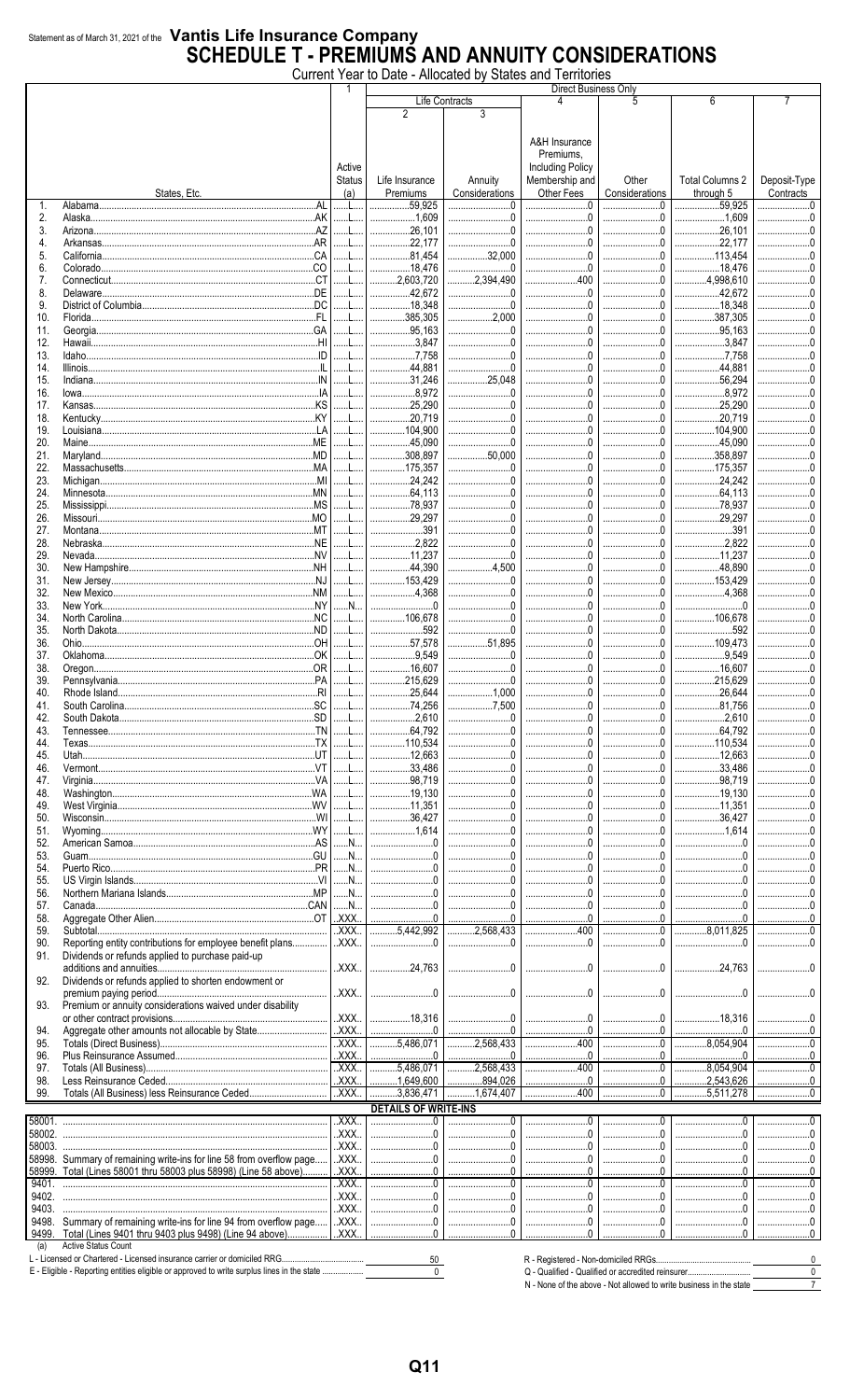SCHEDULE Y - INFORMATION CONCERNING ACTIVITIES OF INSURER MEMBERS OF A HOLDING COMPANY GROUP

PART 1- ORGANIZATIONAL CHART

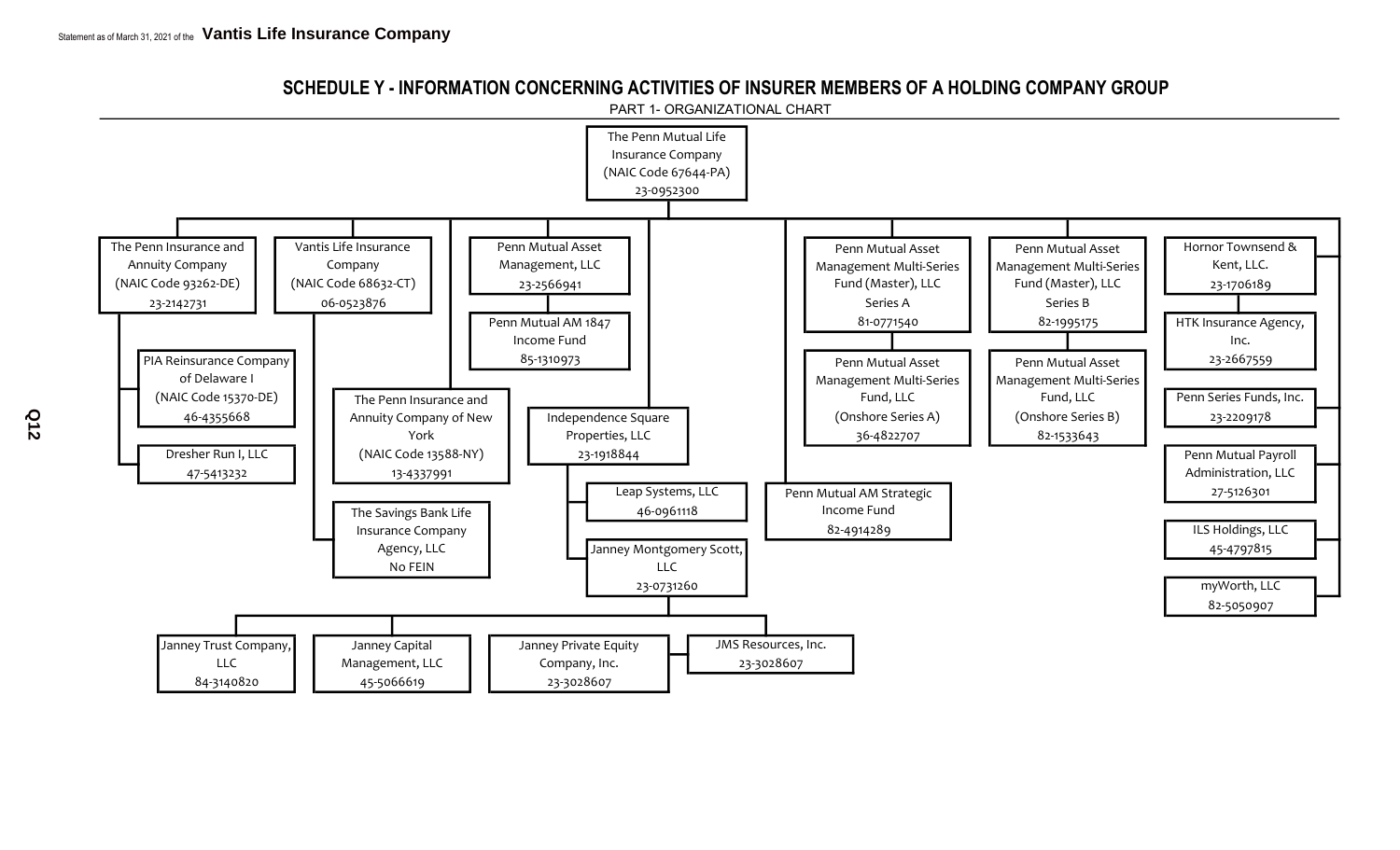## **SCHEDULE Y**

PART 1A - DETAIL OF INSURANCE HOLDING COMPANY SYSTEM

| Group<br>Code  | Group<br>Name                                                            | <b>NAIC</b><br>Company<br>Code | ID<br>Number      | Federal<br><b>RSSD</b> | <b>CIK</b> | Name of<br>Securities<br>Exchange<br>if Publicly<br>Traded<br>(U.S. or<br>International) | Names of<br>Parent, Subsidiaries<br>or Affiliates | Domiciliary<br>Location | 10<br>Relationship<br>to Reporting<br>Entity | 11<br>Directly Controlled by<br>(Name of Entity/Person) | 12<br>Type of<br>Control<br>(Ownership<br>Board,<br>Management.<br>Attorney-in-Fact.<br>Influence, Other) Percentage | 13<br>If Control is<br>Ownership<br>Provide | 14<br><b>Ultimate Controlling</b><br>Entity(ies)/Person(s) | 15<br>Is an<br><b>SCA</b><br>Filing<br>Required?<br>(Y/N) |
|----------------|--------------------------------------------------------------------------|--------------------------------|-------------------|------------------------|------------|------------------------------------------------------------------------------------------|---------------------------------------------------|-------------------------|----------------------------------------------|---------------------------------------------------------|----------------------------------------------------------------------------------------------------------------------|---------------------------------------------|------------------------------------------------------------|-----------------------------------------------------------|
| <b>Members</b> |                                                                          |                                |                   |                        |            |                                                                                          |                                                   |                         |                                              |                                                         |                                                                                                                      |                                             |                                                            |                                                           |
|                | The Penn Mutual Life<br>0850   Insurance Company<br>The Penn Mutual Life |                                | 67644 23-0952300. |                        |            |                                                                                          | The Penn Mutual Life Insurance Company.           | PA.                     | UDP.                                         |                                                         |                                                                                                                      | .0.000                                      |                                                            | N                                                         |
|                | 0850   Insurance Company                                                 |                                | 93262 23-2142731. |                        |            |                                                                                          | The Penn Insurance and Annuity Company            | DE.                     |                                              | The Penn Mutual Life Insurance Company.                 | Ownership.                                                                                                           |                                             | .100.000 The Penn Mutual Life Insurance Company            | $\mathsf{v}$                                              |
|                | The Penn Mutual Life<br>0850   Insurance Company                         | 15370                          | 46-4355668.       |                        |            |                                                                                          | PIA Reinsurance Company of Delaware I.            | DE.                     |                                              | The Penn Insurance and Annuity Company                  | Ownership                                                                                                            |                                             | 100.000 The Penn Mutual Life Insurance Company.            | .Y.                                                       |
|                | The Penn Mutual Life<br>0850   Insurance Company                         |                                | 23-1706189.       |                        |            |                                                                                          | Hornor Townsend & Kent, LLC.                      | PA                      | NIA                                          | The Penn Mutual Life Insurance Company.                 | Ownership.                                                                                                           |                                             | .100.000 The Penn Mutual Life Insurance Company.           |                                                           |
|                | The Penn Mutual Life<br>0850   Insurance Company                         |                                | 23-2667559.       |                        |            |                                                                                          | HTK Insurance Agency, Inc.                        | DE.                     | NIA                                          | Hornor Townsend & Kent, LLC.                            | Ownership.                                                                                                           |                                             | .100.000 The Penn Mutual Life Insurance Company            | $N$ .                                                     |
|                | The Penn Mutual Life<br>0850   Insurance Company                         |                                | 23-1918844.       |                        |            |                                                                                          | Independence Square Properties, LLC.              | PA.                     | NIA.                                         | The Penn Mutual Life Insurance Company.                 | Ownership.                                                                                                           |                                             | .94.480 The Penn Mutual Life Insurance Company.            | .N.                                                       |
|                | The Penn Mutual Life<br>0850 Insurance Company<br>The Penn Mutual Life   |                                | 23-2566941.       |                        |            |                                                                                          | Penn Mutual Asset Management, LLC.                | PA                      | NIA.                                         | The Penn Mutual Life Insurance Company.                 | Ownership.                                                                                                           |                                             | 100.000 The Penn Mutual Life Insurance Company             | N                                                         |
|                | The Penn Mutual Life<br>0850   Insurance Company                         |                                | 85-1310973.       |                        |            |                                                                                          | Penn Mutual AM 1847 Income Fund.                  | PA.                     | OTH.                                         | Penn Mutual Asset Management, LLC.                      | Influence.                                                                                                           |                                             | 0.000 The Penn Mutual Life Insurance Company               | .N                                                        |
|                | The Penn Mutual Life<br>0850   Insurance Company                         |                                | 23-2209178.       |                        |            |                                                                                          | Penn Series Fund, Inc.                            | PA.                     | NIA.                                         | The Penn Mutual Life Insurance Company.                 | Ownership.                                                                                                           |                                             | .100.000 The Penn Mutual Life Insurance Company.           | .N.                                                       |
|                | The Penn Mutual Life<br>0850   Insurance Company                         |                                | 27-5126301.       |                        |            |                                                                                          | Penn Mutual Payroll Administration, LLC.          | PA.                     | NIA.                                         | The Penn Mutual Life Insurance Company.                 | Ownership.                                                                                                           |                                             | .100.000 The Penn Mutual Life Insurance Company.           | N                                                         |
|                | The Penn Mutual Life<br>0850   Insurance Company                         |                                | 45-4797815.       |                        |            |                                                                                          | ILS Holdinas. LLC.                                | PA.                     | NIA.                                         | The Penn Mutual Life Insurance Company.                 | Ownership.                                                                                                           |                                             | 100.000 The Penn Mutual Life Insurance Company             | .N                                                        |
|                | The Penn Mutual Life<br>0850   Insurance Company                         |                                | 82-5050907.       |                        |            |                                                                                          | mvWorth. LLC                                      | PA.                     | NIA                                          | The Penn Mutual Life Insurance Company.                 | Ownership.                                                                                                           |                                             | .100.000 The Penn Mutual Life Insurance Company.           | .N.                                                       |
|                | The Penn Mutual Life<br>0850   Insurance Company                         |                                | 23-0731260.       |                        |            |                                                                                          | Janney Montgomery Scott, LLC.                     | PA.                     | NIA.                                         | Independence Square Properties, LLC.                    | Ownership.                                                                                                           | .100.000                                    | The Penn Mutual Life Insurance Company                     | .N.                                                       |
|                | The Penn Mutual Life<br>0850   Insurance Company                         |                                | 46-0961118.       |                        |            |                                                                                          | Leap Systems, LLC.                                | PA.                     |                                              | Independence Square Properties, LLC.                    | Ownership.                                                                                                           |                                             | 100.000 The Penn Mutual Life Insurance Company             | N.                                                        |
|                | The Penn Mutual Life<br>0850   Insurance Company                         |                                | 45-5066619.       |                        |            |                                                                                          | Janney Capital Management, LLC.                   | PA.                     | NIA                                          | Janney Montgomery Scott, LLC.                           | Ownership.                                                                                                           |                                             | .100.000 The Penn Mutual Life Insurance Company.           | .N.                                                       |
|                | The Penn Mutual Life<br>0850   Insurance Company                         |                                | 23-2159959.       |                        |            |                                                                                          | <b>JMS Resources, Inc.</b>                        | PA.                     | NIA                                          | Janney Montgomery Scott, LLC.                           | Ownership.                                                                                                           | .100.000                                    | The Penn Mutual Life Insurance Company                     | N                                                         |
|                | The Penn Mutual Life<br>0850   Insurance Company                         |                                | 84-3140820.       |                        |            |                                                                                          | Janney Trust Company, LLC.                        | <b>NH</b>               |                                              | Janney Montgomery Scott, LLC.                           | Ownership.                                                                                                           |                                             | 100.000 The Penn Mutual Life Insurance Company             | $N$ .                                                     |
|                | The Penn Mutual Life<br>0850   Insurance Company                         |                                | 23-3028607.       |                        |            |                                                                                          | Janney Private Equity Company, Inc.               | DE.                     | NIA                                          | <b>JMS Resources, Inc.</b>                              | Ownership.                                                                                                           |                                             | .100.000 The Penn Mutual Life Insurance Company.           | $N$ .                                                     |
|                | The Penn Mutual Life<br>0850   Insurance Company                         |                                | 47-5413232.       |                        |            |                                                                                          | Dresher Run I, LLC.                               | DE.                     |                                              | The Penn Insurance and Annuity Company                  | Ownership.                                                                                                           |                                             | .100.000 The Penn Mutual Life Insurance Company            | N                                                         |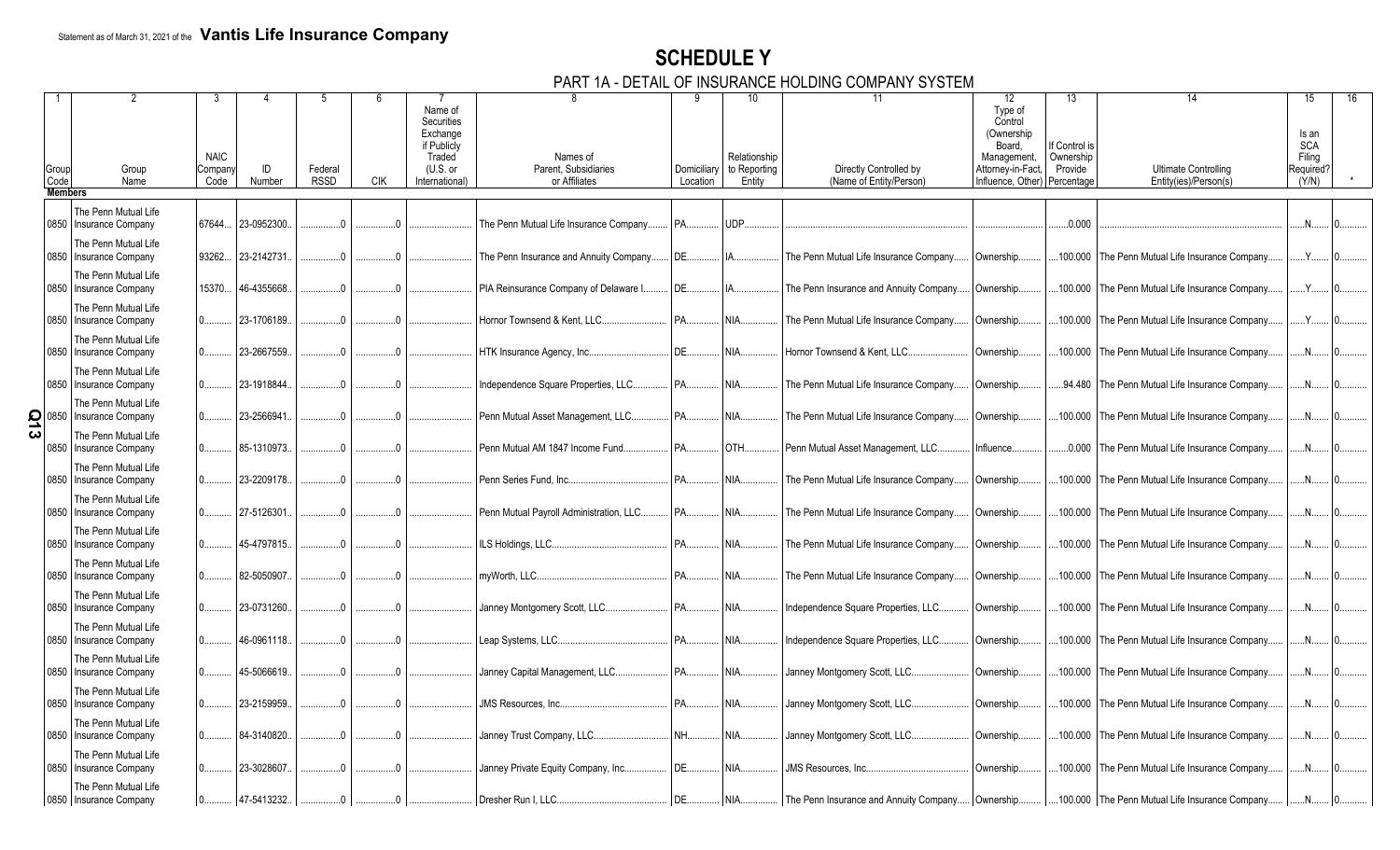## **SCHEDULE Y**

#### PART 1A - DETAIL OF INSURANCE HOLDING COMPANY SYSTEM

|                 |                                                                        |                        |             |             |     | Name of<br>Securities |                                                       |             |                              |                                           | Type of<br>Control               |                      |                                                  |                     |  |
|-----------------|------------------------------------------------------------------------|------------------------|-------------|-------------|-----|-----------------------|-------------------------------------------------------|-------------|------------------------------|-------------------------------------------|----------------------------------|----------------------|--------------------------------------------------|---------------------|--|
|                 |                                                                        |                        |             |             |     | Exchange              |                                                       |             |                              |                                           | (Ownership                       |                      |                                                  | Is an               |  |
|                 |                                                                        |                        |             |             |     | if Publicly           |                                                       |             |                              |                                           | Board.                           | If Control is        |                                                  | <b>SCA</b>          |  |
| Group           | Group                                                                  | <b>NAIC</b><br>Company | ID          | Federal     |     | Traded<br>$(U.S.$ or  | Names of<br>Parent. Subsidiaries                      | Domiciliary | Relationship<br>to Reporting | Directly Controlled by                    | Management.<br>Attorney-in-Fact, | Ownership<br>Provide | <b>Ultimate Controlling</b>                      | Filing<br>Required? |  |
| Code            | Name                                                                   | Code                   | Number      | <b>RSSD</b> | CIK | International         | or Affiliates                                         | Location    | Entity                       | (Name of Entity/Person)                   | Influence, Other) Percentage     |                      | Entity(ies)/Person(s)                            | (Y/N)               |  |
|                 | The Penn Mutual Life                                                   |                        |             |             |     |                       | Penn Mutual Asset Management Multi-Series             |             |                              |                                           |                                  |                      |                                                  |                     |  |
|                 | 0850   Insurance Company                                               |                        | 81-0771540. |             |     |                       | Fund (Master), LLC - Series A                         |             | OTH.                         | The Penn Mutual Life Insurance Company    | Influence.                       |                      | 0.000 The Penn Mutual Life Insurance Company     |                     |  |
|                 | The Penn Mutual Life                                                   |                        |             |             |     |                       | Penn Mutual Asset Management Multi-Series             |             |                              | Penn Mutual Asset Management Multi-Series |                                  |                      |                                                  |                     |  |
|                 | 0850   Insurance Company                                               |                        | 36-4822707. |             |     |                       | Fund LLC (onshore)                                    |             | OTH.                         | Fund (Master), LLC - Series A             | Influence.                       |                      | 0.000 The Penn Mutual Life Insurance Company     |                     |  |
|                 | The Penn Mutual Life                                                   |                        |             |             |     |                       | Penn Mutual Asset Management Multi-Series             |             |                              |                                           |                                  |                      |                                                  |                     |  |
|                 | 0850   Insurance Company                                               |                        | 82-1995175. |             |     |                       | Fund (Master), LLC - Series B                         |             | <b>OTH</b>                   | The Penn Mutual Life Insurance Company    | Influence                        |                      | 0.000 The Penn Mutual Life Insurance Company     |                     |  |
|                 | The Penn Mutual Life                                                   |                        |             |             |     |                       | Penn Mutual Asset Management Multi-Series             |             |                              | Penn Mutual Asset Management Multi-Series |                                  |                      |                                                  |                     |  |
|                 | 0850   Insurance Company                                               |                        | 82-1533643. |             |     |                       | Fund, LLC (onshore)                                   |             | OTH                          | Fund (Master), LLC - Series B             | Influence.                       |                      | 0.000 The Penn Mutual Life Insurance Company     |                     |  |
|                 | The Penn Mutual Life                                                   |                        |             |             |     |                       |                                                       |             |                              |                                           |                                  |                      |                                                  |                     |  |
|                 | 0850   Insurance Company                                               |                        | 82-4914289. |             |     |                       | Penn Mutual AM Strategic Income Fund.                 |             | OTH.                         | The Penn Mutual Life Insurance Company    | Influence                        |                      | 0.000 The Penn Mutual Life Insurance Company.    |                     |  |
|                 | The Penn Mutual Life                                                   |                        |             |             |     |                       |                                                       |             |                              |                                           |                                  |                      |                                                  |                     |  |
|                 | 0850   Insurance Company                                               | 68632                  | 06-0523876. |             |     |                       | Vantis Life Insurance Company.                        |             |                              | The Penn Mutual Life Insurance Company    | Ownership                        |                      | 100.000 The Penn Mutual Life Insurance Company   |                     |  |
|                 | The Penn Mutual Life                                                   | 13588                  | 13-4337991  |             |     |                       | The Penn Insurance and Annuity Company of<br>New York |             |                              | The Penn Mutual Life Insurance Company.   |                                  |                      | 100.000 The Penn Mutual Life Insurance Company.  |                     |  |
| $\log^{0.0850}$ | Insurance Company                                                      |                        |             |             |     |                       |                                                       |             |                              |                                           | Ownership                        |                      |                                                  |                     |  |
|                 | The Penn Mutual Life<br>0850 Insurance Company<br>The Penn Mutual Life |                        |             |             |     |                       | The Savings Bank Life Insurance Company               |             |                              | Vantis Life Insurance Company.            | Ownership                        |                      | .100.000 The Penn Mutual Life Insurance Company. |                     |  |
|                 |                                                                        |                        |             |             |     |                       | Agency, LLC                                           |             |                              |                                           |                                  |                      |                                                  |                     |  |

#### **Asteri Explanation**

1 Entity over which The Penn Mutual Life Insurance Company has significant influence, but no ownership.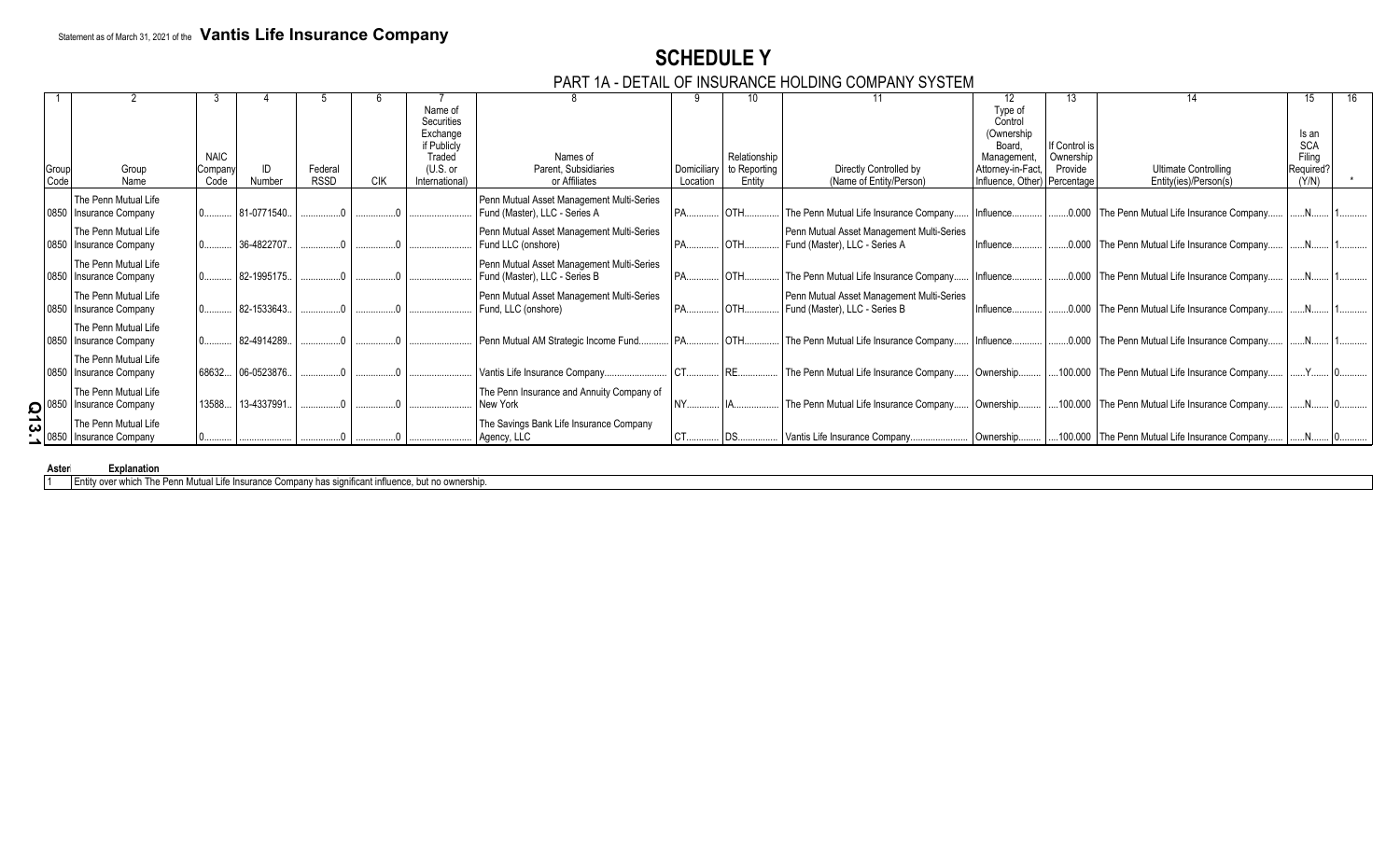## Statement as of March 31, 2021 of the **Vantis Life Insurance Company SUPPLEMENTAL EXHIBITS AND SCHEDULES INTERROGATORIES**

The following supplemental reports are required to be filed as part of your statement filing. However, in the event that your company does not transact the type of business for which the special report must be filed, your response of NO to the specific interrogatory will be accepted in lieu of filing a "NONE" report and a bar code will be printed below. If the supplement is required of your company but is not being filed for whatever reason, enter SEE EXPLANATION and provide an explanation following the interrogatory questions.

|    |                                                                                                                                                                                                                                                                                                                                                                     | Response       |
|----|---------------------------------------------------------------------------------------------------------------------------------------------------------------------------------------------------------------------------------------------------------------------------------------------------------------------------------------------------------------------|----------------|
|    | Will the Trusteed Surplus Statement be filed with the state of domicile and the NAIC with this statement?                                                                                                                                                                                                                                                           | NO.            |
| 2. | Will the Medicare Part D Coverage Supplement be filed with the state of domicile and the NAIC with this statement?                                                                                                                                                                                                                                                  | NO.            |
| 3. | Will the Reasonableness of Assumptions Certification required by Actuarial Guideline XXXV be filed with the state of domicile and electronically<br>with the NAIC?                                                                                                                                                                                                  | N <sub>O</sub> |
| 4. | Will the Reasonableness and Consistency of Assumptions Certification required by Actuarial Guideline XXXV be filed with the state of domicile<br>and electronically with the NAIC?                                                                                                                                                                                  | NO.            |
| 5. | Will the Reasonableness of Assumptions Certification for Implied Guaranteed Rate Method required by Actuarial Guideline XXXVI be filed with<br>the state of domicile and electronically with the NAIC?                                                                                                                                                              | NO.            |
| 6. | Will the Reasonableness and Consistency of Assumptions Certification required by Actuarial Guideline XXXVI (Updated Average Market Value)<br>be filed with the state of domicile and electronically with the NAIC?                                                                                                                                                  | N <sub>O</sub> |
| 7. | Will the Reasonableness and Consistency of Assumptions Certification required by Actuarial Guideline XXXVI (Updated Market Value) be filed<br>with the state of domicile and electronically with the NAIC?                                                                                                                                                          | NO.            |
| 8. | Will the Life PBR Statement of Exemption be filed with the state of domicile by July 1st and electronically with the NAIC with the second<br>quarterly filing per the Valuation Manual (by August 15)? (2nd Quarterly Only). The response for 1st and 3rd quarters should be N/A.<br>A NO response resulting with a barcode is only appropriate in the 2nd quarter. | N/A            |

#### **Explanations:**

- 1. The data for this supplement is not required to be filed.
- 2. The data for this supplement is not required to be filed.
- 3. The data for this supplement is not required to be filed.
- 4. The data for this supplement is not required to be filed.
- 5. The data for this supplement is not required to be filed.
- 6. The data for this supplement is not required to be filed.
- 7. The data for this supplement is not required to be filed.
- 8. Not Applicable for 1st and 3rd Quarters

#### **Bar Code:**

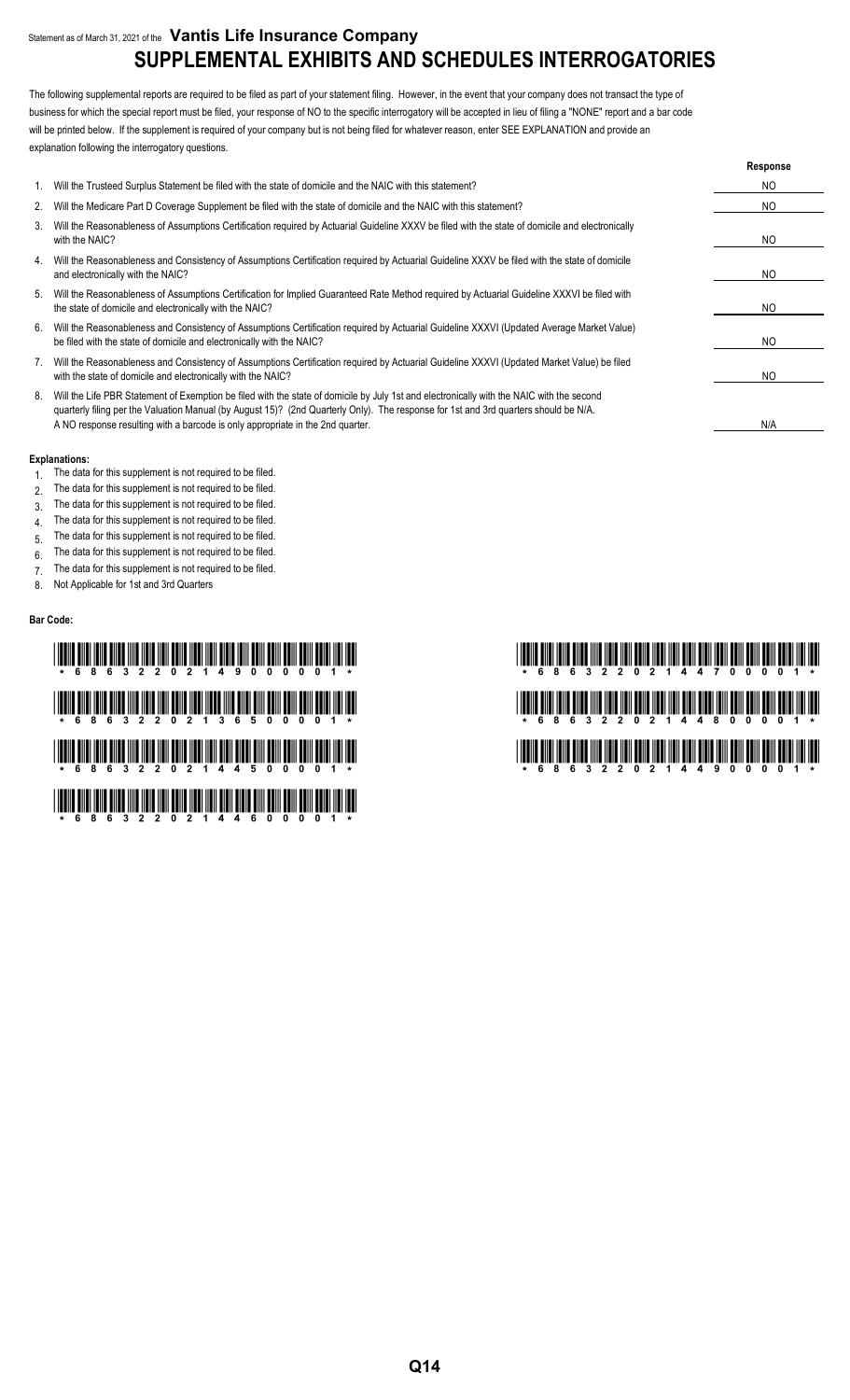### Statement as of March 31, 2021 of the **Vantis Life Insurance Company Overflow Page for Write-Ins**

#### **Additional Write-ins for Assets:**

|                                                  |          | Current Statement Date |                     |                        |
|--------------------------------------------------|----------|------------------------|---------------------|------------------------|
|                                                  |          |                        |                     |                        |
|                                                  |          |                        | <b>Net Admitted</b> | December 31            |
|                                                  |          | Nonadmitted            | Assets              | Prior Year Net         |
|                                                  | Assets   | Assets                 | $(Cols. 1 - 2)$     | <b>Admitted Assets</b> |
| 2504. Agents' credit balances                    | 278.121  | 278.12                 |                     | .                      |
| 2505. Prepaid expenses                           | .367.846 | 367.846                |                     |                        |
| 2597. Summary of remaining write-ins for Line 25 | 645.967  | .645.967               |                     |                        |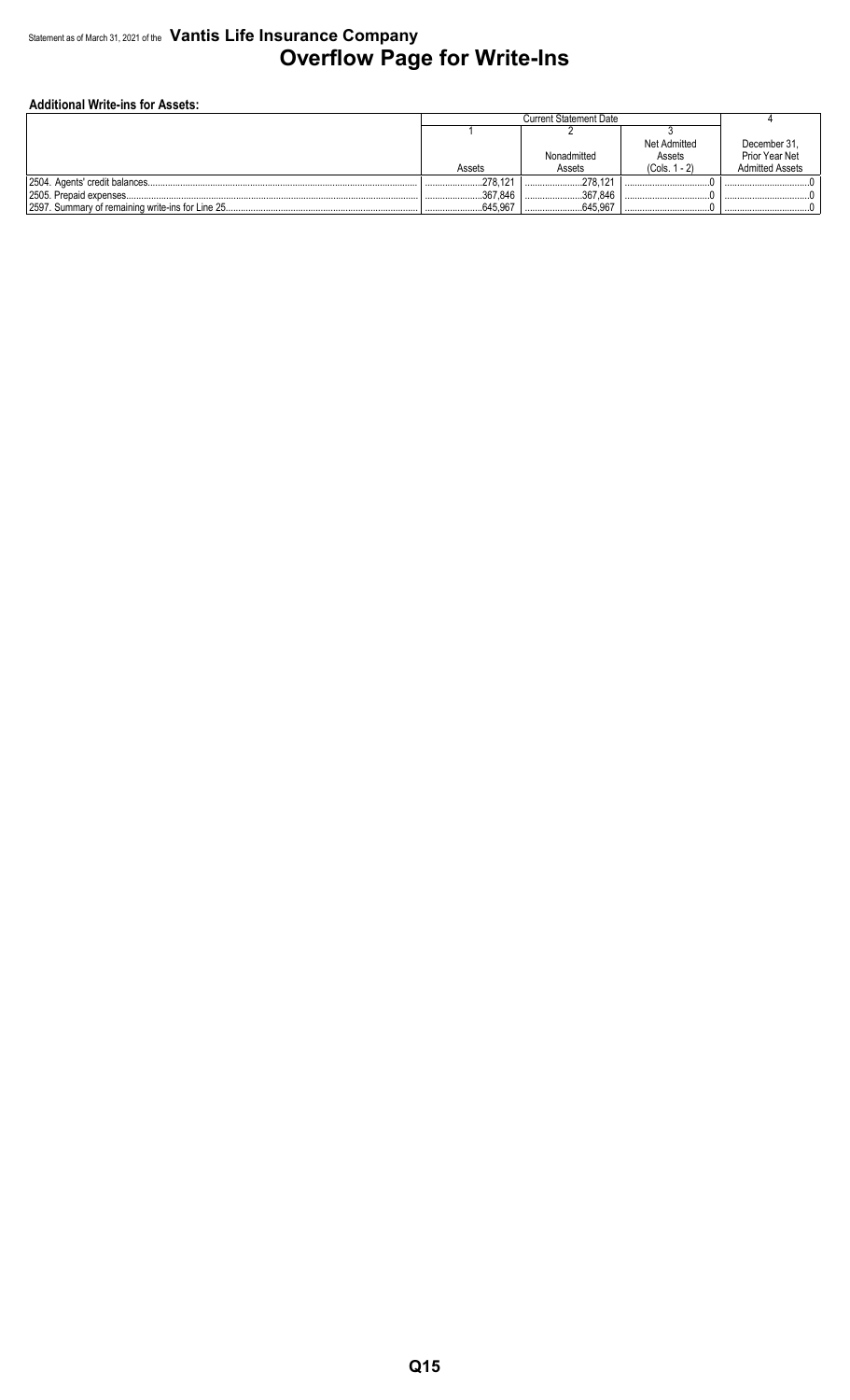## Statement as of March 31, 2021 of the Vantis Life Insurance Company<br>SCHEDULE A - VERIFICATION

Real Estate

|     |                      |              | Prior Year Ended |
|-----|----------------------|--------------|------------------|
|     |                      | Year to Date | December 31      |
|     |                      | .5.406.876   | 5.437.838        |
|     | 2. Cost of acquired: |              |                  |
|     |                      |              |                  |
|     |                      |              |                  |
| 3.  |                      |              |                  |
| 4.  |                      |              |                  |
| 5.  |                      |              |                  |
| 6.  |                      |              |                  |
|     |                      |              |                  |
| 8.  |                      |              |                  |
| 9.  |                      |              |                  |
| 10. |                      |              |                  |
|     |                      |              |                  |

## **SCHEDULE B - VERIFICATION**

Mortgage Loans

|     |                   |              | <b>Prior Year Ended</b> |
|-----|-------------------|--------------|-------------------------|
|     |                   | Year to Date | December 31             |
|     |                   | .5,976       | 27.970                  |
| 2.  | Cost of acquired: |              |                         |
|     |                   |              |                         |
|     |                   |              |                         |
| 3.  |                   |              |                         |
|     |                   |              |                         |
| 5.  |                   |              |                         |
| 6.  |                   |              |                         |
|     |                   |              |                         |
| 8.  |                   |              |                         |
| 9.  |                   |              |                         |
| 10. |                   |              |                         |
| 11. |                   |              |                         |
| 12. |                   |              |                         |
| 13. |                   | .5.012       |                         |
| 14. |                   |              |                         |
| 15. |                   | .5.012       |                         |

## **SCHEDULE BA - VERIFICATION**

Other Long-Term Invested Assets

|     |                   |              | Prior Year Ended |
|-----|-------------------|--------------|------------------|
|     |                   | Year to Date | December 31      |
|     |                   |              |                  |
| 2.  | Cost of acquired: |              |                  |
|     |                   |              |                  |
|     |                   |              |                  |
| 3.  |                   |              |                  |
| 4.  |                   |              |                  |
| 5.  |                   |              |                  |
| 6.  |                   |              |                  |
|     |                   |              |                  |
| 8.  |                   |              |                  |
| 9.  |                   |              |                  |
| 10. |                   |              |                  |
| 11. |                   |              |                  |
| 12. |                   |              |                  |
| 13. |                   |              |                  |

## **SCHEDULE D - VERIFICATION**

**Bonds and Stocks** 

|     |              | Prior Year Ended |
|-----|--------------|------------------|
|     | Year to Date | December 31      |
|     |              |                  |
| 2.  |              |                  |
| 3.  |              |                  |
| 4.  |              |                  |
| 5.  |              |                  |
| 6.  |              |                  |
| 7.  |              |                  |
| 8.  |              |                  |
| 9.  |              |                  |
| 10. |              |                  |
|     |              |                  |
| 12. |              |                  |
|     |              |                  |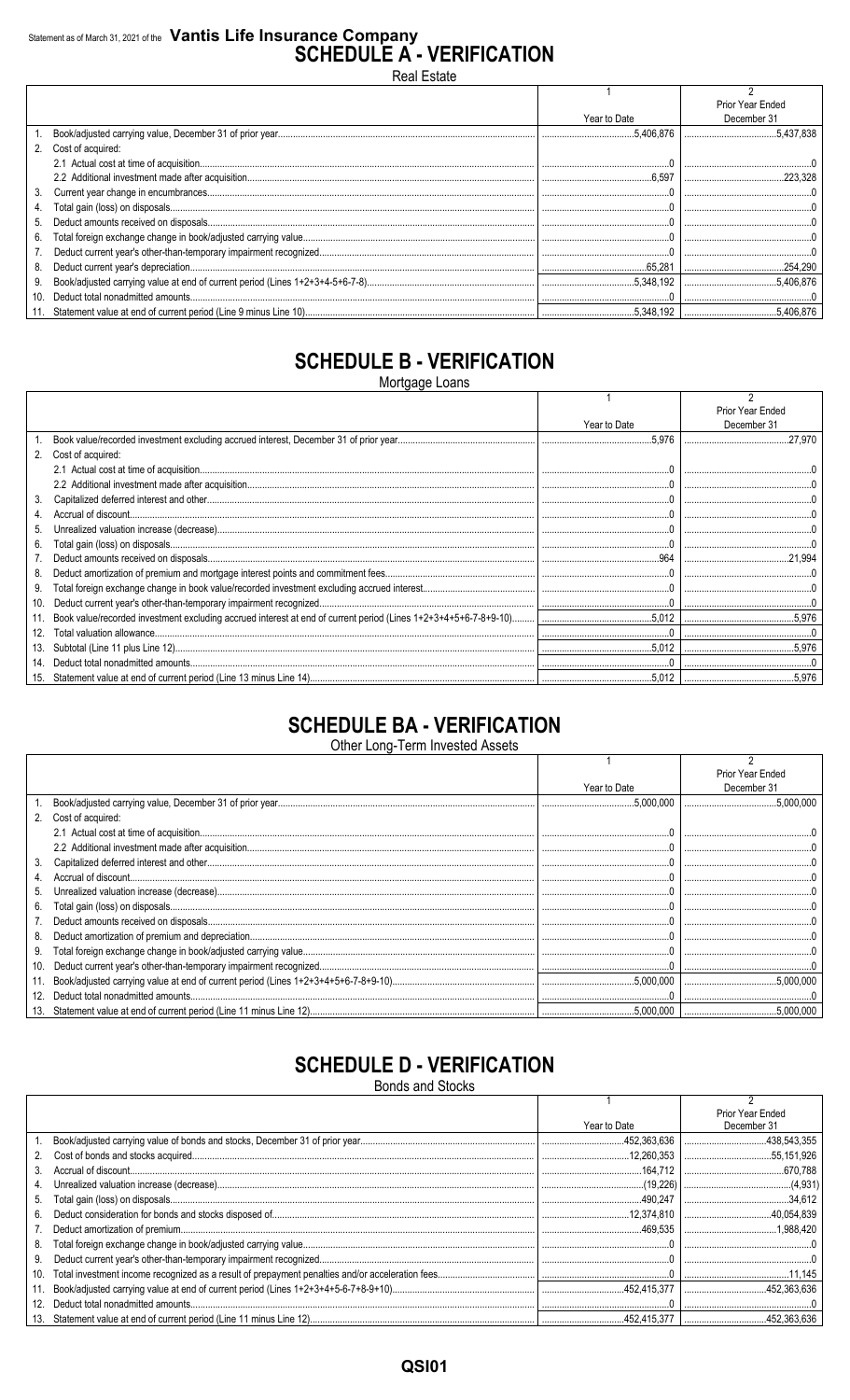## **SCHEDULE D - PART 1B**

Showing the Acquisitions, Dispositions and Non-Trading Activity

During the Current Quarter for all Bonds and Preferred Stock by NAIC Designation

|              | <b>NAIC Designation</b>                                                                                                                                                                                                                                                                                                                                                                    | $\overline{1}$<br>Book/Adjusted Carrying<br>Value Beginning<br>of Current Quarter | 2<br>Acquisitions<br>During<br><b>Current Quarter</b> | $\mathbf{3}$<br><b>Dispositions</b><br>During<br><b>Current Quarter</b> | $\overline{4}$<br>Non-Trading Activity<br>During<br><b>Current Quarter</b> | 5 <sup>5</sup><br>Book/Adjusted Carrying<br>Value End of<br><b>First Quarter</b> | 6<br>Book/Adjusted Carrying<br>Value End of<br>Second Quarter | $\overline{7}$<br>Book/Adjusted Carrying<br>Value End of<br><b>Third Quarter</b> | 8<br>Book/Adjusted Carrying<br>Value December 31<br>Prior Year |
|--------------|--------------------------------------------------------------------------------------------------------------------------------------------------------------------------------------------------------------------------------------------------------------------------------------------------------------------------------------------------------------------------------------------|-----------------------------------------------------------------------------------|-------------------------------------------------------|-------------------------------------------------------------------------|----------------------------------------------------------------------------|----------------------------------------------------------------------------------|---------------------------------------------------------------|----------------------------------------------------------------------------------|----------------------------------------------------------------|
|              | <b>BONDS</b>                                                                                                                                                                                                                                                                                                                                                                               |                                                                                   |                                                       |                                                                         |                                                                            |                                                                                  |                                                               |                                                                                  |                                                                |
|              | 1. NAIC 1 (a)                                                                                                                                                                                                                                                                                                                                                                              | 179,462,481                                                                       | .5,397,237                                            |                                                                         | (4,285,752)<br>.                                                           | 179,495,923                                                                      |                                                               |                                                                                  | 179,462,481                                                    |
|              |                                                                                                                                                                                                                                                                                                                                                                                            | 215,510,007                                                                       | .5,609,200                                            | $\ldots$ 3,062,258                                                      | 3,871,854                                                                  | 221,928,803                                                                      |                                                               |                                                                                  | 215,510,007                                                    |
|              |                                                                                                                                                                                                                                                                                                                                                                                            | 44,242,298                                                                        | 1.253.917                                             |                                                                         | 58.265                                                                     | 38,310,218                                                                       |                                                               |                                                                                  | 44,242,298                                                     |
|              |                                                                                                                                                                                                                                                                                                                                                                                            | 6,167,266                                                                         | $\overline{0}$                                        | 500,000                                                                 |                                                                            | 5,671,440                                                                        |                                                               |                                                                                  | .6,167,266                                                     |
|              |                                                                                                                                                                                                                                                                                                                                                                                            | 453,918                                                                           |                                                       | 0                                                                       |                                                                            | 453,932                                                                          |                                                               |                                                                                  | 453,918                                                        |
|              |                                                                                                                                                                                                                                                                                                                                                                                            |                                                                                   | $\sim$ 0                                              |                                                                         |                                                                            |                                                                                  |                                                               |                                                                                  |                                                                |
| <b>QSI02</b> |                                                                                                                                                                                                                                                                                                                                                                                            | 445,835,970                                                                       |                                                       |                                                                         |                                                                            |                                                                                  |                                                               |                                                                                  |                                                                |
|              | PREFERRED STOCK                                                                                                                                                                                                                                                                                                                                                                            |                                                                                   |                                                       |                                                                         |                                                                            |                                                                                  |                                                               |                                                                                  |                                                                |
|              |                                                                                                                                                                                                                                                                                                                                                                                            | $\dots$ 1,500,000                                                                 | 0 <sup>1</sup>                                        | $\mathbb{0}$                                                            |                                                                            | 1,500,000                                                                        |                                                               |                                                                                  | .1,500,000                                                     |
|              |                                                                                                                                                                                                                                                                                                                                                                                            | 2,774,500                                                                         |                                                       |                                                                         |                                                                            | 2,774,500                                                                        |                                                               |                                                                                  | .2,774,500                                                     |
|              |                                                                                                                                                                                                                                                                                                                                                                                            | 798,000                                                                           | $\sim$ 0                                              | $\overline{0}$                                                          |                                                                            | 798,000                                                                          |                                                               |                                                                                  | 798,000                                                        |
|              |                                                                                                                                                                                                                                                                                                                                                                                            |                                                                                   |                                                       |                                                                         |                                                                            | $\overline{0}$ 0                                                                 |                                                               |                                                                                  |                                                                |
|              |                                                                                                                                                                                                                                                                                                                                                                                            |                                                                                   |                                                       |                                                                         | $\overline{0}$                                                             |                                                                                  |                                                               |                                                                                  |                                                                |
|              |                                                                                                                                                                                                                                                                                                                                                                                            |                                                                                   |                                                       |                                                                         |                                                                            |                                                                                  |                                                               |                                                                                  |                                                                |
|              | 14. Total Preferred Stock<br>$\mathcal{L} = \{1, 2, \ldots, 2, \ldots, 2, \ldots, 2, \ldots, 2, \ldots, 2, \ldots, 2, \ldots, 2, \ldots, 2, \ldots, 2, \ldots, 2, \ldots, 2, \ldots, 2, \ldots, 2, \ldots, 2, \ldots, 2, \ldots, 2, \ldots, 2, \ldots, 2, \ldots, 2, \ldots, 2, \ldots, 2, \ldots, 2, \ldots, 2, \ldots, 2, \ldots, 2, \ldots, 2, \ldots, 2, \ldots, 2, \ldots, 2, \ldots$ |                                                                                   |                                                       |                                                                         |                                                                            |                                                                                  |                                                               |                                                                                  | 5,072,500                                                      |
|              |                                                                                                                                                                                                                                                                                                                                                                                            |                                                                                   |                                                       |                                                                         |                                                                            |                                                                                  |                                                               |                                                                                  | 450,908,470                                                    |

(a) Book/Adjusted Carrying Value column for the end of the current reporting period includes the following amount of short-term and cash equivalent bonds by NAIC designation:<br>NAIC 1 \$...........0; NAIC 2 \$............0; NA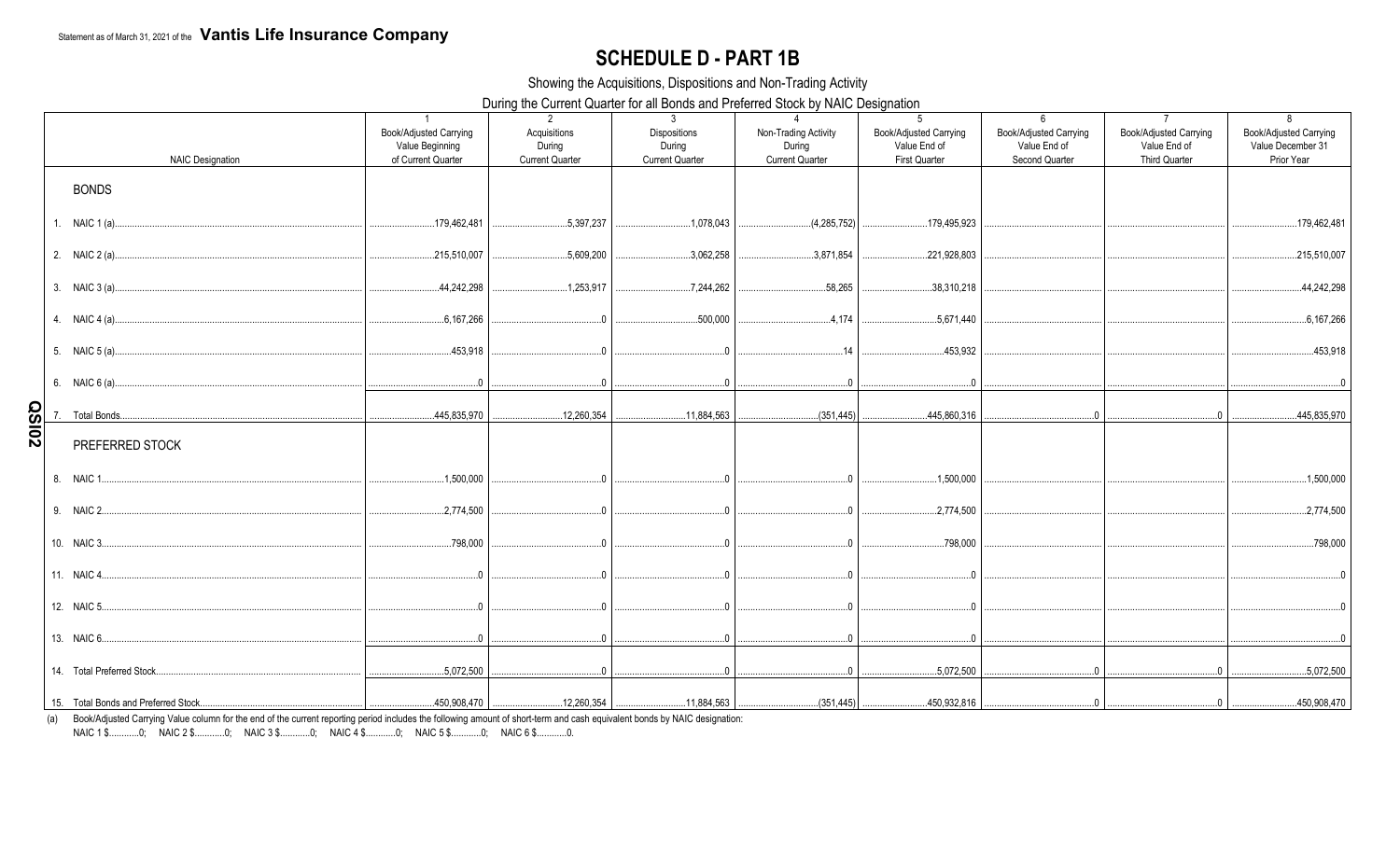## **Sch. DA - Pt. 1 NONE**

## **Sch. DA - Verification NONE**

## **Sch. DB - Pt. A - Verification NONE**

## **Sch. DB - Pt. B - Verification NONE**

## **Sch. DB - Pt. C - Sn. 1 NONE**

**Sch. DB - Pt. C - Sn. 2 NONE**

**Sch. DB - Verification NONE**

**QSI03, QSI04, QSI05, QSI06, QSI07**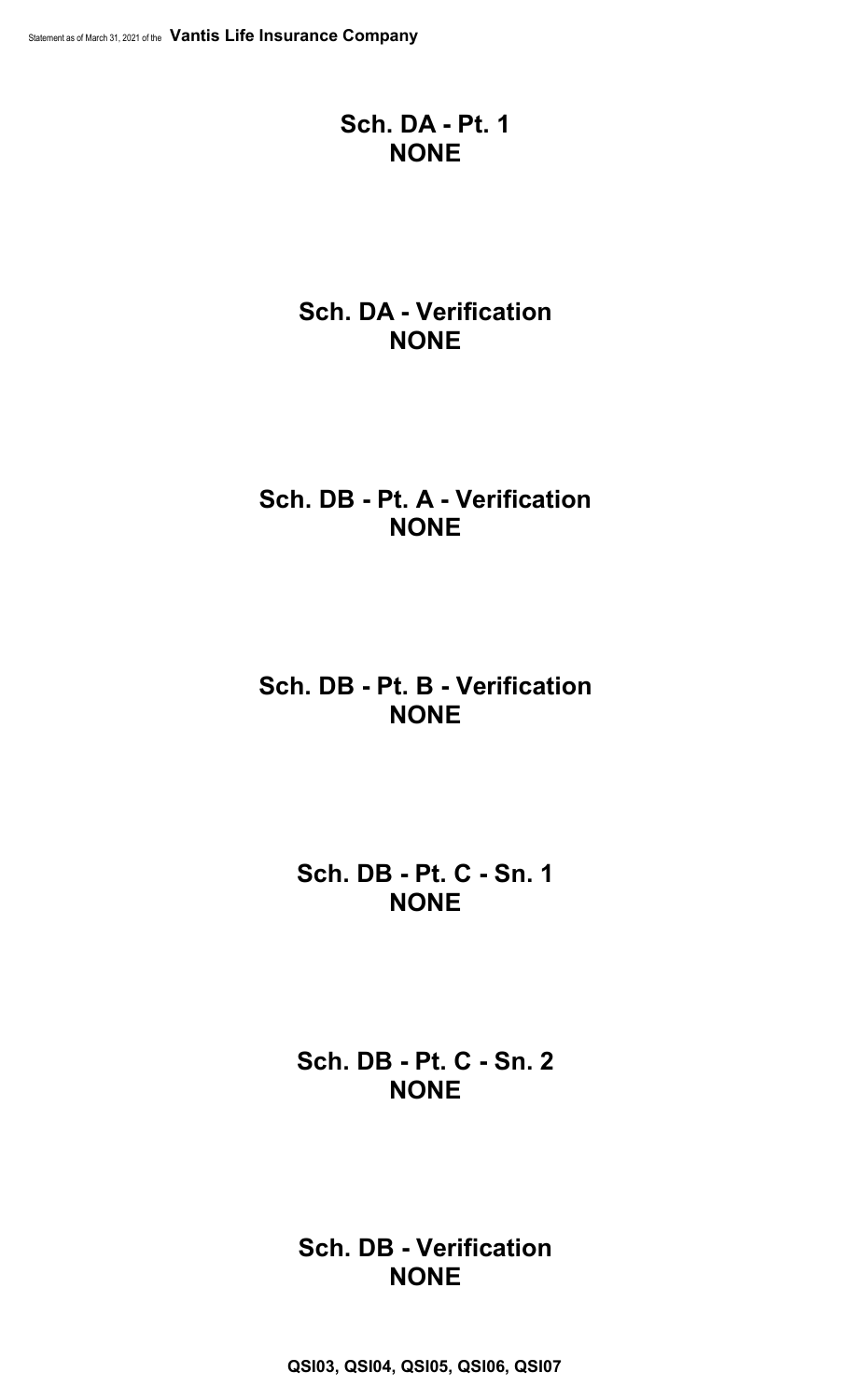## Statement as of March 31, 2021 of the Vantis Life Insurance Company **SCHEDULE E - PART 2 - VERIFICATION**

Cash Equivalents

| Year To Date | $\overline{2}$<br>Prior Year Ended<br>December 31 |
|--------------|---------------------------------------------------|
|              |                                                   |
|              |                                                   |
|              |                                                   |
|              |                                                   |
|              |                                                   |
|              |                                                   |
|              |                                                   |
|              |                                                   |
|              |                                                   |
|              |                                                   |
|              |                                                   |
|              |                                                   |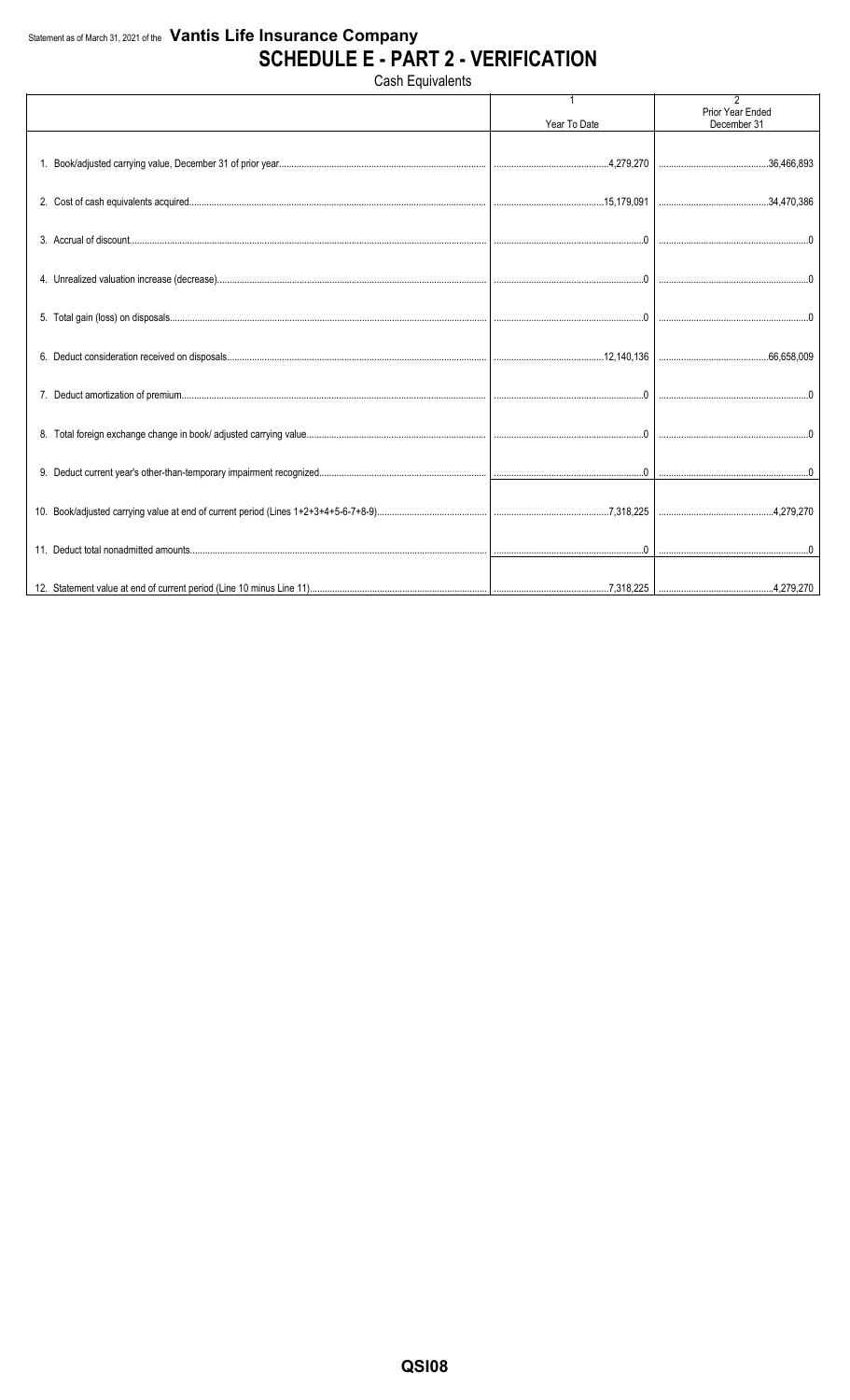## **SCHEDULE A - PART 2**

Showing all Real Estate ACQUIRED AND ADDITIONS MADE During the Current Quarter

|                             | Location |                     |                                           |                                                           |                                                          |                                                 |
|-----------------------------|----------|---------------------|-------------------------------------------|-----------------------------------------------------------|----------------------------------------------------------|-------------------------------------------------|
|                             |          |                     |                                           |                                                           |                                                          |                                                 |
| Description of Property     |          | State Date Acquired | Name of Vendor                            | Actual Cost at Time of Acquisition Amount of Encumbrances | Book/Adjusted Carrying Value<br><b>Less Encumbrances</b> | Additional Investment Made<br>After Acquisition |
| <b>Acquired by Purchase</b> |          |                     |                                           |                                                           |                                                          |                                                 |
| Corporate Headquarters      | Windsor. |                     | i 07/21/2005 Various capital improvements | 7,553,039                                                 |                                                          | 6,597                                           |
| 0199999. Totals             |          |                     |                                           | .7,553,039                                                |                                                          | 6,597                                           |
| 0399999. Totals             |          |                     |                                           | .7,553,039                                                |                                                          | .6,597                                          |
|                             |          |                     |                                           |                                                           |                                                          |                                                 |

## **SCHEDULE A - PART 3**

#### Showing all Real Estate DISPOSED During the Quarter, Including Payments During the Final Year on "Sales Under Contract "

|                         | Location |       |          |                   |                    |                |                | Change in Book/Adjusted Carrying Value Less Encumbrances |                |                         |                     |                      |                        |             |                |               |            |              |              |
|-------------------------|----------|-------|----------|-------------------|--------------------|----------------|----------------|----------------------------------------------------------|----------------|-------------------------|---------------------|----------------------|------------------------|-------------|----------------|---------------|------------|--------------|--------------|
|                         |          |       |          |                   |                    |                |                |                                                          |                |                         |                     |                      |                        |             |                |               |            |              |              |
|                         |          |       |          |                   |                    |                |                |                                                          |                |                         |                     |                      |                        |             |                |               |            |              |              |
|                         |          |       |          |                   |                    | Expended fo    |                |                                                          |                |                         |                     |                      |                        |             |                |               |            |              |              |
|                         |          |       |          |                   |                    | Additions      | Book/Adjusted  |                                                          | Current Year's |                         |                     |                      | Book/Adjusted          |             |                |               |            | Gross Income |              |
|                         |          |       |          |                   |                    | Permanen       | Carrying Value |                                                          | Other-Than-    |                         |                     | <b>Total Foreign</b> | <b>Carrying Value</b>  |             | Foreign        |               |            | Earned Less  | Taxes,       |
|                         |          |       |          |                   |                    | Improvemen     | Less           |                                                          | Temporary      | Current Year's          | <b>Total Change</b> | Exchange             | Less                   | Amounts     | Exchange       | Realized Gain | Total Cain | Interes.     | Repairs, and |
|                         |          |       | Disposal |                   |                    | and Changes in | Encumbrances   | Current Year's                                           | Impairment     | Change in               | in B./A.C.V         | Change               | <b>Encumbrances or</b> | Received    | Gain (Loss) on | (Loss) on     | Loss) on   | Incurred on  | Expenses     |
| Description of Property |          | State | Date     | Name of Purchaser | <b>Actual Cost</b> | Encumbrances   | Prior Year     | Depreciation                                             |                | Recognized Encumbrances | $11 - 9 - 10$       | B.A.C.V.             | Disposa                | During Year | Disposa        | Disposal      | Disposa    | Encumbrances | Incurred     |

## **NONE**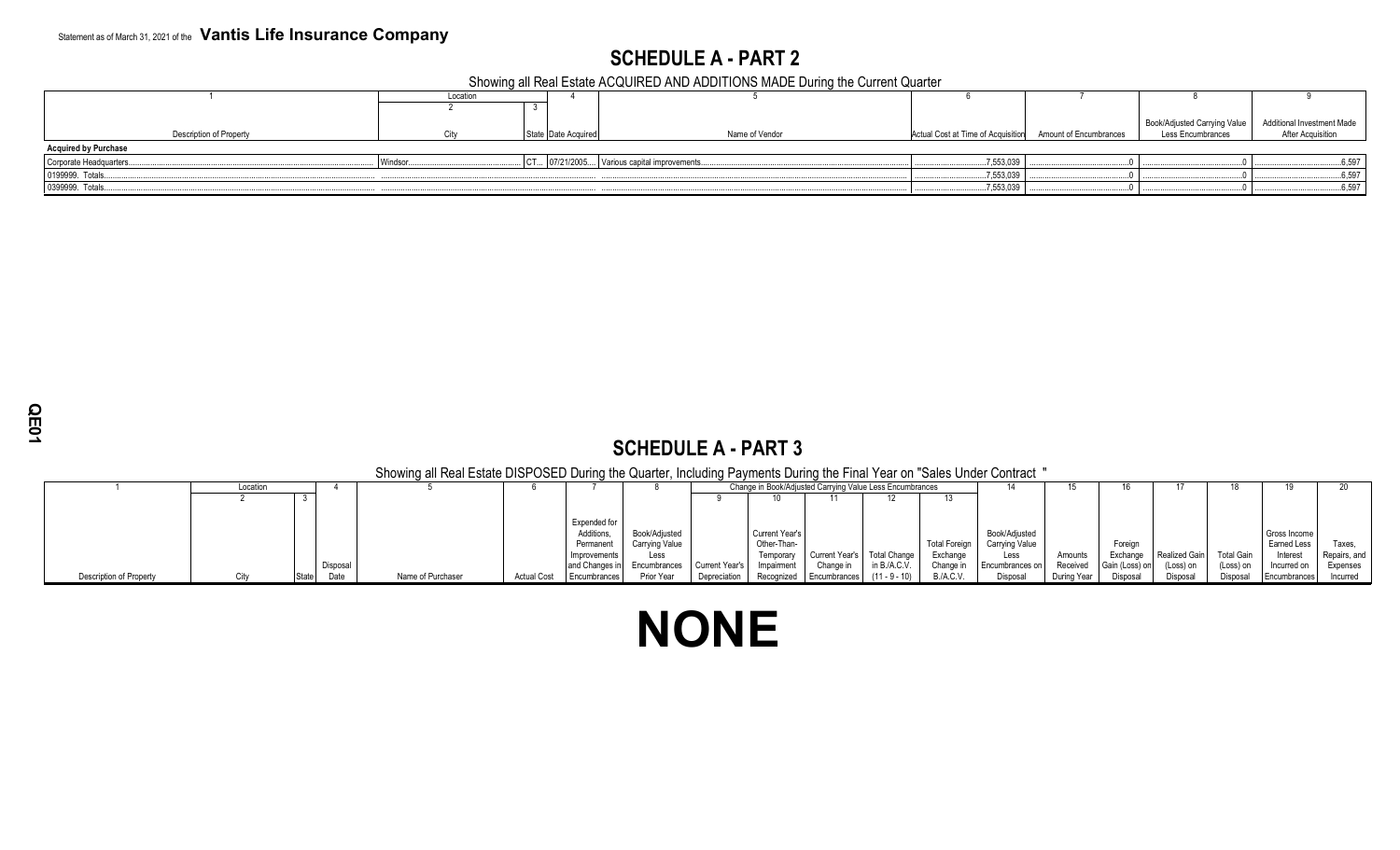## **SCHEDULE B - PART 2**

Showing all Mortgage Loans ACQUIRED AND ADDITIONS MADE During the Current Quarter

|             | Location |       |  |                         |                  |                                    |                                              |                             |
|-------------|----------|-------|--|-------------------------|------------------|------------------------------------|----------------------------------------------|-----------------------------|
|             |          |       |  |                         |                  |                                    |                                              |                             |
|             |          |       |  |                         |                  |                                    |                                              |                             |
| Loan Number |          | State |  | Loan Type Date Acquired | Rate of Interest | Actual Cost at Time of Acquisition | Additional Investment Made After Acquisition | Value of Land and Buildings |

## **NONE**

|                                          | <b>OUTLUULL D'FANIJ</b><br>Showing all Mortgage Loans DISPOSED, Transferred or Repaid During the Current Quarter |       |      |            |                                  |                                                                                             |                                                   |                                               |                                                                        |                          |                                                                                         |                                       |                                                                                               |               |                                                |                                        |                                  |
|------------------------------------------|------------------------------------------------------------------------------------------------------------------|-------|------|------------|----------------------------------|---------------------------------------------------------------------------------------------|---------------------------------------------------|-----------------------------------------------|------------------------------------------------------------------------|--------------------------|-----------------------------------------------------------------------------------------|---------------------------------------|-----------------------------------------------------------------------------------------------|---------------|------------------------------------------------|----------------------------------------|----------------------------------|
| Ш                                        | Location                                                                                                         |       |      |            |                                  |                                                                                             |                                                   |                                               | Change in Book Value/Recorded Investment                               |                          |                                                                                         |                                       | 14                                                                                            |               |                                                | 17                                     | 18                               |
| N                                        |                                                                                                                  |       |      |            |                                  |                                                                                             |                                                   |                                               |                                                                        |                          |                                                                                         | 13                                    |                                                                                               |               |                                                |                                        |                                  |
| Loan Number                              | City                                                                                                             | State | Loan |            | Type Date Acquired Disposal Date | Book Value/Recorded<br><b>Investment Excluding</b><br><b>Accrued Interest Prior</b><br>Year | Unrealized<br>Valuation<br>Increase<br>(Decrease) | Current Year's<br>(Amortization)<br>Accretion | Current Year's<br>Other-Than-<br>Temporary<br>Impairment<br>Recognized | Capitalized<br>and Other | Total Change in<br>Deferred Interest   Book Value (8 + 9 - Exchange Change<br>$10 + 11$ | <b>Total Foreign</b><br>in Book Value | Book Value /<br>Recorded<br>Investment<br><b>Excluding Accrued</b><br>Interest on<br>Disposal | Consideration | Foreign Exchange<br>Gain (Loss) on<br>Disposal | Realized Gain<br>(Loss) on<br>Disposal | Total Gain (Loss) on<br>Disposal |
| <b>Mortgages With Partial Repayments</b> |                                                                                                                  |       |      |            |                                  |                                                                                             |                                                   |                                               |                                                                        |                          |                                                                                         |                                       |                                                                                               |               |                                                |                                        |                                  |
| 4/8/3084.                                | Norwalk.                                                                                                         |       |      | 01/01/1996 |                                  | .5,976                                                                                      |                                                   |                                               |                                                                        |                          |                                                                                         |                                       |                                                                                               | (964)         |                                                |                                        |                                  |
|                                          | 0299999. Total - Mortgages With Partial Repayments                                                               |       |      |            |                                  | .5,976                                                                                      |                                                   |                                               |                                                                        |                          |                                                                                         |                                       |                                                                                               | (964)         |                                                |                                        |                                  |
| 0599999. Total Mortgages                 |                                                                                                                  |       |      |            |                                  | .5,976                                                                                      |                                                   |                                               |                                                                        |                          |                                                                                         |                                       |                                                                                               | (964)         |                                                |                                        |                                  |

## **SCHEDULE B - PART 3**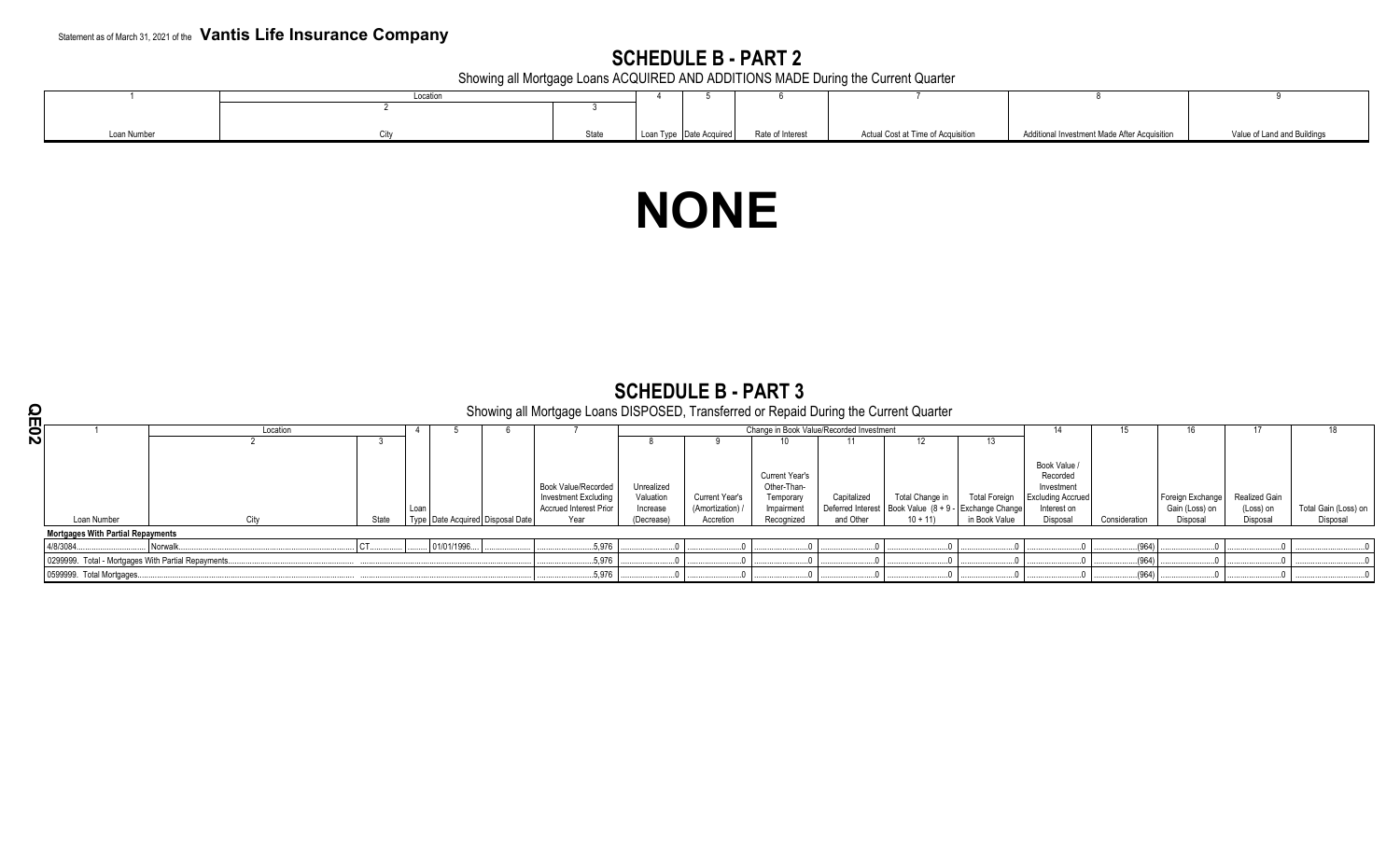## **SCHEDULE BA - PART 2**

Showing Other Long-Term Invested Assets ACQUIRED AND ADDITIONS MADE During the Current Quarter

|                             |                     | Location |       |                     |             |            |          |             | 10                                                    | 11           |                       | 13.           |
|-----------------------------|---------------------|----------|-------|---------------------|-------------|------------|----------|-------------|-------------------------------------------------------|--------------|-----------------------|---------------|
|                             |                     |          |       |                     |             |            |          |             |                                                       |              |                       |               |
|                             |                     |          |       |                     |             |            |          |             |                                                       |              |                       |               |
|                             |                     |          |       |                     |             |            |          |             |                                                       |              |                       |               |
|                             |                     |          |       |                     | <b>NAIC</b> |            |          |             |                                                       |              |                       |               |
|                             |                     |          |       |                     | Desig-      |            |          |             |                                                       |              |                       |               |
|                             |                     |          |       |                     | nation      |            |          |             |                                                       |              |                       |               |
|                             |                     |          |       |                     | <b>NAIC</b> |            |          |             |                                                       |              |                       |               |
|                             |                     |          |       |                     | Desig-      |            |          |             |                                                       |              |                       |               |
|                             |                     |          |       |                     | nation and  |            |          |             |                                                       |              |                       |               |
|                             |                     |          |       |                     | SVO         |            |          |             |                                                       |              |                       |               |
|                             |                     |          |       |                     | Admini-     |            |          |             |                                                       |              |                       |               |
|                             |                     |          |       |                     | strative    |            |          |             |                                                       |              |                       |               |
|                             |                     |          |       |                     | Symbol/     | Date       |          |             |                                                       |              |                       |               |
|                             |                     |          |       |                     | Market      | Originally |          |             | Type and Actual Cost at Time of Additional Investment | Amount of    | Commitment for        | Percentage of |
| <b>CUSIP Identification</b> | Name or Description | City     | State |                     | Indicator   | Acquired   | Strategy | Acquisition | Made after Acquisition                                | Encumbrances | Additional Investment | Ownership     |
|                             |                     |          |       | Not Coder of Notice |             |            |          |             |                                                       |              |                       |               |
|                             |                     |          |       |                     |             |            |          |             |                                                       |              |                       |               |

## **SCHEDULE BA - PART 3**

Showing Other Long-Term Invested Assets DISPOSED, Transferred or Repaid During the Current Quarter

|                      |                     | Location |                                                        |            |          |                |            |                                       | Changes in Book/Adjusted Carrying Value |              |                     |                  |                                |                           |                |                      |                   |            |
|----------------------|---------------------|----------|--------------------------------------------------------|------------|----------|----------------|------------|---------------------------------------|-----------------------------------------|--------------|---------------------|------------------|--------------------------------|---------------------------|----------------|----------------------|-------------------|------------|
|                      |                     |          |                                                        |            |          |                |            |                                       |                                         |              |                     |                  |                                |                           |                |                      |                   |            |
|                      |                     |          |                                                        |            |          |                |            |                                       |                                         |              |                     |                  |                                |                           |                |                      |                   |            |
|                      |                     |          |                                                        |            |          | Book/Adiusted  |            | Current Year's Current Year's         |                                         |              |                     |                  | Book/Adjusted                  |                           |                |                      |                   |            |
|                      |                     |          |                                                        |            |          | Carrying Value |            | Unrealized (Depreciation) Other-Than- |                                         | Capitalized  |                     |                  | Total Foreign   Carrying Value |                           | Foreign        |                      |                   |            |
|                      |                     |          |                                                        |            |          | Less           | Valuation  | or                                    | Temporary                               | Deferred     | <b>Total Change</b> | Exchange         | Less                           |                           | Exchange       | I Realized Gain Late | <b>Total Gain</b> |            |
|                      |                     |          |                                                        | Originally | Disposal | Encumbrances.  | Increase   | (Amortization)                        | Impairment                              | Interest and | in $B.A.C.V.$       | Change in        | Encumbrances                   |                           | Gain (Loss) on | (Loss) on            | (Loss) or         | Investment |
| CUSIP Identification | Name or Description |          | State Name of Purchaser or Nature of Disposal Acquired |            | Date     | Prior Year     | (Decrease) | / Accretion                           | Recognized                              | Other        | $(9+10-11+12)$      | <b>B./A.C.V.</b> |                                | on Disposal Consideration | Disposal       | <b>Disposa</b>       | Disposal          | Income     |

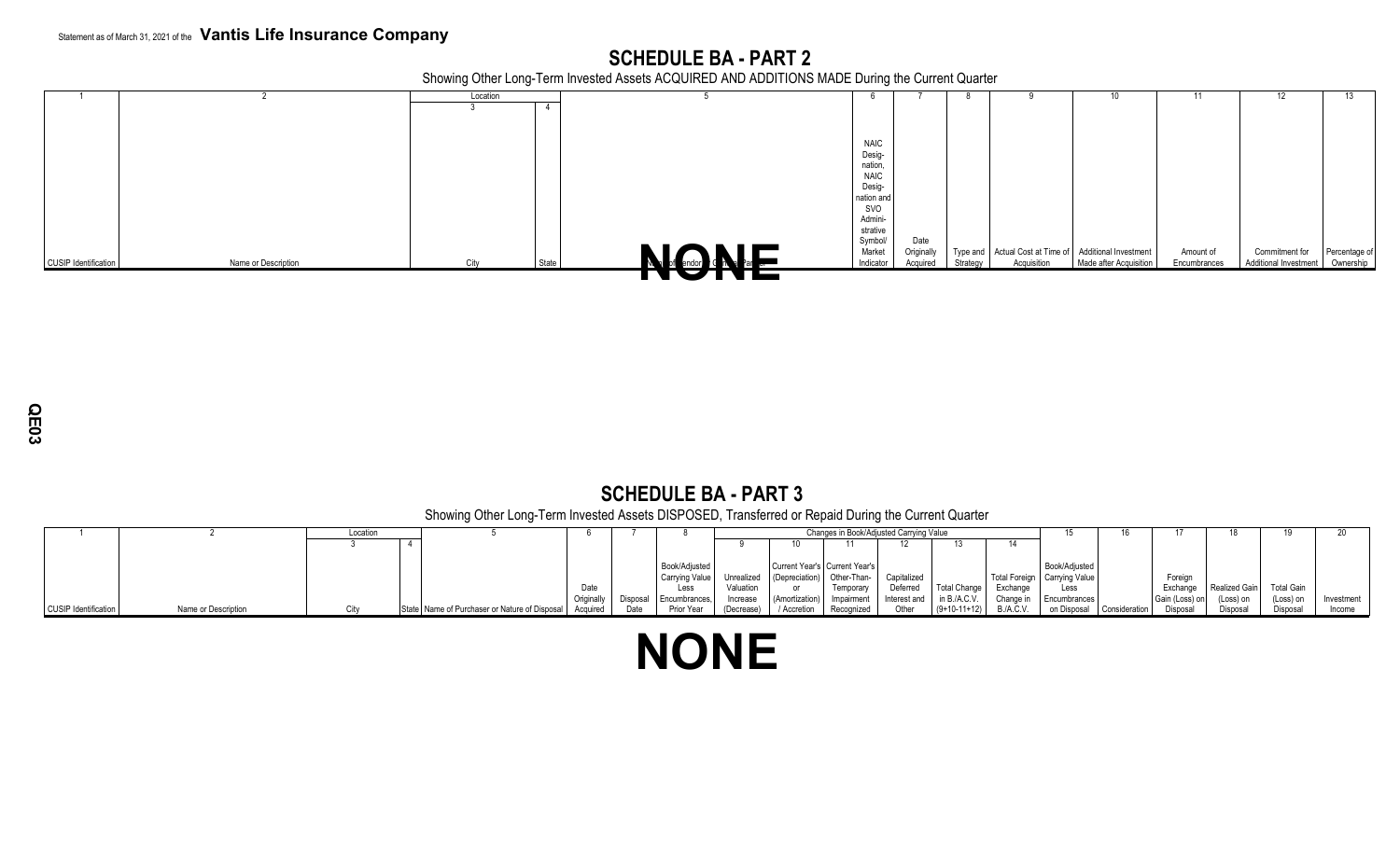SCHEDULE D - PART 3<br>Showing all Long-Term Bonds and Stocks ACQUIRED During Current Quarter

|                                               |                                                                        |               |                            |                           |                    |             |                                         | 10 <sup>1</sup>              |
|-----------------------------------------------|------------------------------------------------------------------------|---------------|----------------------------|---------------------------|--------------------|-------------|-----------------------------------------|------------------------------|
|                                               |                                                                        |               |                            |                           |                    |             |                                         |                              |
|                                               |                                                                        |               |                            |                           |                    |             |                                         | NAIC Designation, NAIC       |
|                                               |                                                                        |               |                            |                           |                    |             |                                         | Designation Modifier and     |
| <b>CUSIP Identification</b>                   | Description<br>Foreian                                                 | Date Acquired | Name of Vendor             | Number of Shares of Stock | <b>Actual Cost</b> | Par Value   | Paid for Accrued Interest and Dividends | SVO Administrative<br>Symbol |
| Bonds - U.S. Political Subdivisions of States |                                                                        |               |                            |                           |                    |             |                                         |                              |
|                                               | 898735 UW 3 CITY OF TUCSON AZ.                                         | 02/18/2021.   | <b>FTB/FIRST TENNESSEE</b> |                           | 1,200,000          | 1,200,000   |                                         | 1.E FE.                      |
|                                               |                                                                        |               |                            |                           |                    |             |                                         |                              |
|                                               | 2499999. Total - Bonds - U.S. Political Subdivisions of States.        |               |                            |                           | 1,200,000          | 1,200,000   |                                         | XXX                          |
|                                               | Bonds - U.S. Special Revenue and Special Assessment                    |               |                            |                           |                    |             |                                         |                              |
|                                               | 677704 F8 6 OHIO UNIVERSITY                                            | 02/22/2021.   | PERSHING & COMPANY.        |                           | 1,419,624          | 1,440,000   |                                         | 9,674 1.E FE.                |
| 91476P                                        | VG 0 UNIVERSITY OF OKLAHOMA/THE.                                       | 01/12/2021.   | PERSHING & COMPANY.        |                           | 984,438            | .950.000    |                                         | 2,239 1.D FE                 |
|                                               | 3199999. Total - Bonds - U.S. Special Revenue and Special Assessments. |               |                            |                           | .2,404,062         | .2,390,000  | .11,913                                 | <b>XXX</b>                   |
| <b>Bonds - Industrial and Miscellaneous</b>   |                                                                        |               |                            |                           |                    |             |                                         |                              |
| 015271                                        | AX 7 ALEXANDRIA REAL ESTATE EQUITIES INC.                              | 03/15/2021.   | JPM SECURITIES-FIXED.      |                           | .901.430           | .1,000,000  |                                         | 2,417 2.A FE                 |
| 03237N                                        | AA 6 AMUR EQUIPMENT FINANCE INC.                                       | 02/23/2021.   | PERSHING & COMPANY.        |                           | 1.000.000          | 1.000.000   |                                         | $.0$ 2.B PL                  |
| 166756                                        | AX 4 CHEVRON USA INC                                                   | 02/17/2021.   | GOLDMAN SACHS & CO.        |                           | 1.793.175          | .1.500.000  |                                         | 21.700 1.D FE.               |
| 459506<br>AE <sub>1</sub>                     | <b>INTERNATIONAL FLAVORS &amp; FRAGRANCES INC.</b>                     | 01/21/2021.   | FTN FINANCIAL SECURI.      |                           | 1.196.860          | .1,000,000  |                                         | 6,563 2.B FE.                |
| 50077L                                        | AZ 9 KRAFT HEINZ FOODS CO                                              | 01/20/2021.   | <b>EXCHANGE OFFER</b>      |                           | 1,253,917          | 1,250,000   |                                         | .18,451 3.A FE.              |
|                                               |                                                                        |               |                            |                           |                    |             |                                         |                              |
| 07131X                                        | BB 9 BATTALION CLO VII LTD                                             | 01/22/2021.   | RAYMOND JAMES & ASSO.      |                           | .999.000           | 1,000,000   |                                         | .613 2.B FE.                 |
| 62951C                                        | AR 3 NZCG FUNDING LTD                                                  | 03/15/2021.   | BNY/SUNTRUST CAPITAL.      |                           | .1.511.910         | 1,570,000   |                                         | 2,436 2.C FE                 |
|                                               | 3899999. Total - Bonds - Industrial and Miscellaneous.                 |               |                            |                           | .8,656,292         | .8,320,000  | .52.180                                 | <b>XXX</b>                   |
| 8399997. Total - Bonds - Part 3               |                                                                        |               |                            |                           | .12,260,354        | .11,910,000 | 64,093                                  | XXX                          |
| 8399999. Total - Bonds.                       |                                                                        |               |                            |                           | .12,260,354        | .11,910,000 | 64.093                                  | XXX                          |
|                                               | 9999999. Total - Bonds, Preferred and Common Stocks.                   |               |                            |                           | .12,260,354        | XXX         | 64,093                                  | XXX                          |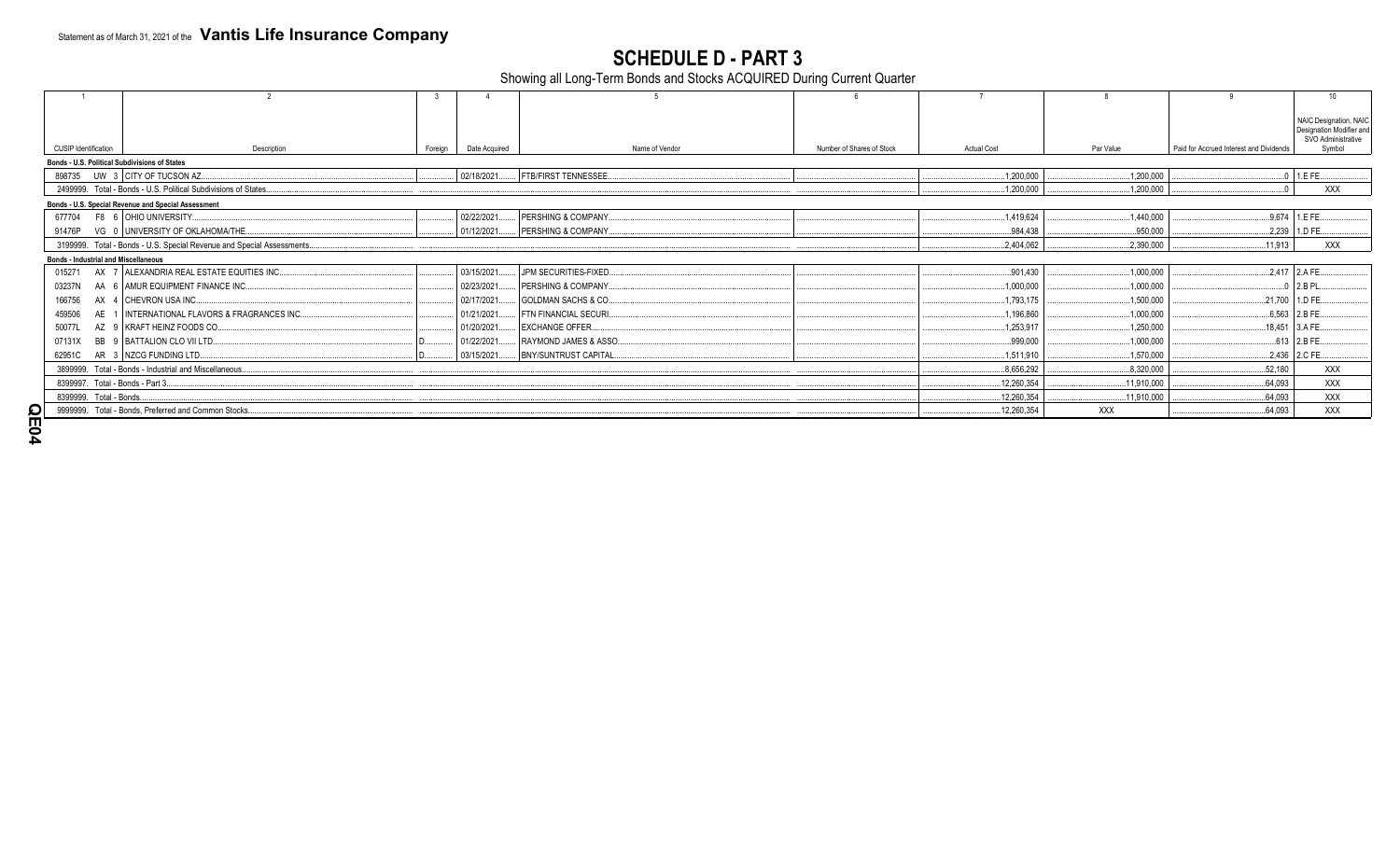SCHEDULE D - PART 4<br>Showing all Long-Term Bonds and Stocks SOLD, REDEEMED or Otherwise DISPOSED OF During Current Quarter

|           |                             |     | 2                                                             |             | - 5                                | -6              |               | -8         | -9                 | 10             |            |              | Change in Book/Adjusted Carrying Value |                     |                      | 16                | 17          | 18          | 19                | 20                 | 21                          | 22                         |
|-----------|-----------------------------|-----|---------------------------------------------------------------|-------------|------------------------------------|-----------------|---------------|------------|--------------------|----------------|------------|--------------|----------------------------------------|---------------------|----------------------|-------------------|-------------|-------------|-------------------|--------------------|-----------------------------|----------------------------|
|           |                             |     |                                                               |             |                                    |                 |               |            |                    |                | 11         |              | 13                                     |                     | 15                   |                   |             |             |                   |                    |                             |                            |
|           |                             |     |                                                               |             |                                    |                 |               |            |                    |                |            |              |                                        |                     |                      |                   |             |             |                   |                    |                             |                            |
|           |                             |     |                                                               |             |                                    |                 |               |            |                    |                |            |              |                                        |                     |                      |                   |             |             |                   |                    |                             | <b>NAIC</b>                |
|           |                             |     |                                                               |             |                                    |                 |               |            |                    |                |            |              |                                        |                     |                      |                   |             |             |                   |                    |                             | <b>Designation</b>         |
|           |                             |     |                                                               |             |                                    |                 |               |            |                    |                |            |              | Current<br>Year's                      |                     |                      |                   |             |             |                   | Bond<br>Interest / |                             | <b>NAIC</b><br>Designation |
|           |                             |     |                                                               |             |                                    |                 |               |            |                    |                | Unrealized | Current      | Other-Than-                            |                     | <b>Total Foreigr</b> |                   | Foreign     |             |                   | Stock              | Stated                      | Modifier and               |
|           |                             |     |                                                               |             |                                    |                 |               |            |                    | Prior Year     | Valuation  | Year's       | Temporary                              | <b>Total Change</b> | Exchange             | Book/Adjusted     | Exchange    | Realized    | <b>Total Gain</b> | Dividends          | Contractua                  | SVO Admini                 |
|           |                             |     |                                                               | Disposal    |                                    | Number of       |               |            |                    | Book/Adjusted  | Increase   | Amortization | Impairment                             | in B./A.C.V         | Change in            | Carrying Value at | Gain (Loss) | Gain (Loss) | (Loss) on         | Received           | Maturity                    | strative                   |
|           | <b>CUSIP Identification</b> |     | Description                                                   | Date        | Name of Purchaser                  | Shares of Stock | Consideration | Par Value  | <b>Actual Cost</b> | Carrying Value | (Decrease) | / Accretion  | Recognized                             | $(11+12-13)$        | <b>B./A.C.V.</b>     | Disposal Date     | on Disposal | on Disposal | Disposal          | During Year        | Date                        | Symbol                     |
|           | Bonds - U.S. Government     |     |                                                               |             |                                    |                 |               |            |                    |                |            |              |                                        |                     |                      |                   |             |             |                   |                    |                             |                            |
|           | 36202E UL                   |     | 1 GINNIE MAE II POOL                                          |             | 03/01/2021. PAYDOWN.               |                 | .37           | .37        | .36                | .36            |            | $\Omega$     |                                        |                     |                      | .37               |             | $\Omega$    | $\Omega$          |                    | $.0$ 07/01/2038. 1.A        |                            |
|           | 0599999.                    |     | Total - Bonds - U.S. Government.                              |             |                                    |                 | .37           | .37        | .36                | .36            |            | $\Omega$     |                                        |                     |                      | 37                |             |             |                   | $\Omega$ .         | XXX                         | <b>XXX</b>                 |
|           |                             |     | Bonds - U.S. Special Revenue and Special Assessment           |             |                                    |                 |               |            |                    |                |            |              |                                        |                     |                      |                   |             |             |                   |                    |                             |                            |
|           | 312941                      | SU  | FREDDIE MAC GOLD POOL<br>$\overline{2}$                       | 03/01/2021  | PAYDOWN                            |                 | 15,213        | 15,213     | 15,565             | 15,365         |            | (152)        |                                        | (152)               |                      | 15,213            |             |             | 0                 |                    | 107 08/01/2040. 1.A         |                            |
|           |                             |     | FREDDIE MAC MULTIFAMILY                                       |             |                                    |                 |               |            |                    |                |            |              |                                        |                     |                      |                   |             |             |                   |                    |                             |                            |
|           | 3137BL ME                   |     | <b>STRUCTURED PASS</b><br>-5                                  | 03/01/2021  | PAYDOWN                            |                 |               |            | .34,490            | .12,936        |            | (449)        |                                        | (449)               |                      |                   |             |             | .0                |                    | .849 08/01/2025.            |                            |
|           | 3138X0                      | MP  | <b>FANNIE MAE POOL</b><br>$\Omega$                            | 03/01/2021  | <b>PAYDOWN</b>                     |                 | .10,318       | .10,318    | .10,192            | .10,283        |            | .34          |                                        | 34                  |                      | .10,318           |             |             | $\cdot$ 0         | .43                | 07/01/2028.                 |                            |
|           | 31394D                      | 6T  | <b>FANNIE MAE REMICS</b><br>- 2                               | 03/01/2021  | PAYDOWN                            |                 | .28,683       | .28,683    | .27,155            | .28,530        |            | .153         |                                        | .153                |                      | .28,683           |             |             | 0                 | .241               | 07/01/2025.                 |                            |
|           | 31417G Y3                   |     | <b>FANNIE MAE POOL</b><br>$\overline{4}$                      | 03/01/2021  | PAYDOWN                            |                 | .25,988       | .25.988    | .25,776            | .25,928        |            | .59          |                                        | .59                 |                      | .25,988           |             |             |                   | .116               | 06/01/2028.                 |                            |
|           | 3199999.                    |     | Total - Bonds - U.S. Special Revenue and Special Assessments. |             |                                    |                 | .80,202       | .80,202    | .113,178           | .93,042        |            | (355)        |                                        | (355)               |                      | 80,202            |             |             |                   | .1,356             | XXX                         | <b>XXX</b>                 |
|           |                             |     | <b>Bonds - Industrial and Miscellaneous</b>                   |             |                                    |                 |               |            |                    |                |            |              |                                        |                     |                      |                   |             |             |                   |                    |                             |                            |
|           | 002474                      | A#  | AZZ INC 5.42 20JAN21                                          | 01/20/2021  | MATURITY.                          |                 | .940,000      | .940,000   | .940,000           | .940,000       |            | $\Omega$     |                                        |                     | - C                  | .940,000          | $\Omega$    |             | 0                 |                    | 25,474 01/20/2021. 2.C      |                            |
|           | 05577@                      | AG  | BTMU CAP CORP 6.55 26FEB21                                    | 02/26/202   | SINKING PAYMENT                    |                 | .315,887      | .315,887   | .315,887           | .315,887       |            |              |                                        |                     |                      | .315,887          |             |             | 0                 | .10,345            | 02/26/2021.                 | 1.D FE                     |
| Q<br>m    | 05577@                      |     | BTMU CAP CORP 6.55 26FEB21                                    | 02/26/202   | SINKING PAYMENT                    |                 | .304,023      | .304,023   | .304,023           | .304,023       |            |              |                                        |                     |                      | .304,023          |             |             | 0                 | .9,957             | 02/26/2021.                 | 1.D FE                     |
|           | $\bullet$ 05577@            | AJ  | BTMU CAP CORP 6.55 26FEB21<br>-9                              | 02/26/2021  | SINKING PAYMENT                    |                 | .92,243       | .92,243    | .92,243            | .92,243        |            |              |                                        |                     |                      | .92,243           |             |             | 0                 | .3,047             | 02/26/2021.                 | 1.D FE                     |
| <b>ຕາ</b> | 05577@                      | AK  | BTMU CAP CORP 6.55 26FEB21<br>- 6                             | 02/26/202   | SINKING PAYMENT                    |                 | .94,953       | .94,953    | .94,953            | .94,953        |            |              |                                        |                     |                      | .94,953           |             |             | 0                 | .3,110             | 02/26/2021                  | 1.D FE                     |
|           | 05577@                      | AM  | 2 BTMU CAP CORP 6.55 26FEB21                                  | 02/26/2021  | SINKING PAYMENT                    |                 | .37,604       | .37,604    | .37,604            | .37,604        |            |              |                                        |                     |                      | .37,604           |             |             | $\cdot$ 0         | 1,272              | 02/26/2021.                 | 1.D FE                     |
|           |                             |     | BRITISH AIRWAYS 2018-1 CLASS A                                |             |                                    |                 |               |            |                    |                |            |              |                                        |                     |                      |                   |             |             |                   |                    |                             |                            |
|           | 11043H                      | AA  | PASS THRO<br>- 6                                              | 03/20/2021  | <b>SINKING PAYMENT</b>             |                 | .26,555       | .26,555    | .26,337            | .26,367        |            | .188         |                                        | .188                |                      | .26,555           |             |             | .0                | .274               | 09/20/2031                  | 2.B FE.                    |
|           | 12648A                      | BB  | CSMC TRUST 2014-IVR1                                          | 03/01/2021  | PAYDOWN                            |                 | .93,802       | .93,802    | .92,681            | .93,255        |            | .547         |                                        | .547                |                      | .93,802           |             |             | . 0               | .535               | 11/01/2043.                 | 1.D FM.                    |
|           | 12672#                      | AA  | CVS LEASE BACKED PASS 4.4704.<br>-6                           | 03/10/2021  | SINKING PAYMENT                    |                 | .7,754        | .7,754     | .7,754             | .7,754         |            |              |                                        |                     |                      | .7,754            |             |             | .0                | 61                 | 09/10/2034                  |                            |
|           | 12674@ AA                   |     | CVS LEASE BACKED PASS<br>- 6                                  | 03/10/2021  | SINKING PAYMENT                    |                 | .3,628        | .3,628     | .3,628             | .3,628         |            |              |                                        |                     |                      | .3,628            |             |             | .0                | .24                | 08/10/2035. 2.B             |                            |
|           |                             |     | CITIGROUP MORTGAGE LOAN TRUST                                 |             |                                    |                 |               |            |                    |                |            |              |                                        |                     |                      |                   |             |             |                   |                    |                             |                            |
|           | 17323T AF                   |     | 2015-RP2                                                      | 03/01/2021  | AYDOWN.                            |                 | .39,393       | .39,393    | .40,548            | .40,013        |            | (620)        |                                        | (620)               |                      | .39,393           |             |             |                   | .223               | 01/01/2053.                 | 1.D FM.                    |
|           | 233046                      | AF  | DB MASTER FINANCE LLC.                                        | 02/20/202   | PAYDOWN.                           |                 | .2,500        | .2,500     | .2,500             | .2,500         |            |              |                                        |                     |                      | .2,500            |             |             | 0                 | .25                | 11/20/2047.                 | 2.B FE.                    |
|           | 23305X                      | AA  | DBUBS 2011-LC2 MORTGAGE TRUST                                 | 01/01/2021  | AYDOWN.                            |                 | .4,640        | .4,640     | .4,686             | .4,653         |            | (12)         |                                        | (12)                |                      | .4,640            |             |             |                   | . 14               | 07/01/2044.                 | 1.A FM.                    |
|           | 37247D AN                   |     | GENWORTH HOLDINGS INC.<br>- 6                                 | 02/15/2021  | <b>MATURITY</b>                    |                 | .500,000      | .500,000   | .498,295           | .499,913       |            | .87          |                                        | .87                 |                      | .500,000          |             |             | - 0               | 18,000             | 02/15/2021.                 | 4.C FE.                    |
|           |                             |     |                                                               |             |                                    |                 |               |            |                    |                |            |              |                                        |                     |                      |                   |             |             |                   |                    |                             |                            |
|           | 41245*                      | AF  | HARDY STORAGE CO LL 5.88454<br>01FEB23<br>6                   | 03/01/2021  | SINKING PAYMENT                    |                 | .14,160       | .14,160    | .14,160            | .14,160        |            |              |                                        |                     |                      | .14,160           |             |             |                   | .138               | 02/01/2023. 2.B.            |                            |
|           |                             |     |                                                               | 01/20/202   | <b>EXCHANGE OFFER</b>              |                 |               | 1,250,000  |                    |                |            |              |                                        |                     |                      |                   |             |             | 0<br>$\cdot$ 0    |                    |                             |                            |
|           | 50077L                      | AY  | KRAFT HEINZ FOODS CO.                                         |             |                                    |                 | 1,253,917     |            | 1,254,063          | 1,253,916      |            |              |                                        |                     |                      | 1,253,917         |             |             |                   | .18,451            | 10/01/2049. 3.A FE          |                            |
|           | 59408T                      | AA  | MICHAEL KORS USA INC.                                         | 02/17/202   | CITIGROUP GLOBAL MKT               |                 | 1,060,000     | 1,000,000  | .989,220           | .992,736       |            | .222         |                                        | .222                |                      | 992,958           |             | .67,042     | .67,042           | 13,500             | 11/01/2024.                 | 3.A FE.                    |
|           | 61946G                      | AB  | MOSAIC SOLAR LOANS 2017-2 LLC                                 | 03/20/202   | AYDOWN.                            |                 | .53,108       | .53,108    | .53,095            | .53,098        |            | .10          |                                        | .10                 |                      | .53,108           |             |             | .0                | 419                | 06/22/2043. 2.A FE.         |                            |
|           | 64716#                      | AA  | NEMEGAS<br>-5                                                 | 02/08/202   | <b>JATURITY.</b>                   |                 | .475,000      | .475,000   | 475,000            | .475,000       |            |              |                                        |                     |                      | .475,000          | - 0         |             | 0                 | .11,566            | 02/08/2021                  | 2.A                        |
|           | 674599                      | CH. | OCCIDENTAL PETROLEUM CORP                                     | 02/17/202   | GOLDMAN SACHS & CO.                |                 | 1,485,000     | 1,500,000  | 1,468,935          | 1,477,301      |            | .525         |                                        | .525                |                      | 1,477,826         |             | .7,174      | .7,174            | .17,567            | 04/15/2026. 3.C FE.         |                            |
|           | 747262                      | AU  | QVC INC.                                                      | 02/17/202   | <b><i>IORGAN J P SECS, NEW</i></b> |                 | .538,125      | .500,000   | 499,313            | .499,686       |            | 29           |                                        | .29                 |                      | .499,715          |             | .38,410     | .38,410           | .11,372            | 02/15/2025.                 | 3.A FE.                    |
|           | 784037 AA                   |     | SCF RC FUNDING II LLC.                                        | 03/25/2021  | PAYDOWN.                           |                 | .4,310        | .4,310     | .4,310             | .4,310         |            |              |                                        |                     |                      | .4,310            |             |             |                   | .30                | 06/25/2047. 1.F FE.         |                            |
|           |                             |     | WALGREEN CO 4 PNW PPT 5.54                                    |             |                                    |                 |               |            |                    |                |            |              |                                        |                     |                      |                   |             |             |                   |                    |                             |                            |
|           | 93141* AA 3                 |     | 15NOV35                                                       | 03/15/2021  | SINKING PAYMENT                    |                 | .13,763       | .13,763    | .13,763            | .13,763        |            |              |                                        |                     |                      | .13,763           |             |             |                   |                    | .127 11/15/2035. 2.B        |                            |
|           |                             |     | WELLS FARGO COMMERCIAL                                        |             |                                    |                 |               |            |                    |                |            |              |                                        |                     |                      |                   |             |             |                   |                    |                             |                            |
|           | 95000J BA 5                 |     | MORTGAGE TRUST 20                                             | 02/17/2021. | <b>CREDIT SUISSE FIRST</b>         |                 | .2,272,827    | .2,032,500 | .2,067,325         | .2,054,336     |            | (464)        |                                        | (464)               |                      | .2,053,872        | $\Omega$ .  | 218,955     | 218,955           |                    | .19,449 12/01/2059. 3.B FM. |                            |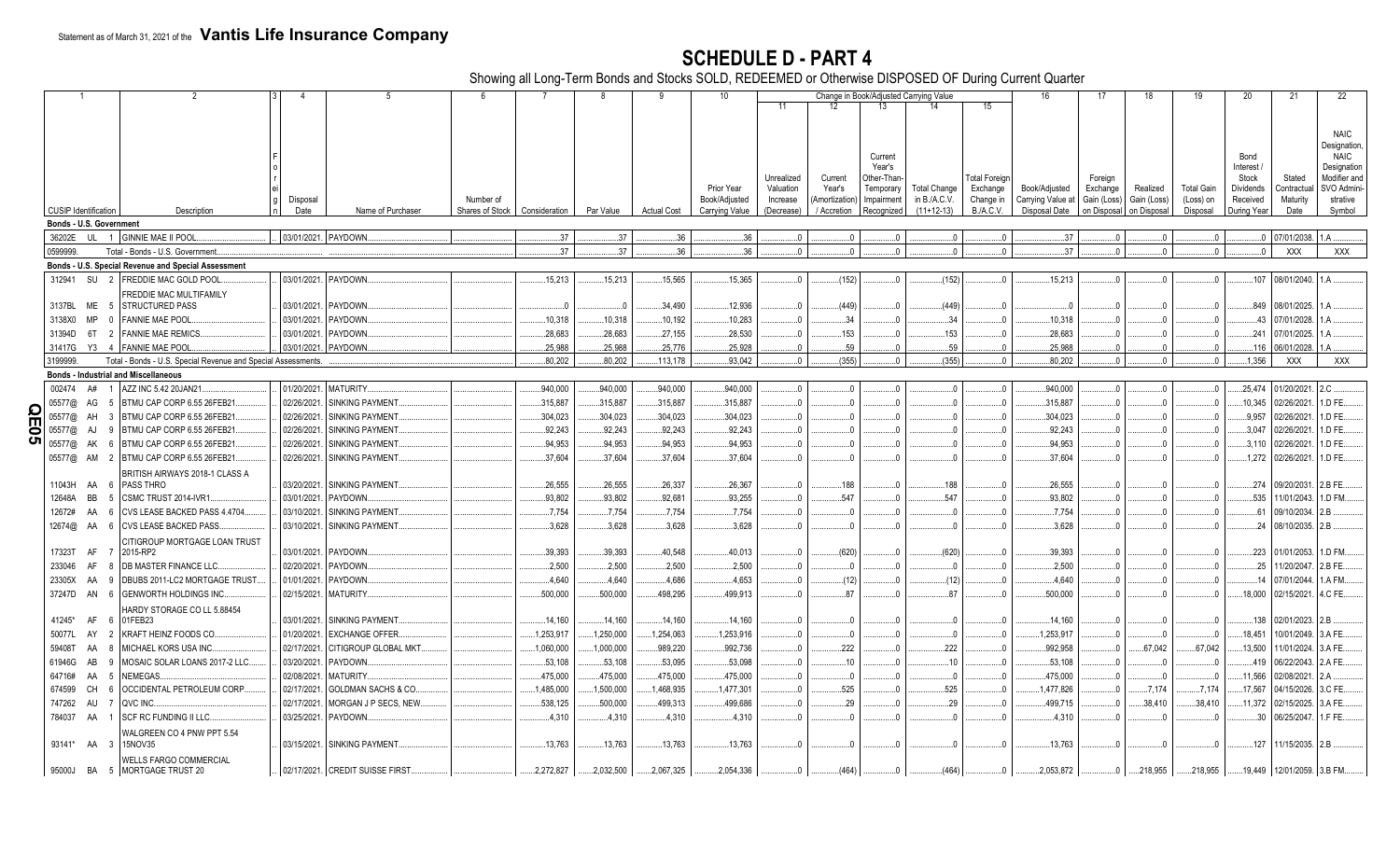## **SCHEDULE D - PART 4**

Showing all Long-Term Bonds and Stocks SOLD, REDEEMED or Otherwise DISPOSED OF During Current Quarter

|                             |                                                           |                         |                                     |                               |             |             |                    |                   |            |                |             | Change in Book/Adjusted Carrying Value |                      |                                               |             |             |                   | 20          |                             | 22           |
|-----------------------------|-----------------------------------------------------------|-------------------------|-------------------------------------|-------------------------------|-------------|-------------|--------------------|-------------------|------------|----------------|-------------|----------------------------------------|----------------------|-----------------------------------------------|-------------|-------------|-------------------|-------------|-----------------------------|--------------|
|                             |                                                           |                         |                                     |                               |             |             |                    |                   |            |                |             | 14                                     | 15                   |                                               |             |             |                   |             |                             |              |
|                             |                                                           |                         |                                     |                               |             |             |                    |                   |            |                |             |                                        |                      |                                               |             |             |                   |             |                             |              |
|                             |                                                           |                         |                                     |                               |             |             |                    |                   |            |                |             |                                        |                      |                                               |             |             |                   |             |                             | <b>NAIC</b>  |
|                             |                                                           |                         |                                     |                               |             |             |                    |                   |            |                |             |                                        |                      |                                               |             |             |                   |             |                             | Designation  |
|                             |                                                           |                         |                                     |                               |             |             |                    |                   |            |                | Current     |                                        |                      |                                               |             |             |                   | Bond        |                             | <b>NAIC</b>  |
|                             |                                                           |                         |                                     |                               |             |             |                    |                   |            |                | Year's      |                                        |                      |                                               |             |             |                   | Interest    |                             | Designation  |
|                             |                                                           |                         |                                     |                               |             |             |                    |                   | Unrealized | Curren         | Other-Than- |                                        | <b>Total Foreign</b> |                                               | Foreign     |             |                   | Stock       | State                       | Modifier and |
|                             |                                                           |                         |                                     |                               |             |             |                    | <b>Prior Year</b> | Valuation  | Year's         | Temporary   | <b>Total Change</b>                    | Exchange             | Book/Adjusted                                 | Exchange    | Realized    | <b>Total Gain</b> | Dividends   | Contractua                  | SVO Admini   |
|                             |                                                           | Disposal                |                                     | Number of                     |             |             |                    | Book/Adjusted     | Increase   | (Amortization) | Impairmen   | in B./A.C.V.                           | Change in            | Carrying Value at   Gain (Loss)   Gain (Loss) |             |             | (Loss) on         | Received    | Maturity                    | strative     |
| <b>CUSIP</b> Identification | Description                                               | Date                    | Name of Purchaser                   | Shares of Stock Consideration |             | Par Value   | <b>Actual Cost</b> | Carrying Value    | (Decrease) | / Accretion    | Recognized  | $(11+12-13)$                           | <b>B./A.C.V.</b>     | Disposal Date                                 | on Disposal | on Disposal | Disposal          | During Year | Date                        | Symbol       |
| 97063P AB 0                 | <b>WILLIS TOWERS WATSON PLC.</b>                          | 03/15/2021.             | MATURITY.                           |                               | .500,000    | .500,000    | .495,475           | .499.831          |            | 169            |             | 169                                    |                      | .500,000                                      |             |             |                   |             | 14,375 03/15/2021.          | 2.B FE       |
|                             |                                                           |                         |                                     |                               |             |             |                    |                   |            |                |             |                                        |                      |                                               |             |             |                   |             |                             |              |
| 97063Q                      | <b>WILLIS ENGINE STRUCTURED TRUST III</b>                 |                         | 03/15/2021. PAYDOWN.                |                               | .9,318      | 9,318       | .9.310             | 9,313             |            |                |             |                                        |                      | 9,318                                         |             |             |                   |             | .69   08/15/2042.   1.G FE  |              |
| 44962L AC                   | <b>IHS MARKIT LTD.</b>                                    |                         | D 02/17/2021. JPM SECURITIES-FIXED. |                               | 1,124,640   | .1,000,000  | .952,670           | .965,141          |            | 834            |             | 834                                    |                      | .965.974                                      |             | 158,666     | 158,666           |             | 18,667   03/01/2026. 3.A FE |              |
| 75620T<br>AU                | 2 RECETTE CLO LTD.                                        | D 03/18/2021. CALL 100  |                                     |                               | 1,000,000   | .1,000,000  | 1,005,000          | 1,008,767         |            | (8,767)        |             | (8.767)                                |                      | 1,000,000                                     |             |             |                   | .12.326     | 10/20/2027. 2.A FE          |              |
| 88606W AA                   | THUNDERBOLT AIRCRAFT LEASE LTD D 03/15/2021. PAYDOWN.     |                         |                                     |                               | 1.629       | .1.629      | .1.629             | .1.629            |            |                |             |                                        |                      | 1.629                                         |             |             |                   |             | 05/17/2032. 1.G FE          |              |
| 88606W AB                   | THUNDERBOLT AIRCRAFT LEASE LTD   D   03/15/2021. PAYDOWN. |                         |                                     |                               | 791         | 791         | 799                | 704               |            |                |             |                                        |                      | 791                                           |             |             |                   |             | 8 05/17/2032. 2.C FE        |              |
|                             |                                                           |                         |                                     |                               |             |             |                    |                   |            |                |             |                                        |                      |                                               |             |             |                   |             |                             |              |
|                             | OVERSEAS ASSISTANCE FIN 5.0                               |                         |                                     |                               |             |             |                    |                   |            |                |             |                                        |                      |                                               |             |             |                   |             |                             |              |
| N6777# AG 4                 | 30MAR24                                                   | D 03/30/2021. CALL 100. |                                     |                               | .25.000     | .25,000     | 25,000             | .25,000           |            |                |             |                                        |                      | 25.000                                        |             |             |                   |             | 677 03/30/2024.             | 2.B PL.      |
| 3899999.                    | Total - Bonds - Industrial and Miscellaneous.             |                         |                                     |                               | .12,294,570 | .11,842,561 | 11,790,206         | 11,811,574        |            | (7, 249)       |             | (7, 249)                               |                      | 11,804,323                                    |             | 490,247     | 490,247           | 211,113     | XXX                         | XXX          |
| 8399997.                    | Total - Bonds - Part 4.                                   |                         |                                     |                               | .12,374,809 | 11,922,800  | 11,903,420         | 11,904,652        |            | (7,604)        |             | (7,604)                                |                      | 11,884,562                                    |             | 490,247     | .490,247          | 212,469     | <b>XXX</b>                  | XXX          |
| 8399999.                    | Total - Bonds.                                            |                         |                                     |                               | .12,374,809 | 11,922,800  | 11,903,420         | 11,904,652        |            | (7,604)        |             | (7,604)                                |                      | 11,884,562                                    |             | 490,247     | .490,247          | 212,469     | XXX                         | XXX          |
| 9999999.                    | Total - Bonds. Preferred and Common Stocks.               |                         |                                     |                               | 12,374,809  | <b>XXX</b>  | 11,903,420         | 11,904,652        |            | (7,604)        |             | (7,604)                                |                      | 31,884,562                                    |             | 490,247     | 490,247           | 212,469     | <b>XXX</b>                  | XXX          |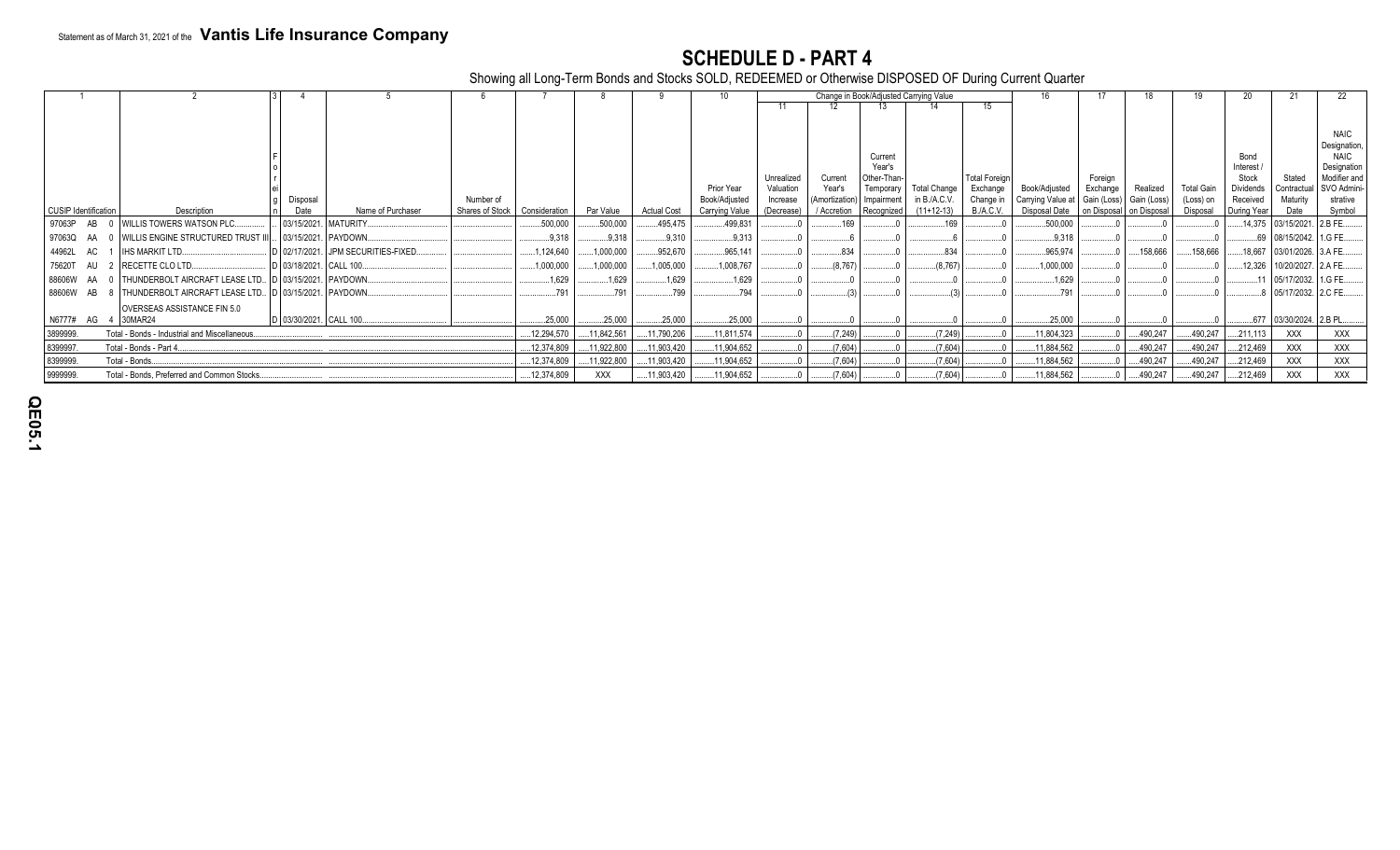## **Sch. DB - Pt. A - Sn. 1 NONE**

## **Sch. DB - Pt. B - Sn. 1 NONE**

## **Sch. DB - Pt. D - Sn. 1 NONE**

**Sch. DB - Pt. D - Sn. 2 NONE**

> **Sch. DB - Pt. E NONE**

**Sch. DL - Pt. 1 NONE**

**Sch. DL - Pt. 2 NONE**

**QE06, QE07, QE08, QE09, QE10, QE11, QE12**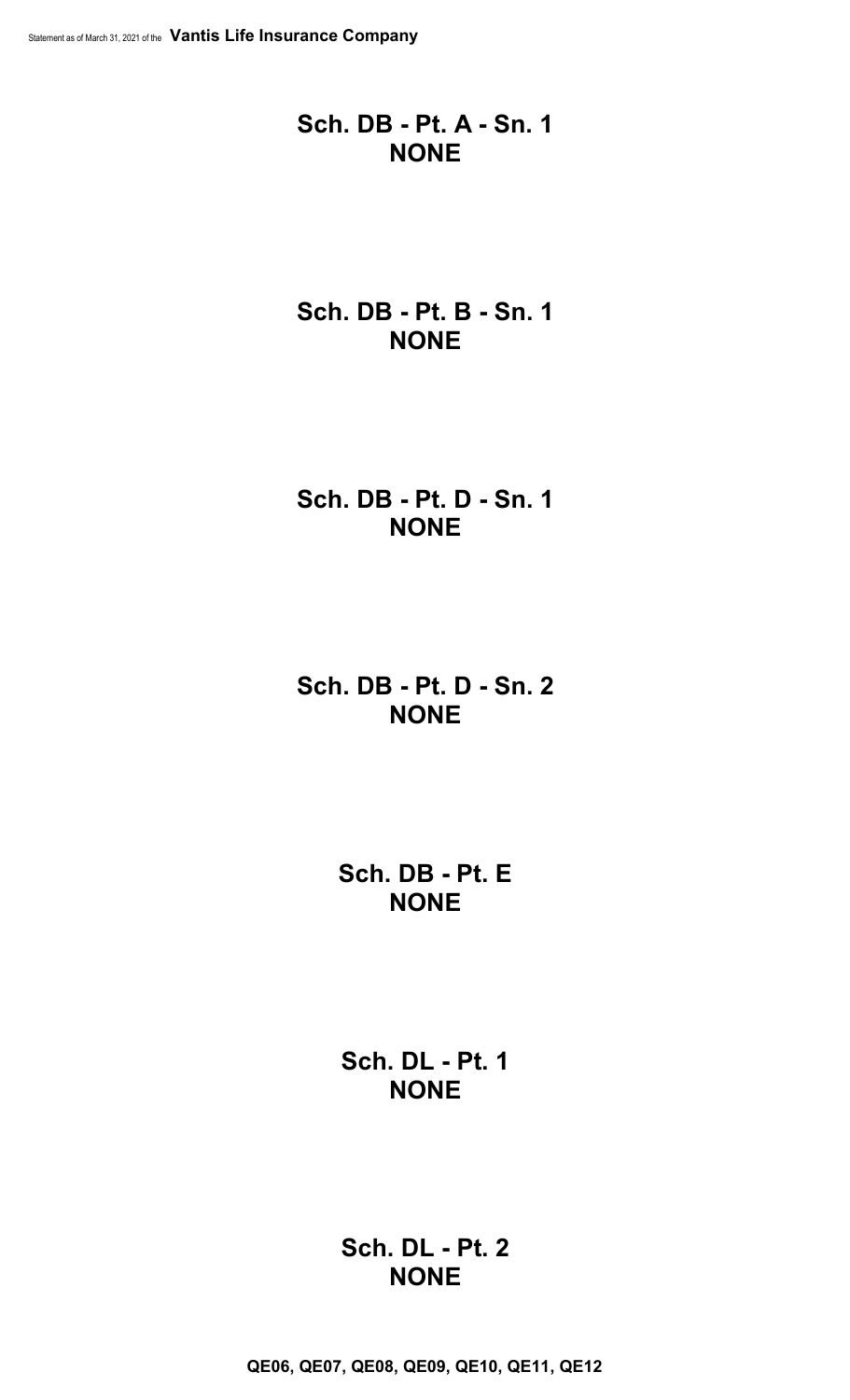## Statement as of March 31, 2021 of the Vantis Life Insurance Company **SCHEDULE E - PART 1 - CASH**

|                          |            |            |            | Month End Depository Balances                                                                                                                                                                                                                                                                                                                                       |                                     |                    |                                       |                    |            |
|--------------------------|------------|------------|------------|---------------------------------------------------------------------------------------------------------------------------------------------------------------------------------------------------------------------------------------------------------------------------------------------------------------------------------------------------------------------|-------------------------------------|--------------------|---------------------------------------|--------------------|------------|
|                          |            |            | 3          |                                                                                                                                                                                                                                                                                                                                                                     | 5                                   |                    | Book Balance at End of Each           |                    | q          |
|                          |            |            |            |                                                                                                                                                                                                                                                                                                                                                                     |                                     |                    | Month During Current Quarter          |                    |            |
|                          |            |            |            |                                                                                                                                                                                                                                                                                                                                                                     | Amount or interest                  | 6                  |                                       | 8                  |            |
|                          |            |            |            | Amount of Interest                                                                                                                                                                                                                                                                                                                                                  | Accrued at                          |                    |                                       |                    |            |
|                          |            |            | Rate of    |                                                                                                                                                                                                                                                                                                                                                                     | Received During   Current Statement |                    |                                       |                    |            |
|                          | Depository | Code       | Interest   | <b>Current Quarter</b>                                                                                                                                                                                                                                                                                                                                              | Date                                | <b>First Month</b> | Second Month                          | <b>Third Month</b> |            |
| <b>Open Depositories</b> |            |            |            |                                                                                                                                                                                                                                                                                                                                                                     |                                     |                    |                                       |                    |            |
|                          |            |            |            |                                                                                                                                                                                                                                                                                                                                                                     |                                     | 3,200,124          | 1,323,596                             | 584,033            | <b>XXX</b> |
|                          |            |            |            |                                                                                                                                                                                                                                                                                                                                                                     | 0                                   | 5,945              | $\ldots$ 21,376                       | 41,629             | XXX        |
|                          |            |            |            |                                                                                                                                                                                                                                                                                                                                                                     | 0                                   | 5,554              | 5,430                                 | 1.410              | <b>XXX</b> |
|                          |            |            |            |                                                                                                                                                                                                                                                                                                                                                                     | 0                                   | $\ldots$ 3,804     | 3,696                                 | 13,590             | <b>XXX</b> |
|                          |            |            |            | 0                                                                                                                                                                                                                                                                                                                                                                   | 0                                   | 30,788             | 60,495                                | 29,155             | XXX        |
|                          |            |            |            | 0                                                                                                                                                                                                                                                                                                                                                                   |                                     |                    |                                       |                    | XXX        |
|                          |            |            |            | $\begin{picture}(20,20) \put(0,0){\vector(1,0){100}} \put(15,0){\vector(1,0){100}} \put(15,0){\vector(1,0){100}} \put(15,0){\vector(1,0){100}} \put(15,0){\vector(1,0){100}} \put(15,0){\vector(1,0){100}} \put(15,0){\vector(1,0){100}} \put(15,0){\vector(1,0){100}} \put(15,0){\vector(1,0){100}} \put(15,0){\vector(1,0){100}} \put(15,0){\vector(1,0){100}} \$ | 0                                   | 16,609             | 18,583 46,529                         |                    | XXX        |
|                          |            |            |            |                                                                                                                                                                                                                                                                                                                                                                     |                                     | $\ldots$ 400,532   | 544,737                               | 245,832            | <b>XXX</b> |
|                          |            |            |            |                                                                                                                                                                                                                                                                                                                                                                     |                                     |                    | 155,022                               | $\ldots$ 155,022   | <b>XXX</b> |
|                          |            | <b>XXX</b> | <b>XXX</b> |                                                                                                                                                                                                                                                                                                                                                                     |                                     | $\ldots$ 3,822,643 | $\ldots$ 2,140,122 $\ldots$ 1,125,962 |                    | <b>XXX</b> |
|                          |            | <b>XXX</b> | <b>XXX</b> |                                                                                                                                                                                                                                                                                                                                                                     |                                     | 3,822,643          | $\ldots$ 2,140,122                    | 1,125,962          | <b>XXX</b> |
|                          |            | <b>XXX</b> | <b>XXX</b> | <b>XXX</b>                                                                                                                                                                                                                                                                                                                                                          | <b>XXX</b>                          | 300                | 300                                   | 300                | XXX        |
|                          |            | <b>XXX</b> | XXX        |                                                                                                                                                                                                                                                                                                                                                                     | 0                                   |                    |                                       |                    | XXX        |